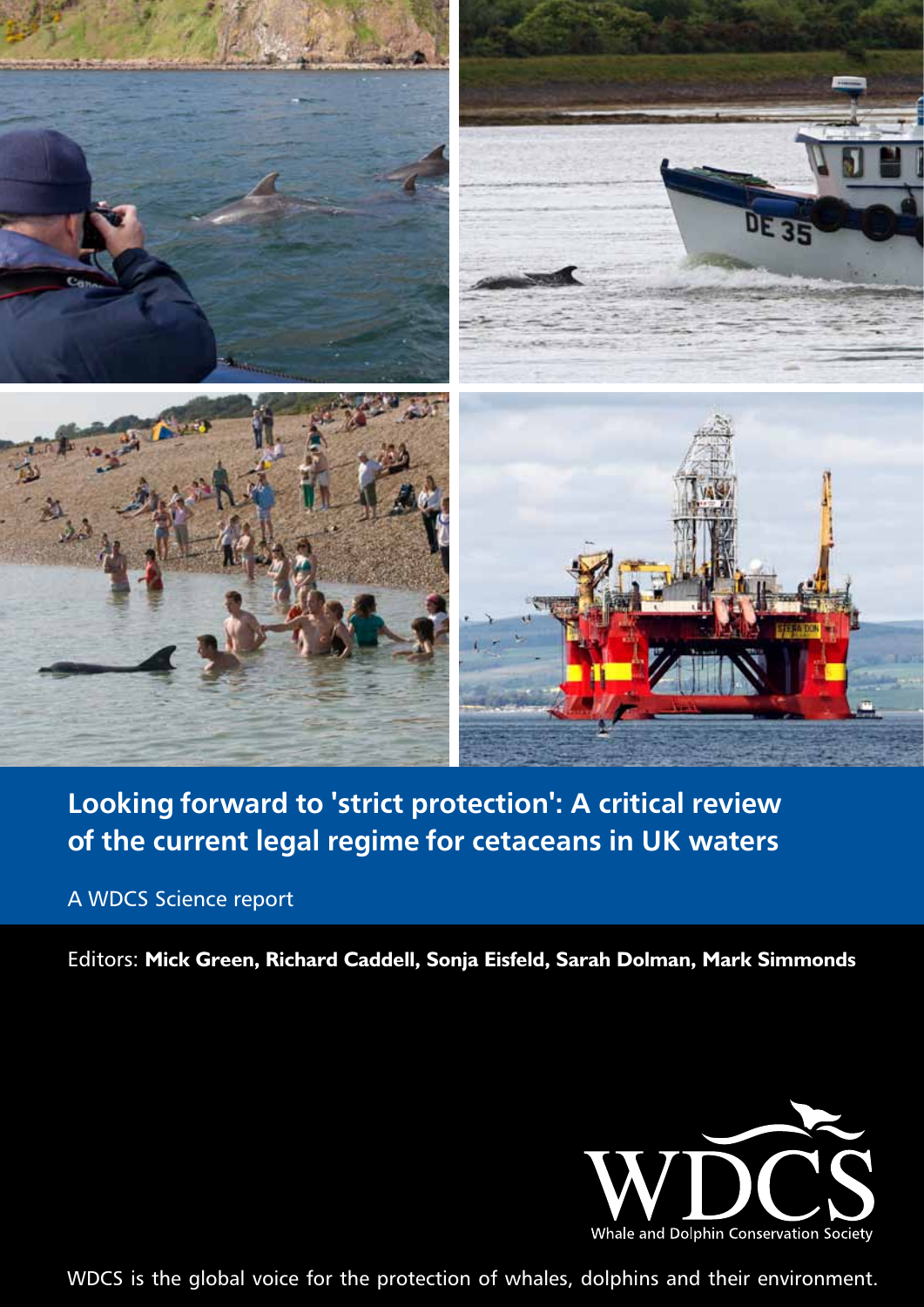# **Looking forward to 'strict protection': A critical review of the current legal regime for cetaceans in UK waters**

Mick Green<sup>i</sup>, Richard Caddell<sup>2</sup>, Sonja Eisfeld<sup>3</sup>, Sarah Dolman<sup>3</sup>, Mark Simmonds<sup>3</sup>

**Published February 2012**

**Cover photographs © Charlie Phillips/WDCS, Terry Whittiker**

**ISBN 978-1-901386-33-2**

**WDCS, the Whale and Dolphin Conservation Society Brookfield House 38 St Paul St Chippenham Wiltshire SN15 1LJ**

> **Tel. 01249 449500 Email: info@wdcs.org Web: www.wdcs.org**

**WDCS is the global voice for the protection of cetaceans (whales, dolphins and porpoises) and their environment.**

**Offices in: Argentina, Australia, Germany, the UK and the USA.**

**Registered Charity in England and Wales No. 1014705 Registered Charity in Scotland No. SC040231 Registered Company in the UK No. 2737421**

<sup>1</sup>  Ecology Matters, Bronhaul, Pentrebach, Talybont, Ceredigion, SY24 5EH, Wales, UK

<sup>2</sup> Institute of International Shipping and Trade Law, Swansea University, Singleton Park, Swansea, SA2 8PP, Wales, UK

<sup>3</sup> Whale and Dolphin Conservation Society (WDCS), Brookfield House, 38 St Paul Street, Chippenham, Wiltshire SN15 1LJ, UK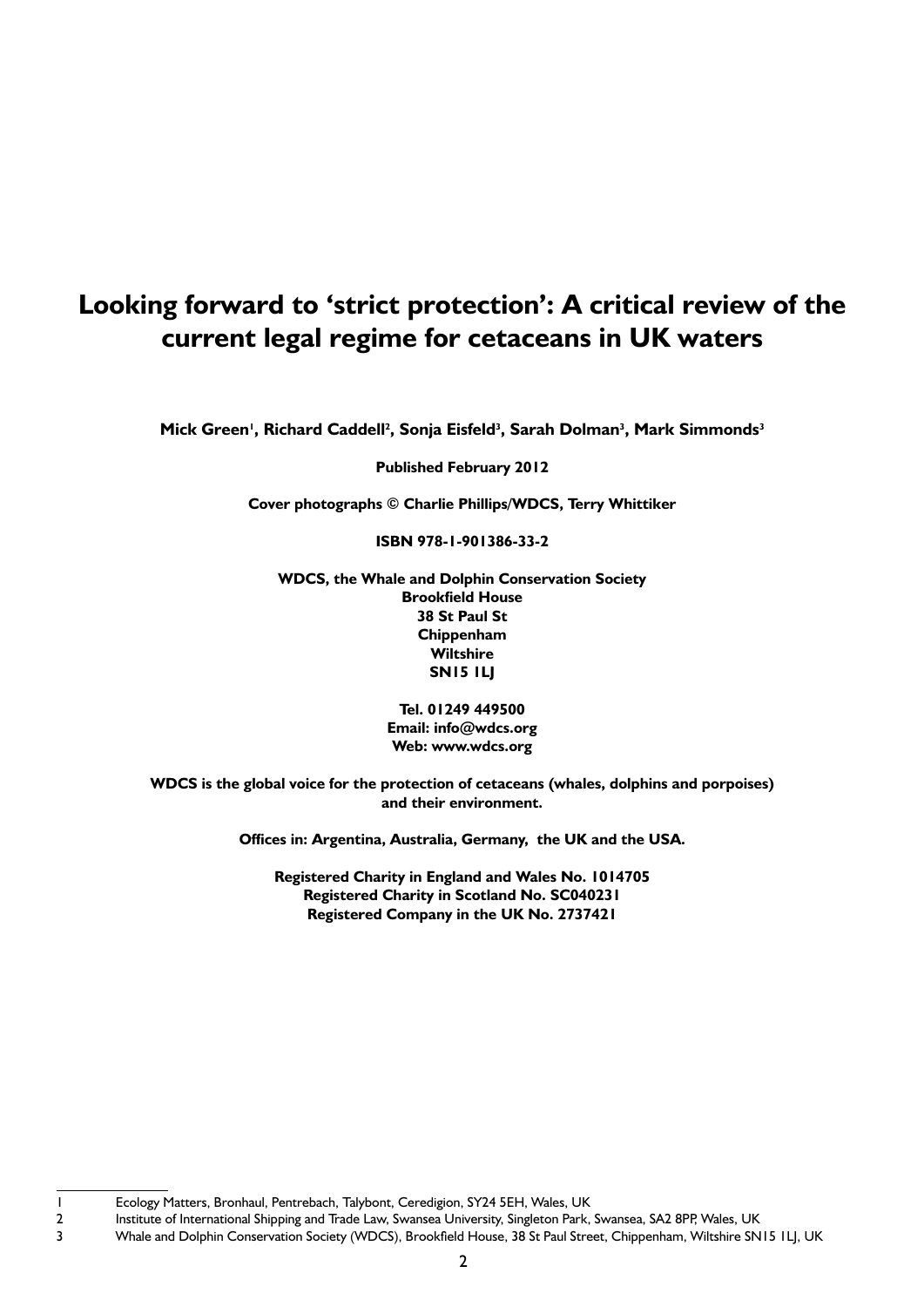# **CONTENTS**

| L |                  |                      |                                                                                       |  |
|---|------------------|----------------------|---------------------------------------------------------------------------------------|--|
| 2 |                  |                      |                                                                                       |  |
| 3 |                  |                      |                                                                                       |  |
|   | 3.1              |                      |                                                                                       |  |
|   |                  | 3.1.1                |                                                                                       |  |
|   |                  | 3.1.2                |                                                                                       |  |
|   |                  | 3.1.3                |                                                                                       |  |
|   |                  | 3.1.4                | Convention on the Conservation of Migratory Species of Wild Animals 1979 9            |  |
|   |                  | 3.1.5                |                                                                                       |  |
|   |                  | 3.1.6                | Convention for the Protection of the Marine Environment of the North-East Atlantic 12 |  |
|   | 3.2              |                      |                                                                                       |  |
|   |                  | 3.2.1                |                                                                                       |  |
|   |                  | 3.2.1.1              |                                                                                       |  |
|   |                  | 3.2.1.2              |                                                                                       |  |
|   |                  | 3.2.1.3              |                                                                                       |  |
|   |                  | 3.2.1.4              | Fisheries issues and the implementation of the Habitats Directive 14                  |  |
|   |                  | 3.2.2                |                                                                                       |  |
|   |                  | 3.2.3                |                                                                                       |  |
|   |                  | 3.2.4                |                                                                                       |  |
|   |                  | 3.2.5                |                                                                                       |  |
|   | 3.3 <sub>1</sub> |                      |                                                                                       |  |
|   |                  | 3.3.1                |                                                                                       |  |
|   |                  | 3.3.1.1              |                                                                                       |  |
|   |                  | 3.3.1.2              |                                                                                       |  |
|   |                  | 3.3.1.3              |                                                                                       |  |
|   |                  | 3.3.1.4              | The Conservation (Natural Habitats, &c.) (Amendment) Regulations 2007  18             |  |
|   |                  | 3.3.1.5              |                                                                                       |  |
|   |                  | 3.3.1.6              | The Offshore Marine Conservation (Natural Habitats, &c.) Regulations 2007 19          |  |
|   |                  | 3.3.1.7              | The Offshore Marine Conservation (Natural Habitats, &c.) (Amendment)                  |  |
|   |                  |                      |                                                                                       |  |
|   |                  | 3.3.1.8              | The Offshore Marine Conservation (Natural Habitats, &c.) (Amendment)                  |  |
|   |                  |                      |                                                                                       |  |
|   |                  | 3.3.1.9              | The Offshore Petroleum Activities (Conservation of Habitats) Regulations 2001  19     |  |
|   |                  | 3.3.1.10             | The Offshore Petroleum Activities (Conservation of Habitats) (Amendment)              |  |
|   |                  |                      |                                                                                       |  |
|   |                  | 3.3.1.11             |                                                                                       |  |
|   |                  | 3.3.1.12<br>3.3.1.13 |                                                                                       |  |
|   |                  | 3.3.1.14             |                                                                                       |  |
|   |                  | 3.3.2                |                                                                                       |  |
|   |                  | 3.3.2.1              |                                                                                       |  |
|   |                  | 3.3.2.2              | The Conservation (Natural Habitats, &c) Amendment (Scotland) Regulations 2004. 21     |  |
|   |                  | 3.3.2.3              | The Conservation (Natural Habitats, &c) Amendment (Scotland) Regulations 2007. 22     |  |
|   |                  | 3.3.2.4              |                                                                                       |  |
|   |                  | 3.3.3                |                                                                                       |  |
|   |                  | 3.3.3.1              |                                                                                       |  |
|   |                  | 3.3.3.2              |                                                                                       |  |
|   |                  | 3.3.3.3              |                                                                                       |  |
| 4 |                  |                      |                                                                                       |  |
|   | 4.1              |                      |                                                                                       |  |
|   |                  | 4.1.1                | Convention on Biological Diversity through UK Biodiversity Action Plans (BAPs)  24    |  |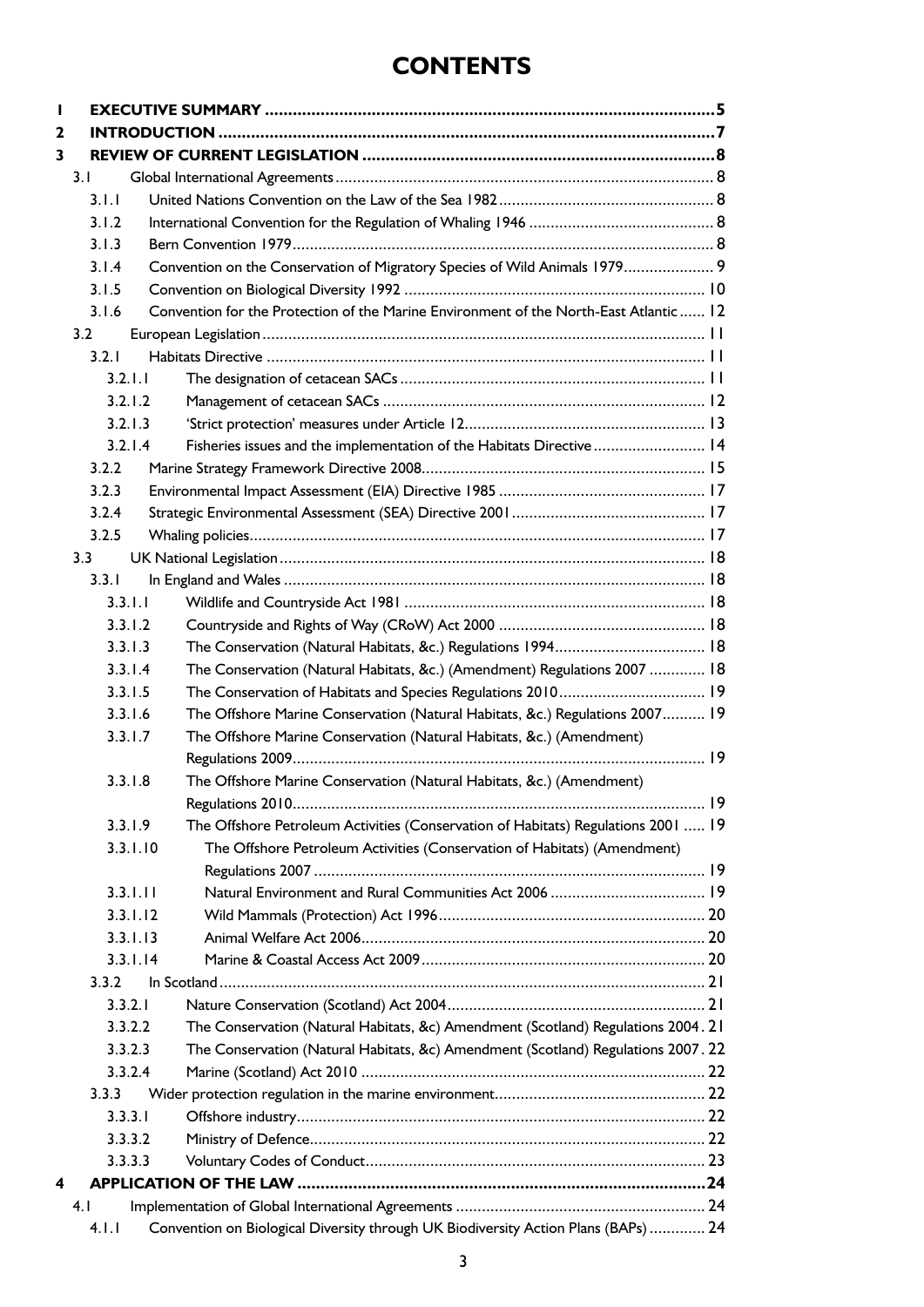|   | 4.2     |                                                                            |  |
|---|---------|----------------------------------------------------------------------------|--|
|   | 4 2 1   |                                                                            |  |
|   | 4.2.2   |                                                                            |  |
|   | 4.2.2.1 |                                                                            |  |
|   | 4.2.3   |                                                                            |  |
|   | 4 2 4   |                                                                            |  |
|   | 4.2.5   |                                                                            |  |
|   | 4.2.6   |                                                                            |  |
|   | 4.2.6.1 |                                                                            |  |
|   | 4.2.6.2 |                                                                            |  |
|   | 4.2.6.3 |                                                                            |  |
|   | 4.3     |                                                                            |  |
|   | 4.3.1   |                                                                            |  |
|   | 4.3.2   |                                                                            |  |
|   | 4.3.3   |                                                                            |  |
|   | 4.3.4   | MPAs under the Marine and Coastal Access Act and Marine (Scotland) Act  36 |  |
|   | 4.3.4.1 |                                                                            |  |
|   | 4.3.5   |                                                                            |  |
|   | 4.3.5.1 |                                                                            |  |
|   | 4.3.5.2 |                                                                            |  |
| 5 |         |                                                                            |  |
|   | 5.1     |                                                                            |  |
|   | 5.2     |                                                                            |  |
|   | 5.2.1   |                                                                            |  |
|   | 5.2.2   |                                                                            |  |
|   | 5.2.3   |                                                                            |  |
|   | 5.2.4   |                                                                            |  |
|   | 5.2.5   |                                                                            |  |
|   | 5.2.6   |                                                                            |  |
|   | 5.2.7   |                                                                            |  |
|   | 5.3     |                                                                            |  |
| 6 |         |                                                                            |  |
| 7 |         |                                                                            |  |
|   |         |                                                                            |  |

## **Case Studies**

- 1. The precautionary approach and case law
- 2. The EIA Directive and the oil & gas industry
- 3. Approaches to harbour porpoise SAC designation
- 4. Fisheries Management and protected sites : scallop dredging with Cardigan Bay SAC
- 5. Licensing of activities within Cardigan Bay and Moray Firth SACs
- 6. JNCC Disturbance Guidance
- 7. Cetaceans in Scottish MPAs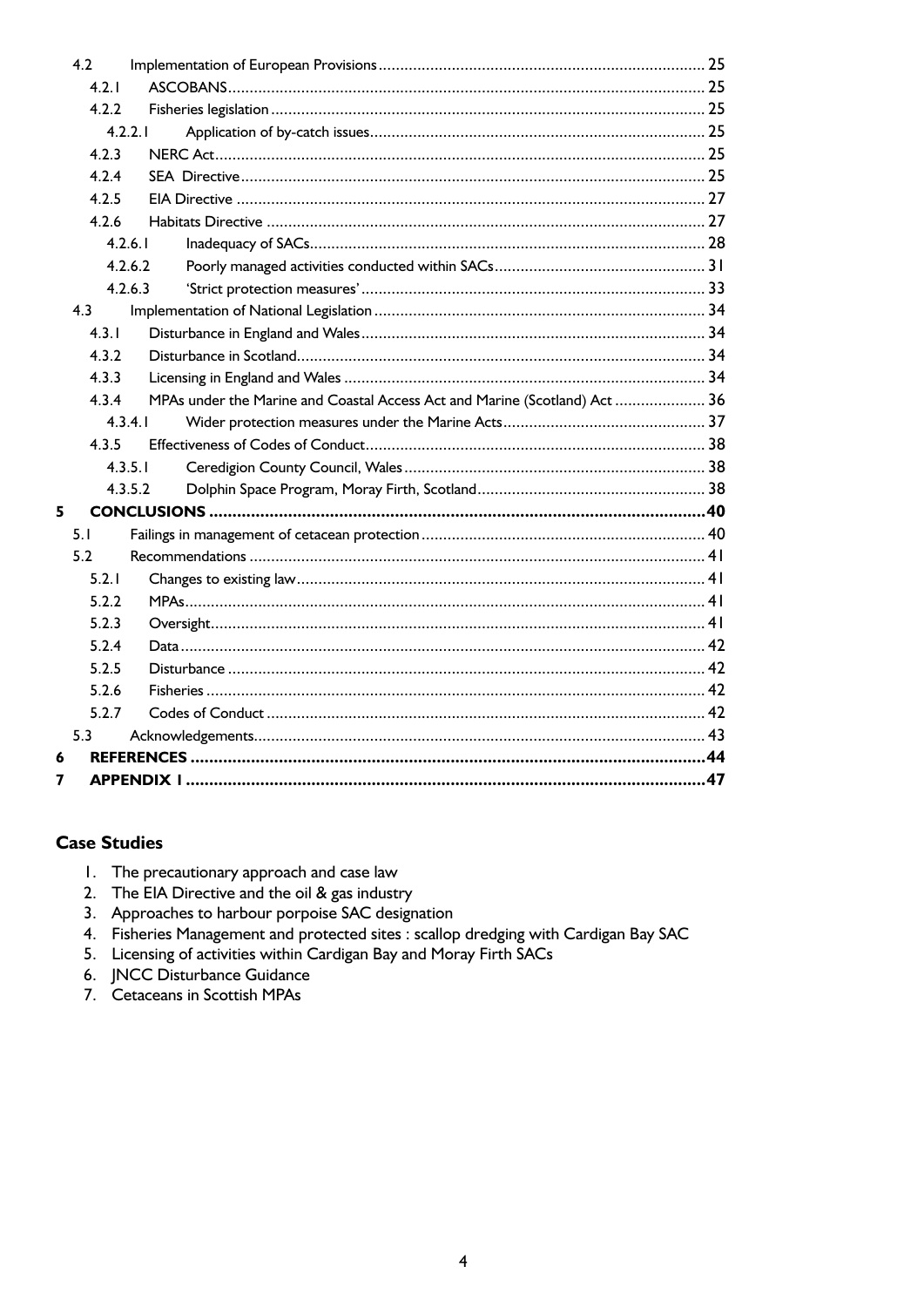## **1. EXECUTIVE SUMMARY**

The legal regime that applies to cetaceans (whales, dolphins and porpoises) – both international commitments and the UK's national laws – was reviewed. This was considered in the light of the current threats to cetaceans in this region. The seas around the UK are under pressure as never before, including through the drives for major offshore development of marine renewables and offshore oil and gas resources, along with increasing pressures from leisure and tourism, boats, whale-watching, recreational fishing, and the continued mismanagement of our fisheries.

The review highlighted the importance of the Habitats Directive for wildlife protection and, in particular, meeting its requirement to protect all cetaceans. However, existing UK laws have changed considerably in recent years and do not provide a comprehensive and ecologically sound structure to ensure the long term favourable conservation status of these animals. Instead, in some respects, it appears to have taken a step backwards and remains subject to considerable deficiencies.

In addition, overall there is a lack of coordination across different sectors, with markedly different approaches from the different licensing and regulatory bodies. This appears to be increasing with devolution.

For the two cetacean species currently listed in the Habitats Directive as requiring the designation of Special Areas of Conservation (SACs), harbour porpoise and bottlenose dolphin, there is still no 'coherent network' of protected sites. There are none currently proposed in the UK for the porpoise and only three established for the bottlenose dolphin. In addition, although there is likely to be more scrutiny of a proposal for an activity within a protected area, there is growing concern about the extent of effective 'protection' afforded to these sites.

The protection given to cetacean species outside of these sites that is needed to implement the wider protection measures required by the Directive, seems weak and from an enforcement point of view, confusing.

The development of an 'ecologically coherent network' of sites is being planned in a very piecemeal way and a further problem is the lack of adequate knowledge of status and trends, making the scale of possible impacts and importance of individual sites difficult to assess.

Overall, as we investigated the recent development and implementation of current legislation during the production of this report, we found that a proper commitment from Governments to protect cetaceans and their habitats was lacking. Only when the relevant processes are reinforced with a basic underlying principle that embeds protection of cetaceans and their habitats into all decision-making processes will we be able to achieve favourable conservation status for our whales, dolphins and porpoises.

Bearing these issues and conclusions in mind, and the requirements of international law, the legal regime in the UK needs to be revised and improved. The following series of recommendations were developed:

- In the short-term, 'recklessness' needs to be reinstated into the Habitats Regulations and the WCA 1981, to make it an offence to deliberately or 'recklessly' capture, kill, disturb, or trade in an animal of European protected species which includes all dolphins, whales and porpoises;
- Changes are also required within the regulations to allow the prohibition of the deterioration or destruction of breeding and resting sites to be defined and enforced with regard to mobile marine species;
- Where offences are created, meaningful penalties need to be applied;
- Annex II of the Habitats Directive should be expanded to include more cetacean species, in order to increase the opportunities for the Directive to aid cetacean conservation through the creation of SACs;
- To ensure that there is a 'coherent network' of sites to protect cetaceans, many more sites need to be designated;
- Designations should not be a 'one off' exercise but must be seen as an ongoing process to be informed by new research and surveys. Initial sites can be identified using the areas of critical habitat identified by for example Clark et al. (2010);
- The designation of such a network needs to be carefully co-ordinated across the various administrations involved to ensure that it is coherent;
- There should be a presumption against any developments within protected areas, unless robust assessments show beyond doubt that there will be no adverse effects on the species and habitats involved as well as the overall integrity of the site;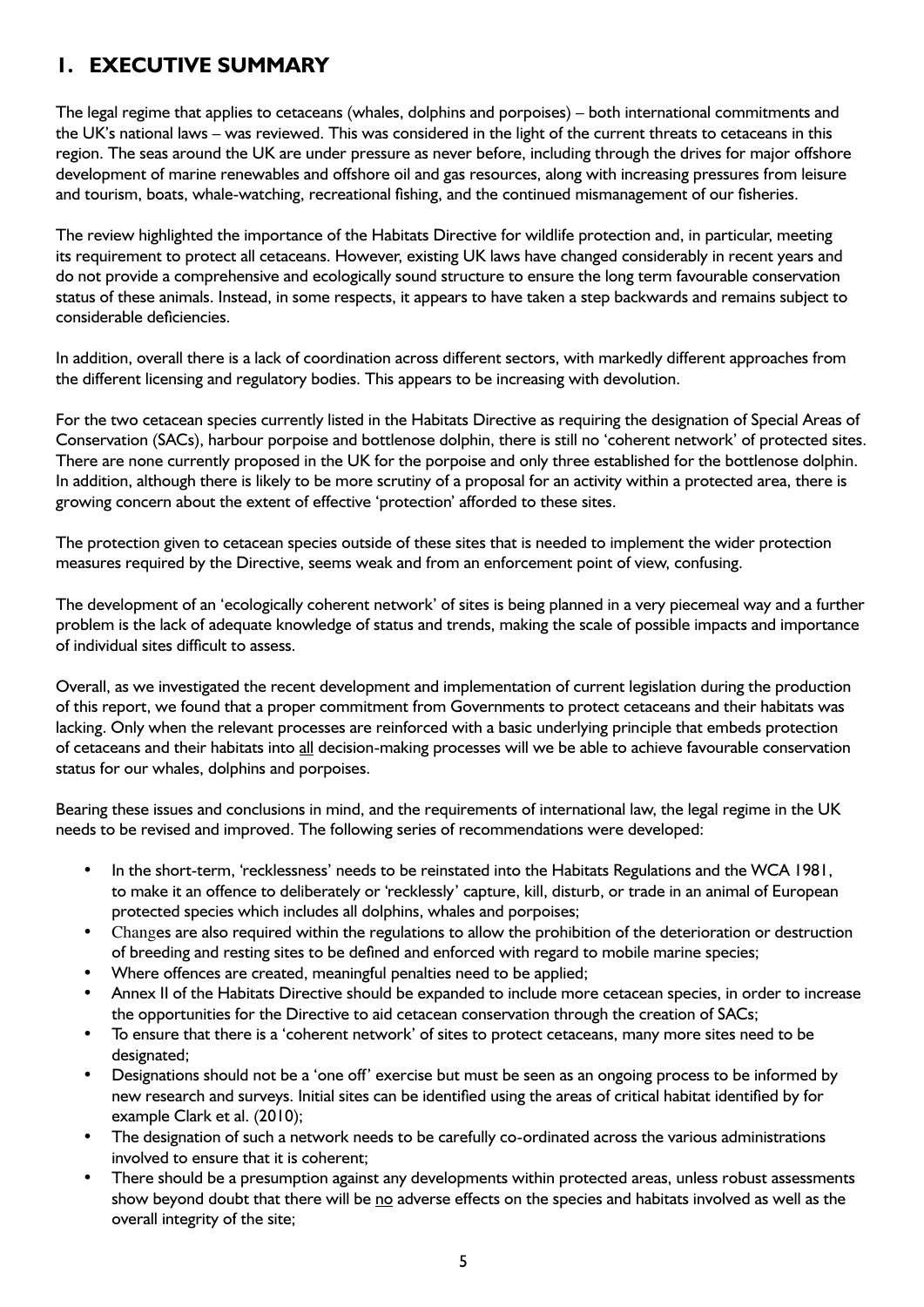- Comprehensive research and assessments should be undertaken with appropriate public consultation whenever any development, plan or project may affect a site (and this includes developments outwith the sites), and a precautionary approach to decisions taken;
- Management plans for SACs need to be updated along with new plans being developed for sites designated under the Marine Acts so that they reflect this presumption against development and the strict application of assessments. For larger sites, zoning of activities may be appropriate;
- There needs to be better coordination of planning across all regions and all industry sectors throughout the UK. Overall spatial planning, licensing and enforcement needs to be separated from those bodies promoting industry sectors to ensure the process is unbiased and transparent, whilst independence needs to be sought across all oversight;
- Governments need to invest in comprehensive baseline, long term research and survey programmes collecting baseline cetacean data over the long term and funded under a 'polluter pays' approach, where industries are expected to substantially contribute to the costs of the independent research required to allow their activities and the funding gained from developers should be administered by a truly independent body/committee (made up of experts in the various appropriate fields) and provide independent oversight of assessment processes;
- SEAs and EIAs need to be carried out that do not pre-suppose that development is inevitable;
- Urgent measures are required to prevent disturbance, protect breeding and resting places, control noise, and ensure cross-sectoral planning and zoning of activities and this will require a better legal definition of 'disturbance' and one that can include reckless disturbance as deliberate under Article 12;
- In addition, a definition of 'breeding and resting places' is required for mobile marine species;
- Codes of Conduct should be made legally enforceable across all sectors with a lead organisation/s made responsible for enforcement. Impact studies should be undertaken in areas where recreational and commercial pressures may exist, including in both bottlenose dolphin SACs in Cardigan Bay and the Moray Firth;
- Effective methods and incentives that promote compliance with laws need to be introduced, including via the appointment of marine wildlife tourism officers located in areas of high marine tourism activity and/or areas which are particularly vulnerable; and finally
- Government needs to make a firm public commitment to cetacean protection so that it is clear to all sectors that activities at sea should take this into account.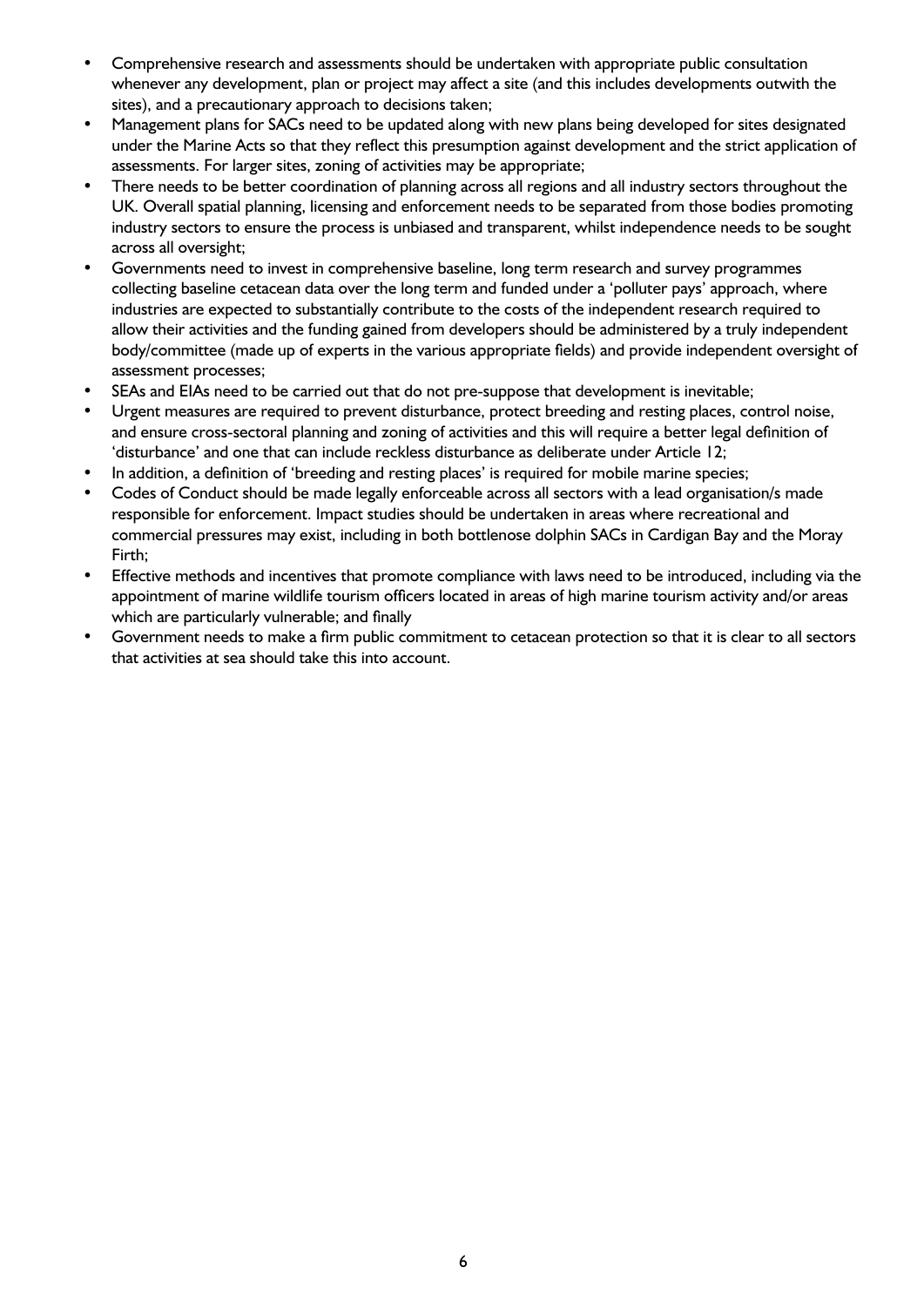## **2. INTRODUCTION**

The UK has more than two dozen species of whales, porpoises and dolphins living in its waters. The UK has a responsibility to protect all these species, derived from legal requirements under the EU Habitats Directive (92/43/ EEC), as well as various obligations under international law. Cetaceans have intrinsic value as species in themselves, and also for the role they play within ecosystems as top predators. As such, on paper, they are said to be provided with 'strict protection' under law. Yet evidence compiled here suggests that the current protection offered in UK waters may be ineffective and has recently been down-graded.

UK seas are under pressure as never before seen. The push for massively and rapidly increased marine renewable energy developments, along with increasing pressures from shipping, as well as leisure and tourism, recreational boats and fishing, commercial marine wildlife watching and so on, and the continued mismanagement of our fisheries and aquaculture, all put pressures on our marine wildlife. Other threats include chemical and noise pollution as well as military activities (Parsons *et al.* 2010 a & b; OSPAR 2010, ASCOBANS 2011 and references therein).

Climate change is also affecting cetacean populations and overall is likely to have a negative impact on them (Simmonds & Elliott 2009; Evans *et al*. 2010). Some cetacean distributions are changing. For example, Robinson *et al.* (2010) recently reported on the occurrence of short-beaked common dolphins in the Moray Firth in northeast Scotland from 2001 - 2009. Prior to this, with few historical sightings and just a handful of incidental stranding records, the short-beaked common dolphin had been listed as rare or notably absent from the northern North Sea (Reid *et al.* 2003; MacLeod *et al.* 2008). Accordingly, the regular occurrence of the species in the outer Moray Firth post-2005 described by Robinson *et al*. (2010), suggests a comparatively recent colonization of these northern waters over a relatively short period of time. Similar observations of common dolphin occurrence along the west coast of Scotland have also been described by MacLeod *et al.* (2005) and Weir *et al.* (2009), with rising sea temperatures having been proposed as the most plausible explanation for this phenomenon (MacLeod *et al.* 2008). The 2010 IWC workshop on climate change and small cetaceans has also recently commented on likely distributional changes in the NE Atlantic (IWC 2011).

New additions to the cetacean community in a particular region might conceivably lead to unexpected competition between species for common prey or essential habitat, whilst range changes may result in unexpected and, therefore, unplanned interactions with human activities. Common dolphins are particularly vulnerable to by-catch, for example, and animals progressing north may begin to interact with North Sea fisheries where there was previously no problem and therefore few or no mitigating measures currently exist to address this.

Several species in Scotland are at the extremity of their northern range. The white-beaked dolphin is a good example of a species that may even be lost from UK waters (MacLeod *et al*. 2005 & 2008; MacLeod 2009; IWC 2011).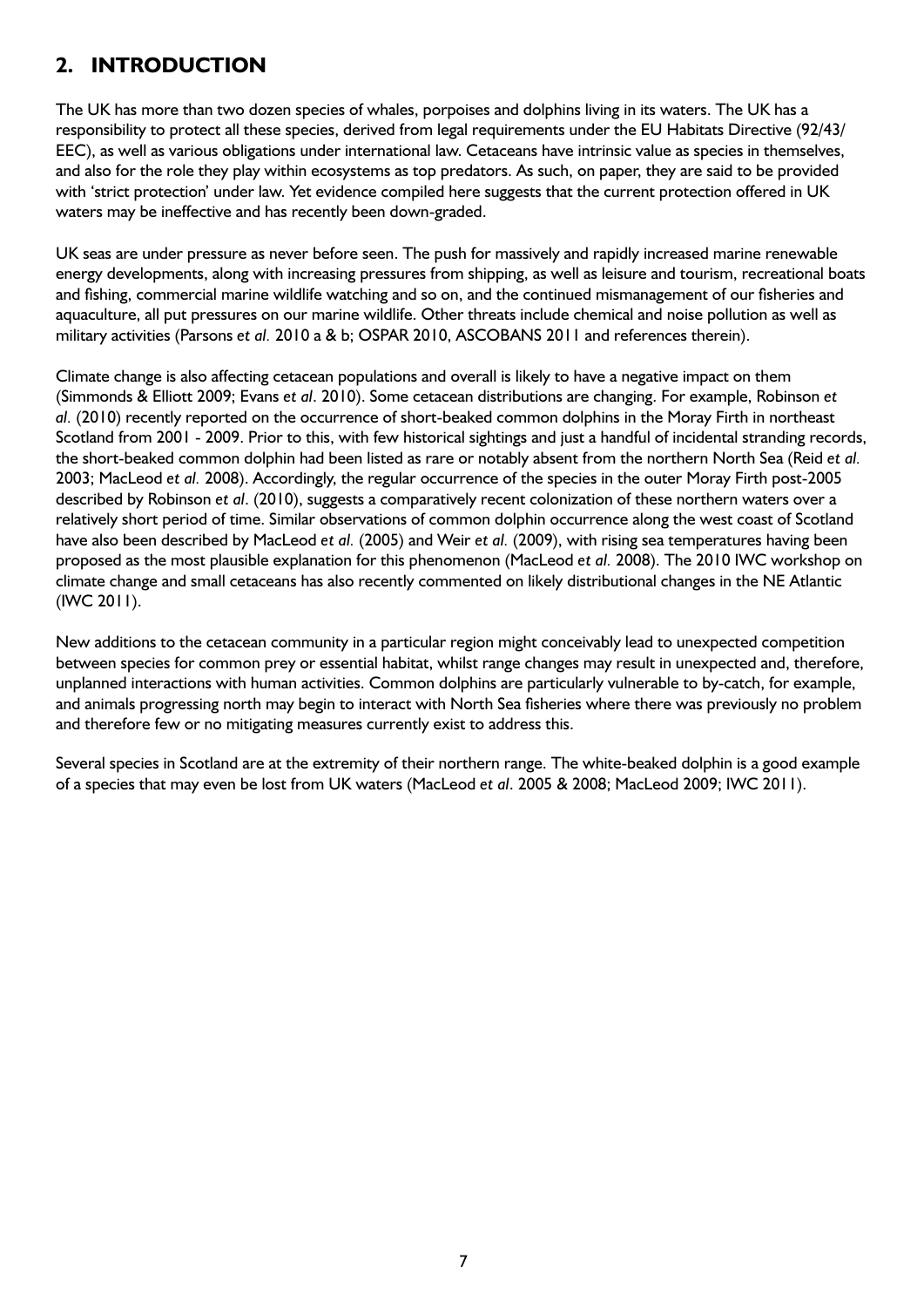## **3. REVIEW OF CURRENT LEGISLATION**

## **3.1 Global International Agreements**

The UK is a party to a number of treaties, both global and regional in scope, that address cetaceans. The operation and application of these instruments in relation to cetaceans is outlined in Parsons *et al*. (2010 a & b). These obligations are effected through a variety of mechanisms in the UK, ranging from specific implementing legislation, to less binding instruments such as codes of practice, recommendations and guidelines. The key treaties and primary obligations are outlined below.

## **3.1.1 United Nations Convention on the Law of the Sea 1982**

The United Nations Convention on the Law of the Sea 1982 (UNCLOS) is popularly considered "*a constitution for the oceans*", establishing a global framework for the exploitation and conservation of marine resources. The LOSC adopts a zonal approach to marine management, with coastal states afforded varying degrees of control over ocean territory. Cetaceans located within internal waters (waters lying behind the national baseline) and within the territorial sea (up to 12nm from the national baseline) are subject to the exclusive sovereignty of the coastal state. The UK therefore exercises full control over coastal species located within these waters in accordance with national law.

Within the Exclusive Economic Zone<sup>4</sup>, coastal states exercise sovereign rights "for the purpose of exploring and *exploiting, conserving and managing*" marine living resources, subject to obligations under Articles 61 and 62 to take "*proper conservation and management measures*" to prevent over-exploitation. Coastal states also exercise sovereign rights in relation to economic exploitation and exploration of these areas, including energy production. Coastal states may also exercise jurisdiction over *inter alia* scientific research and the protection and preservation of the marine environment. The UK has used these powers in the recent past to prevent access to Norwegian and Faeroese vessels conducting sighting surveys on whales<sup>5</sup>.

Cetaceans are addressed specifically within the LOSC through Articles 65 and 120. The wording of Article 65 is somewhat controversial in international law from a variety of perspectives. Article 65 provides:

"*Nothing in this Part restricts the right of a coastal State or the competence of an international organization, as appropriate, to prohibit, limit or regulate the exploitation of marine mammals more strictly than provided for in this Part. States shall cooperate with a view*  to the conservation of marine mammals and in the case of cetaceans shall in particular work through the appropriate international *organizations for their conservation, management and study.*"

Article 120 extends the application of this provision *mutatis mutandis* to the high seas.

Articles 65 and 120 are controversial on many sides of the whaling debate. Some states have expressed concerns that these provisions permit coastal states to introduce very strict restrictions on whaling. Other states have raised concerns of a fragmentation of the regulatory regime due to the plurality of supervisory bodies seemingly endorsed by the terms of Article 65. This report does not seek to enter into this particular debate, which has been well-trodden in the academic literature (see for example, McDorman, 1998 and Freeland and Drysdale, 2005). The UK has sought to discharge this commitment through participation within the International Whaling Commission (IWC) as well as other agreements and institutions with an application to species of cetaceans.

## **3.1.2 International Convention for the Regulation of Whaling 1946**

The UK has been a party to the International Convention for the Regulation of Whaling (ICRW) since its inception in 1946, and has played a very active part in the operation of the treaty. The ICRW, which seeks to facilitate "*the proper conservation of whale stocks and thus make possible the orderly development of the whaling industry*" and is an old and controversial treaty. The position of the UK, at least in recent years, has been to support the moratorium on commercial whaling and to work within the IWC to promote conservation and welfare measures for cetaceans. The negotiating stance of the UK is now largely aligned with that of the other EU countries, as noted in section 3.3 below.

## **3.1.3 Bern Convention 1979**

The Convention on the Conservation of European Wildlife and Natural Habitats 1979 ("Bern Convention")<sup>6</sup> entered into force on 6 June 1982 and is a binding international legal instrument in the field of nature conservation, which

<sup>4.</sup> NB – The UK has declared an Exclusive Fishing Zone (EFZ) and Renewable Energy Zone, rather than using the nomenclature provided by the LOSC. The EFZ operates in the same way as any standard EEZ.

<sup>5.</sup> *North Atlantic Marine Mammal Commission: Annual Report 2001* (Tromsø: NAMMCO, 2001), at 19-20; Parsons *et al*. (2010b)

<sup>6. 1982</sup> UKTS 56.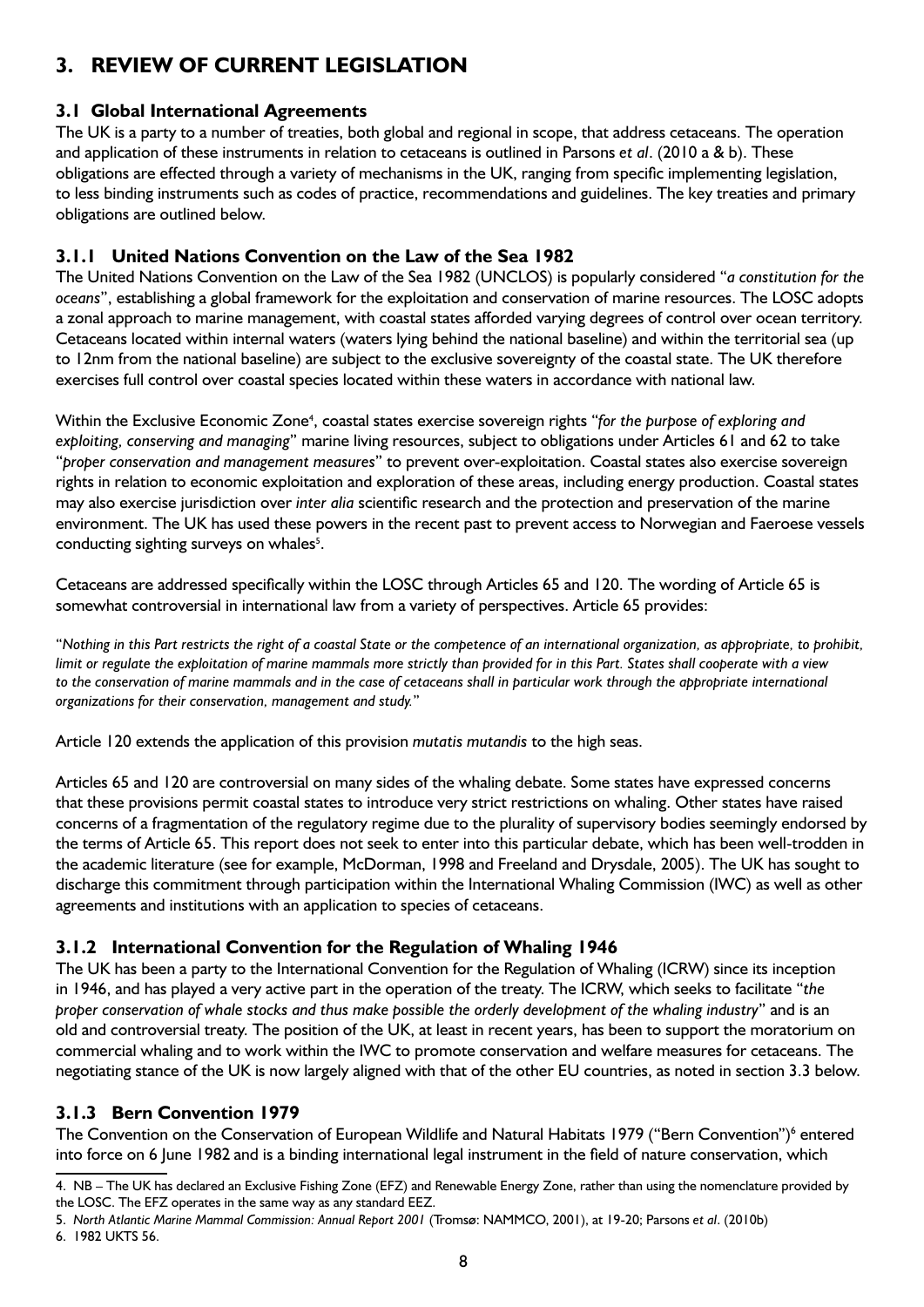covers most of the natural heritage of the European continent and extends to some States of Africa. Its aims are to conserve wild flora and fauna and their natural habitats and to promote European co-operation in that field.

The Convention places a particular importance on the need to protect endangered natural habitats and endangered vulnerable species, including migratory species.

All countries that have signed the Bern Convention must take action to:

- promote national policies for the conservation of wild flora and fauna, and their natural habitats;
- have regard to the conservation of wild flora and fauna in their planning and development policies, and in their measures against pollution;
- promote education and disseminate general information on the need to conserve species of wild flora and fauna and their habitats;
- encourage and co-ordinate research related to the purposes of this Convention.

They must also co-operate to enhance the effectiveness of these measures through:

- co-ordination of efforts to protect migratory species;
- and the exchange of information and the sharing of experience and expertise.

In addition, appropriate legislative and administrative measures must be adopted to conserve the wild fauna species listed in Appendix II. The following are prohibited:

- all forms of deliberate capture and keeping and deliberate killing;
- the deliberate damage to or destruction of breeding or resting sites;
- the deliberate disturbance of wild fauna, particularly during the period of breeding, rearing and hibernation;
- $\lceil$ ...]
- the possession of and internal trade in these animals, alive or dead, including stuffed animals and any part or derivative thereof.

Species warranting particular regulatory attention are listed on Appendices to the Bern Convention. Cetaceans are well represented within these Appendices: some thirty species are listed on Appendix II, while Appendix III applies to "all species not mentioned in Appendix II". In practice, the parties have sought primarily to implement the objectives of the Bern Convention concerning habitat protection through the on-going development of a coordinated series of protected areas, known as the Emerald network. These obligations are now primarily discharged by the UK – as is the case with other EU Member States – through adherence to the Habitats Directive.<sup>7</sup>

The Bern Convention has developed an innovative system of treaty compliance that offers a potential avenue to challenge particular projects and incidents affecting the conservation status of the various species subject to its regulatory purview. Although these mechanisms have yet to be widely applied in the distinct context of cetaceans, there nevertheless appears to be a growing awareness that these procedures may be of practical utility in individual instances of more localised anthropogenic degradation of habitats or in addressing emerging threats that have not to date been successfully mitigated within other fora, such as ocean noise and habitat disturbance (Scott, 2007). This remains somewhat speculative at present, however. The primary enforcement mechanism of the Bern Convention is its innovative system of case files, whereby the Bern Convention's institutions respond to complaints alleging a failure to meet the requisite conservation standards. While almost 100 separate case files have been established during the Convention's tenure, only two relate to cetaceans – one of which has engaged the UK. In December 1989 a case file was opened in relation to an unacceptable level of sewage sea-outfall sanctioned by the UK government in the Moray Firth, an area of critical habitat for bottlenose dolphins.<sup>8</sup> After a series of negotiations, the Standing Committee deemed the matter to have been resolved and formally closed the file in January 1991. The UK has not subsequently been referred to the Standing Committee regarding cetaceans.

## **3.1.4 Convention on the Conservation of Migratory Species of Wild Animals 1979**

The Convention on the Conservation of Migratory Species of Wild Animals (CMS) entered into force on 1 November 1983 and is the sole international treaty that seeks to specifically address the conservation needs of migratory animals (Caddell 2005). The CMS recognises that successful conservation and management measures in relation to migratory animals requires "*the concerted action of all States within the national jurisdictional boundaries of which such species spend any part of their life cycle*" (preamble). To this end, the CMS adopts a two-tier approach, with the parties drawing a distinction between species identified as "endangered" (listed in Appendix I to the CMS) and those

<sup>7.</sup> Resolution No. 5 (1998) concerning the rules for the Network of Areas of Special Conservation Interest (Emerald Network). 8. Case File No. 26.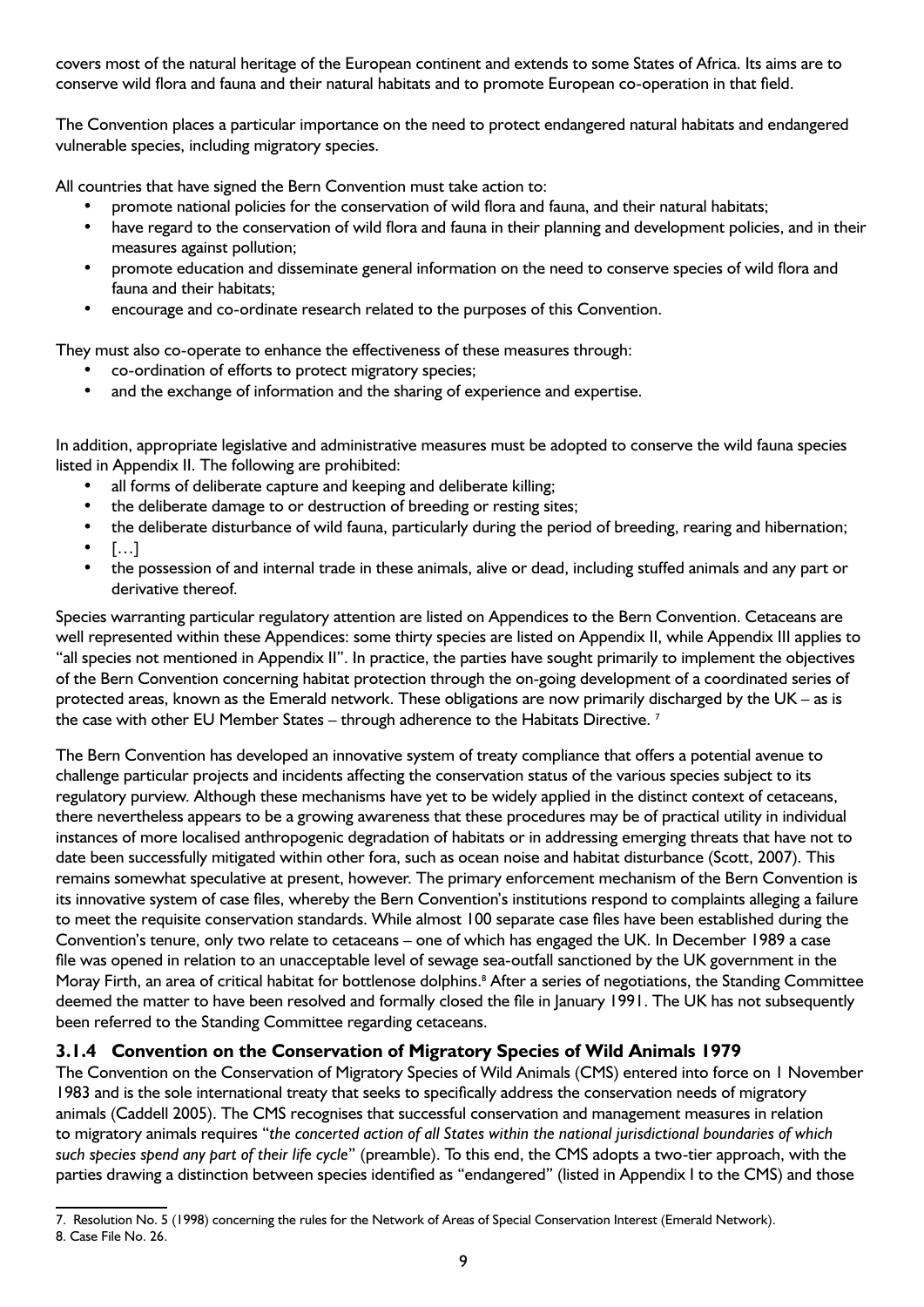considered to have an "unfavourable conservation status" (listed in Appendix II to the CMS), with differing obligations and policies prescribed in relation to each category. In doing so, strict protection measures are prescribed for such species, including regulating anthropogenic activities that may cause harm to such species and or their habitats (Article III).

The CMS is perhaps most notable for its innovative regulatory system in respect of Annex II species, for which the parties are encouraged to cooperate to advance the conservation of such species, by means of subsidiary agreements adopted under the auspices of Article IV of the Convention. In this respect, two broad types of instruments are envisaged: Agreements under Article IV(3) and Agreements under Article IV(4) which prescribe differing obligations and criteria for participations. Due to this arrangement, a participant to a CMS subsidiary Agreement need not be a formal party to the parent convention, as such instruments are essentially designed to be self-sufficient offshoots from the CMS.

A number of subsidiary agreements relating to cetaceans have been elaborated under the auspices of the CMS. The UK is a full party to the Agreement on the Conservation of Small Cetaceans of the Baltic Sea, North-East Atlantic, Irish and North Seas 1991 (ASCOBANS<sup>9</sup>), which is the sole international instrument that addresses small cetaceans exclusively. ASCOBANS prescribes a series of commitments towards addressing concerns for small cetaceans, including by-catches, pollution and disturbance. The UK has been an active participant to ASCOBANS since its inception. The UK has also participated in – although is not a full party to – the Agreement on the Conservation of Cetaceans of the Black Sea, Mediterranean Sea and Contiguous Atlantic Area 1996, through the incorporation of Gibraltarian waters within the Agreement Area.

At its latest Conference of Parties in 2011, CMS agreed a comprehensive global work plan for cetaceans with potentially wide ranging consequences for these species<sup>10</sup>. This initiative is the culmination of a long-standing interest in the plight of cetaceans within the CMS, which has adopted a series of Resolutions to address these species since its inception – including numerous policies towards bycatches, ocean noise, marine debris, data-deficiencies and other impediments to their optimum conservation status. Although these Resolutions do not have formal binding effect, they have nonetheless guided policy developments within the subsidiary Agreements and provide an additional political impetus towards cetacean conservation by the CMS parties.

## **3.1.5 Convention on Biological Diversity 1992**

The Convention on Biological Diversity (CBD) was developed under the auspices of the UN Conference on Environment and Development in Rio de Janeiro in 1992, and remains one of the most widely ratified multilateral instruments currently addressing nature conservation concerns, with 191 parties to date.

The CBD is a lengthy document, but aims primarily "*to anticipate, prevent and attack the causes of significant reduction or loss of biological diversity at source*" (preamble), by promoting cooperation, institution building and the conservation of ecosystems and natural habitats and the recovery of endangered species. To this end, while recognising the sovereign right of states to exploit their own resources pursuant to national environmental policies, such rights are intertwined with the responsibility to ensure that activities conducted within their jurisdiction do not cause damage to other states (Article 3). Under Article 6, parties are primarily required to develop national strategies, plans and policies for the conservation and sustainable use of biodiversity and to integrate such strategies into relevant sectoral policies. To attain such goals, parties are required to cooperate through competent international organisations (Article 5), as well as establish protected areas (Article 8) and conduct research programmes (Article 9).

While cetaceans have historically occupied peripheral attention within the CBD, the Tenth Conference of the Parties identified a series of issues of emerging concern, including ecotourism, ocean noise, human health considerations and Arctic biodiversity, suggesting that this forum may be of greater future value to international conservation efforts regarding cetaceans. Of most obvious direct relevance, however, is the fundamental requirement for parties to develop National Biodiversity Strategies and Action Plans (Article 6). To this end, a series of Biodiversity Action Plans are being developed by the UK for certain species or groups of species..

## **3.1.6 Convention for the Protection of the Marine Environment of the North-East Atlantic**

The UK is a party to the Convention for the Protection of the Marine Environment of the North-East Atlantic (OSPAR), under which a series of initiatives have been advanced for the conservation of cetaceans. The OSPAR

<sup>9.</sup> Concluded 1991, came into force in 1994; agreement area was extended and redefined in 2008.

<sup>10.</sup> UNEP/CMS Resolution 10.15: GLOBAL PROGRAMME OF WORK FOR CETACEANS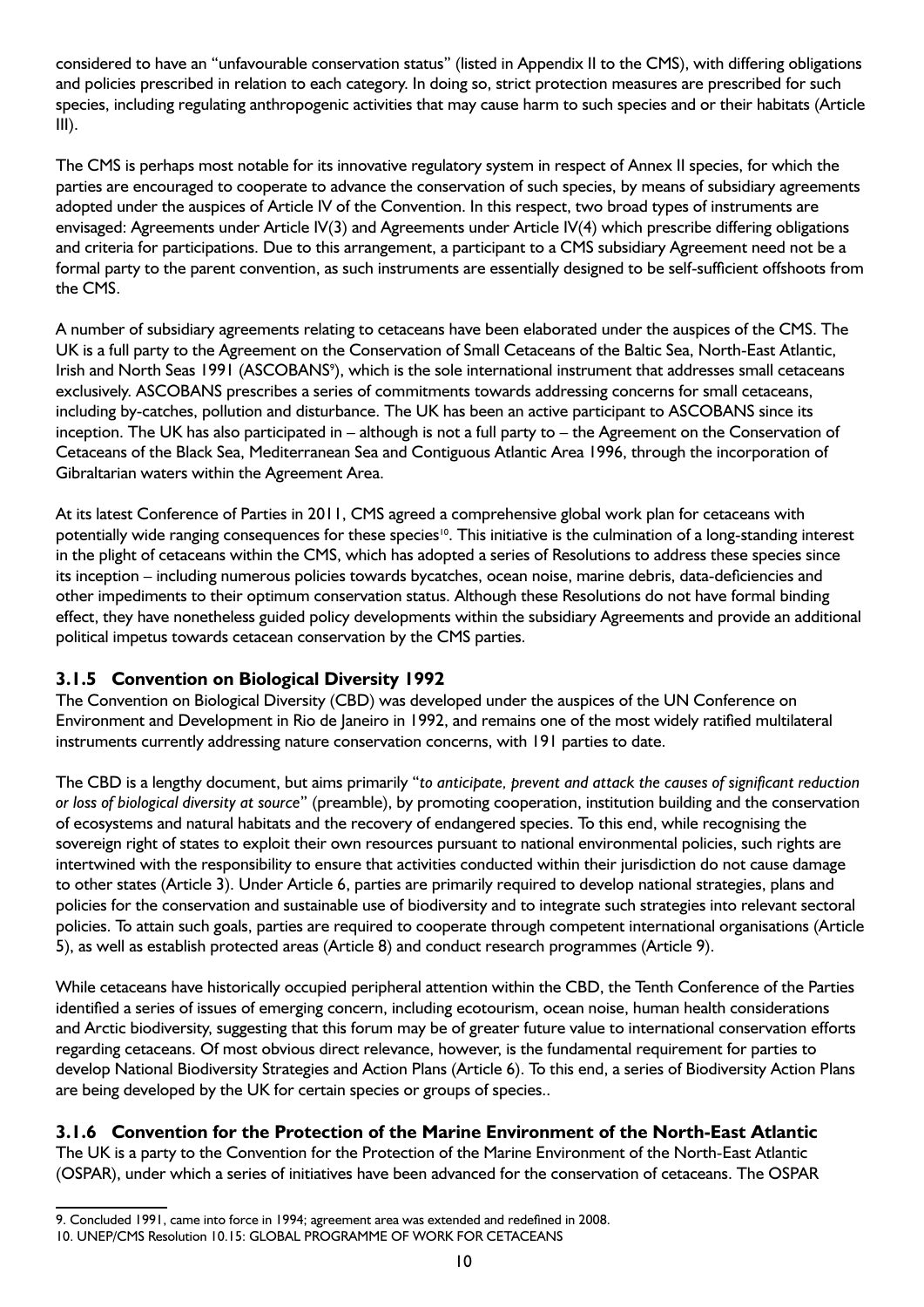Convention prescribes commitments towards the restoration of the ecological integrity of the North-East Atlantic and, especially, the conservation of marine ecosystems (Article 2(1)). The OSPAR framework also offers possibilities for the development of marine protected areas within the region. Moreover, although OSPAR does not have competence over fisheries, it has prescribed a series of programmes of Ecological Quality Objectives (EcoQOs). An EcoQO project was established in 2005 for by-catches of North Sea populations of harbour porpoises. Recent developments within OSPAR include attempts to address the problem of anthropogenic ocean noise (e.g. OSPAR 2010).

## **3.2 European Legislation**

The relevant UK legislation addressing cetaceans is essentially driven by the need to effectively transpose pertinent EU obligations. The EU has a long-standing regulatory interest in respect of cetaceans. The most significant provision in this respect is the Habitats and Species Directive adopted in 1992<sup>11</sup> (hereafter referred to as 'The Habitats Directive'. In addition, the Marine Strategy Framework Directive (MSFD), adopted in 2008, will provide a series of overarching policies to address the degraded state of EU sea areas, which also has significant implications for cetaceans. Specific measures have also been prescribed for fisheries, while the European Commission has also promoted a common stance on whaling issues within pertinent international bodies.

## **3.2.1 Habitats Directive**

The Habitats Directive, as the foremost provision of EU nature conservation law, represents the primary basis for regulatory action for cetaceans, both at a European Community level and within the individual Member States. The Directive seeks to "*contribute towards ensuring bio-diversity through the conservation of natural habitats and of wild fauna and flora in the European territory of the Member States*" (Article 2(1)). National activities are accordingly designed to maintain or restore natural habitats and species of "Community interest" at Favourable Conservation Status (Article  $2(2)$ .

In pursuing these objectives, the Habitats Directive advances a two-pronged approach to the conservation of European fauna and flora. Firstly, the Directive aims to establish a network of Special Areas of Conservation (SACs), known collectively as "Natura 2000". The Natura network comprises sites identified by the Member States as hosting particular habitat types (listed in Annex I of the directive), or the habitats of particular species (listed in Annex II). To date, only two species of cetaceans have been listed on Annex II, namely the harbour porpoise and the bottlenose dolphin. Secondly, Member States are required to guarantee the strict protection, within their natural range, of all species listed in Annex IV(a) of the Directive. Since all species of cetaceans have been listed in Annex IV(a), the Member States are accordingly required to ensure that the distinct conservation and management requirements established for such species are observed throughout their territory (Article 2(1)). There are 27 species of cetaceans recorded in UK waters (Reid *et al.* 2003; Evans, 2008).

## **3.2.1.1 The designation of cetacean SACs**

The designation process for cetacean SACs is no different to that of any other species, which is predicated solely on relevant scientific criteria (*Commission* v. *France*, Case C-166/97 [1999] ECR I-1719). Member States first propose a list of appropriate native sites, containing the natural habitat types listed in Annex I, as well as those hosting species listed in Annex II (Article 4(1)), for which criteria for the designation of SACs are provided in Annex III of the Directive. In general terms, as far as Annex II species are concerned, Annex III lays down the following considerations as site assessment criteria:

- Size and density of the population of the species present on the site in relation to the populations present within *national territory.*
- The degree of conservation of the features of the habitat which are important for the species concerned and *restoration possibilities.*
- The degree of isolation of the population present on the site in relation to the natural range of the species.
- The global assessment of the value of the site for the conservation of the species concerned.

On the basis of this information, the indicative list of such areas produced by the Member State is subsequently transmitted to the Commission, together with relevant evidence and information of qualification (Article 4(2)). Based on this information, the Commission is responsible for producing a draft list of Sites of Community Importance (SCIs) in consultation with the Member State, which will then be formally adopted. The Member State is then required to officially designate any such site within its jurisdiction as a SAC "*as soon as possible and within six years at most*" (Article 4(4)).

<sup>11.</sup> Council Directive 92/43/EEC of 21 May 1992 on the conservation of natural habitats and of wild fauna and flora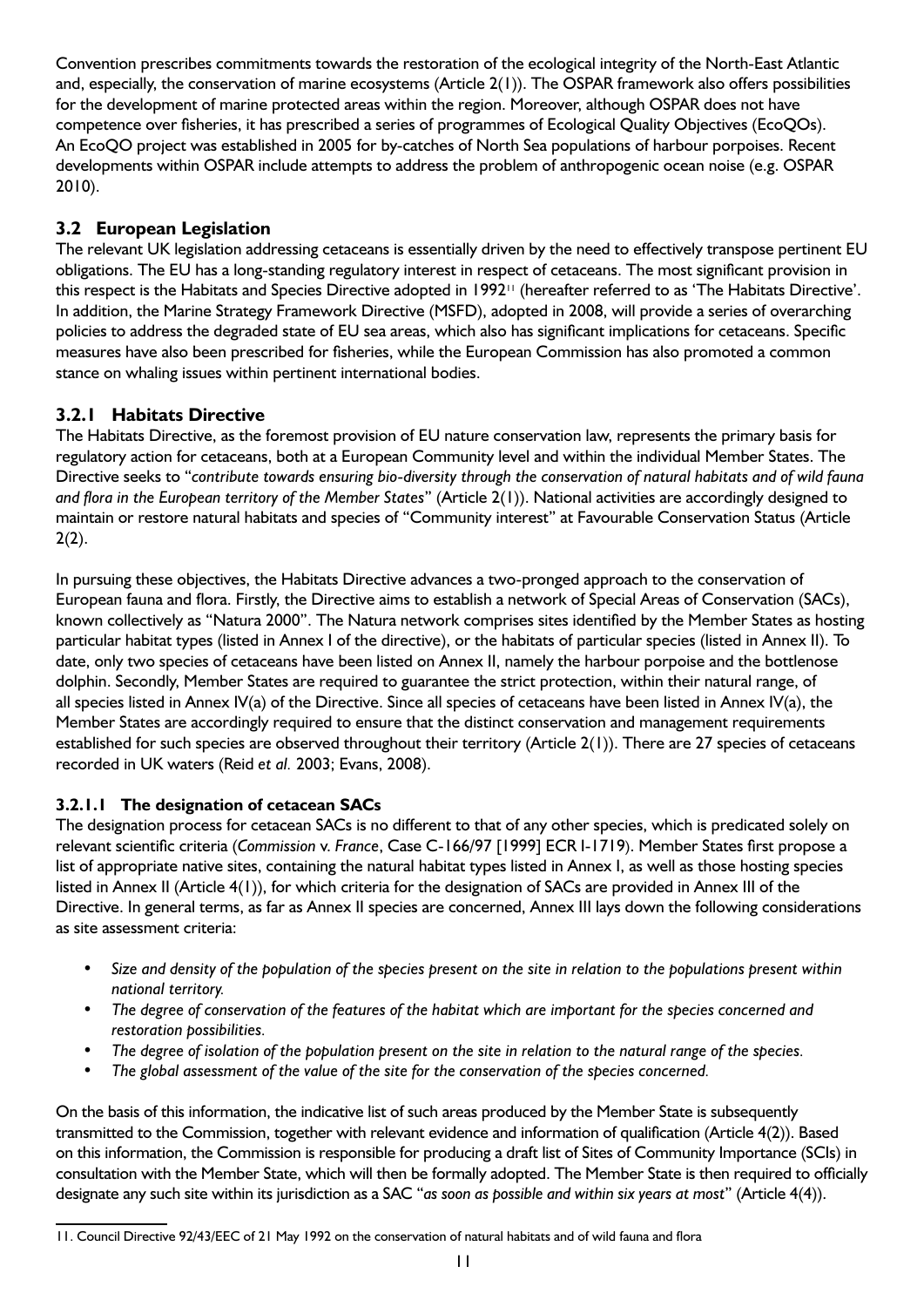The development of cetacean SACs throughout EU waters has been rather slow. Article 4(1) provides that "[f] *or aquatic species which range over wide areas, such sites will be proposed only where there is a clearly identifiable area representing the physical and biological factors essential to their life and reproduction*".

Following an experts' meeting in Brussels on 14 December 2000, DG Environment concluded that it is possible to identify areas representing crucial factors for the life cycle of this species, using the following basis for site selection:

- The continuous or regular presence of the species (although subjected to seasonal variations);
- Good population density (in relation to neighbouring areas); and
- High ratio of young to adults (in relation to neighbouring areas)

In addition, other biological elements can be characteristics of these areas, such as a very developed social and sexual life. This is further discussed below.

DG Environment advocated an approach based on the above-mentioned characteristics and suggested that it be applied with a view to site selection for this species (see Interpretation Note: Hab. 01/05).

This has proved to be practically challenging for many Member States (Caddell, 2012). Difficulties in demonstrating unequivocally that areas of high species density are also in fact "*essential to life and reproduction*", is cited as a primary reason for truncating the parameters of a key SAC for harbour porpoises within the German EEZ (Pedersen *et al*. 2009). Similar problems have been experienced in Dutch waters (Dotinga & Trouwborst 2009).

### **3.2.1.2 Management of cetacean SACs**

The Habitats Directive establishes obligations upon the Member States in relation to SACs, most notably under Article 6, which provides the broad framework of protective measures to be taken and the coexistence of conservation strategies and economic activities within these sites. Under Article 6(1), the national authorities "*shall establish the necessary conservation measures involving, if need be, appropriate management plans specifically designed for the sites or integrated into other development plans, and appropriate statutory, administrative or contractual measures which correspond to the ecological requirements*" of the habitats or species in question.

Particular obligations apply to the habitats of Annex II cetaceans under Article 6(2), which become operational as soon as a site is designated a SCI (Article 4(5)). This provision prescribes a two-pronged approach to habitat protection, with Member States to "*take appropriate steps to avoid, in the Special Areas of Conservation, the deterioration of natural habitats and the habitats of species as well as disturbance of the species for which the areas have been designated, in so far as such disturbance could be significant in relation to the objectives of this Directive*". The Directive offers no definition of what is meant by a "significant" disturbance. The *Guidelines for the designation and management of specially protected marine areas* (Commission of the European Community (CEC) 2007, hereinafter referred to as "*Marine Guidelines*") have cited oil and gas exploration and ecotourism activities as examples of typical sources of disturbance in the cetacean environment. Accordingly, the development of localised guidelines to address such activities may be considered an increasingly important aspect of SAC management on the part of the Member States. For instance, Irish practice in relation to the establishment of dolphin-watching operations in the Shannon Estuary SAC mandates written government consent, with permission contingent upon adherence to specific Codes of Practice (Hoyt 2005).

Under Article 6.2 of the Directive, for SACs, Member States are required to establish the necessary conservation measures, involving appropriate management plans which correspond to the ecological requirements of the habitats and species present on the sites. Member States are also required to take appropriate steps to avoid the deterioration of natural habitats and habitats of species, and the significant disturbance of species for which areas have been designated.

Despite the establishment of SACs for Annex II cetaceans under the Directive, development activities may still occur within these areas. Article 6(3) provides that "[a]*ny plan or project not directly connected with or necessary to the management of the site but likely to have a significant effect thereon, either individually or in combination with other plans or projects shall be subject to appropriate assessment of its implications for the site in view of the site's conservation objectives*". However, the Directive is silent on what constitutes a "plan or project" for the purposes of this provision. A preliminary ruling by the  $EC|^2$  has clarified this issue somewhat, suggesting that "the terms 'plan' or 'project' should

<sup>12.</sup> *Landelijke Vereniging tot Behoud van de Waddenzee, Nederlandse Vereniging tot Bescherming van Vogels* v. *Staatssecretaris van Landbouw, Natuurbeheer en Visserij*, Case C-127/02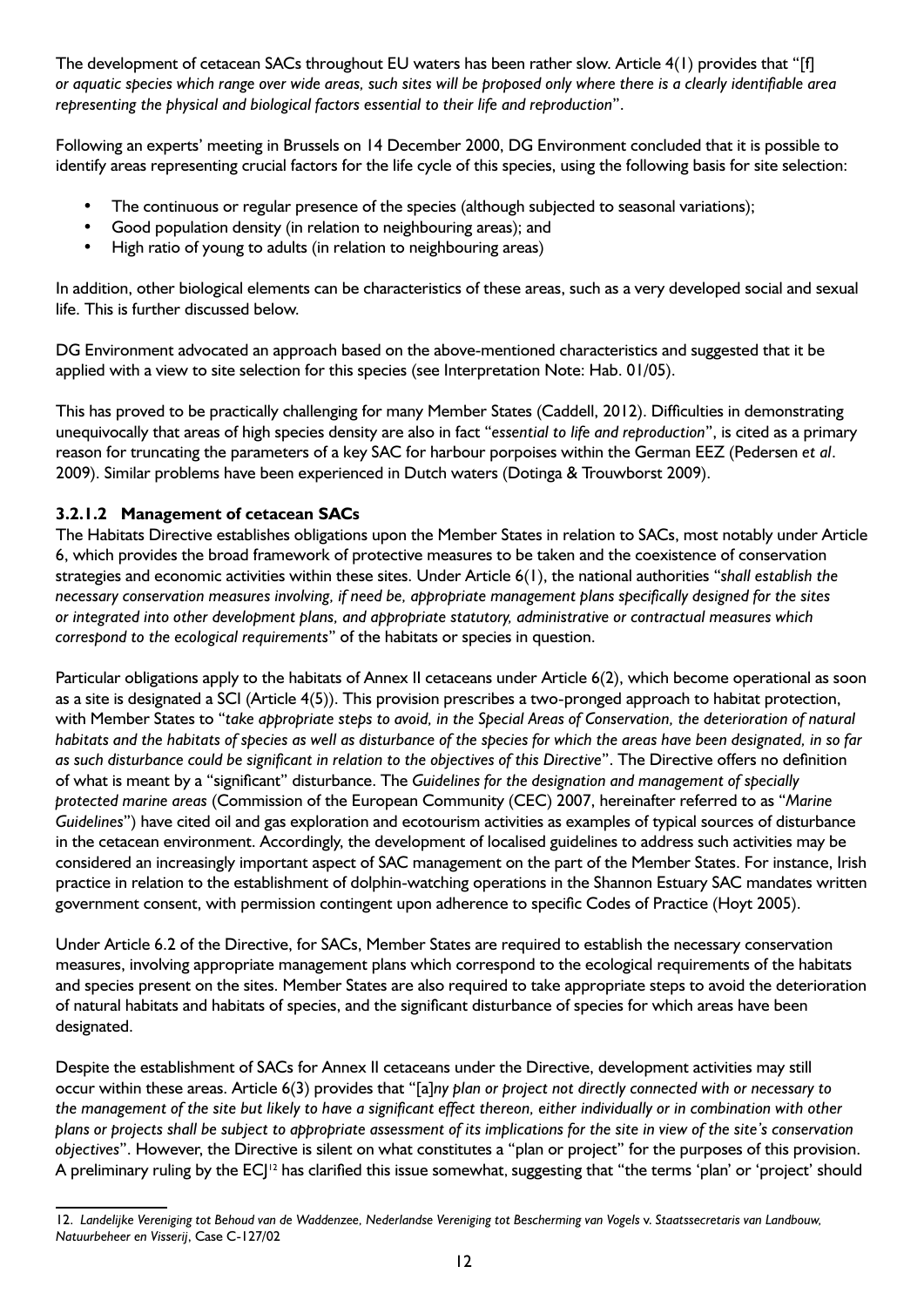be interpreted broadly, not restrictively". More recently a UK High Court<sup>13</sup> decision reinforced this interpretation and that any action that could potentially have an impact should be considered a plan or project and an Appropriate Assessment triggered. Likewise, the concept of a "significant" effect is undefined. A substantial negative impact of such activities could be potentially experienced within a SAC, without necessarily triggering a significant impact for the purposes of the conservation status of the animals concerned.

More significantly, Article 6(4) provides that "[i]*f, in spite of a negative assessment of the implications for the site and in the absence of alternative solutions, a plan or project must nevertheless be carried out for imperative reasons of overriding public interest, including those of a social or economic nature, the Member State shall take all compensatory measures necessary to ensure that the overall coherence of Natura 2000 is protected*". The notion of "*imperative reasons of overriding public interest*" is vague and largely undefined. There is also little precise indication of the "*compensatory measures*" required of the national authorities.

Where a Member State invokes this exemption to pursue a particular project in an area for which Annex II species are present, it may only cite three broad grounds for proceeding on this basis, namely considerations of human health or public safety, beneficial consequences of primary importance for the environment or "*further to an opinion from the Commission, to other reasons of overriding public interest*".

Given the highly limited practice to date, the grounds upon which development activities may be permitted in cetacean SACs remain uncertain. Nevertheless, certain key industrial activities have been identified within the Marine Guidelines for which supervision will be required when carried out in proximity to or within SACs. In addition to ecotourism activities, particular concern has been reserved for oil and gas exploitation, active sonar use, vessel-based noise and acoustic by-catch mitigation devices, all of which "*need to be regulated in accordance with the provisions of article 6(3) and (4) of the Habitats Directive if they are likely to have a significant effects [sic] on protected features at a Natura 2000 site*" (Marine Guidelines). Likewise, fisheries activities may also require management measures within these areas.

### **3.2.1.3 'Strict protection' measures under Article 12**

The Habitats Directive requires that Member States "*shall take the requisite measures to establish a system of strict protection for the animal species listed in Annex IV(a) in their natural range*" (Article 12(1)). All species of cetaceans are listed. There is little judicial authority in relation to these requirements specifically addressing the "strict protection" of cetaceans, with only one case seemingly brought to date.

In *Commission* v. *Ireland (Case C-183/05)*, infringement proceedings were brought for a series of alleged breaches of the Habitats Directive concerning an eclectic group of species, including cetaceans. In this respect two central complaints pertaining to cetaceans were raised by the Commission. Firstly, it was alleged that the Irish authorities had failed to establish a system of strict protection due to an absence of a national action plan for cetaceans and a failure to fulfil surveillance and monitoring obligations. Secondly, concerns were raised that a project to lay a gas pipeline in Broadhaven Bay involved the use of explosives, which, despite acknowledging that the sound created would have an adverse impact on cetaceans, was nonetheless authorised by the government without entering a derogation under Article 16. The Irish authorities responded that a species action plan was "underway" and that monitoring projects were being conducted by conservation volunteers alongside more in-depth government studies in certain areas. Moreover, a national records database had since been established together with full adherence to the by-catch monitoring obligations prescribed under relevant fisheries legislation, while permission for seismic blasting had been granted in accordance with national rules.

The European Court of Justice (ECJ) found Ireland to be in breach of its commitments in relation to Annex IV(a) cetaceans on both counts. The failure to establish species action plans, considered "*an effective means of meeting the strict protection requirement under Article 12(1)*", was deemed to be a breach of the Directive. Particular criticism was also reserved for surveillance activities, considered while resources for marine conservation were "*especially meagre*" and wildlife rangers "*focussed on terrestrial duties and do not have any meaningful seagoing capacity*". Accordingly, the Court ruled that a system of strict protection had not been demonstrated. Furthermore, it was held that the national authorisation process for seismic surveying was too permissive, rendering breeding and resting sites for cetaceans "*subject to disturbances and threats which the Irish rules do not make it possible to prevent*".

The UK government has been considering plans for seismic exploration and oil and gas development adjacent to

<sup>13.</sup> R (on the application of Akester and Melanaphy) v Defra & Wightlink Limited (Wightlink)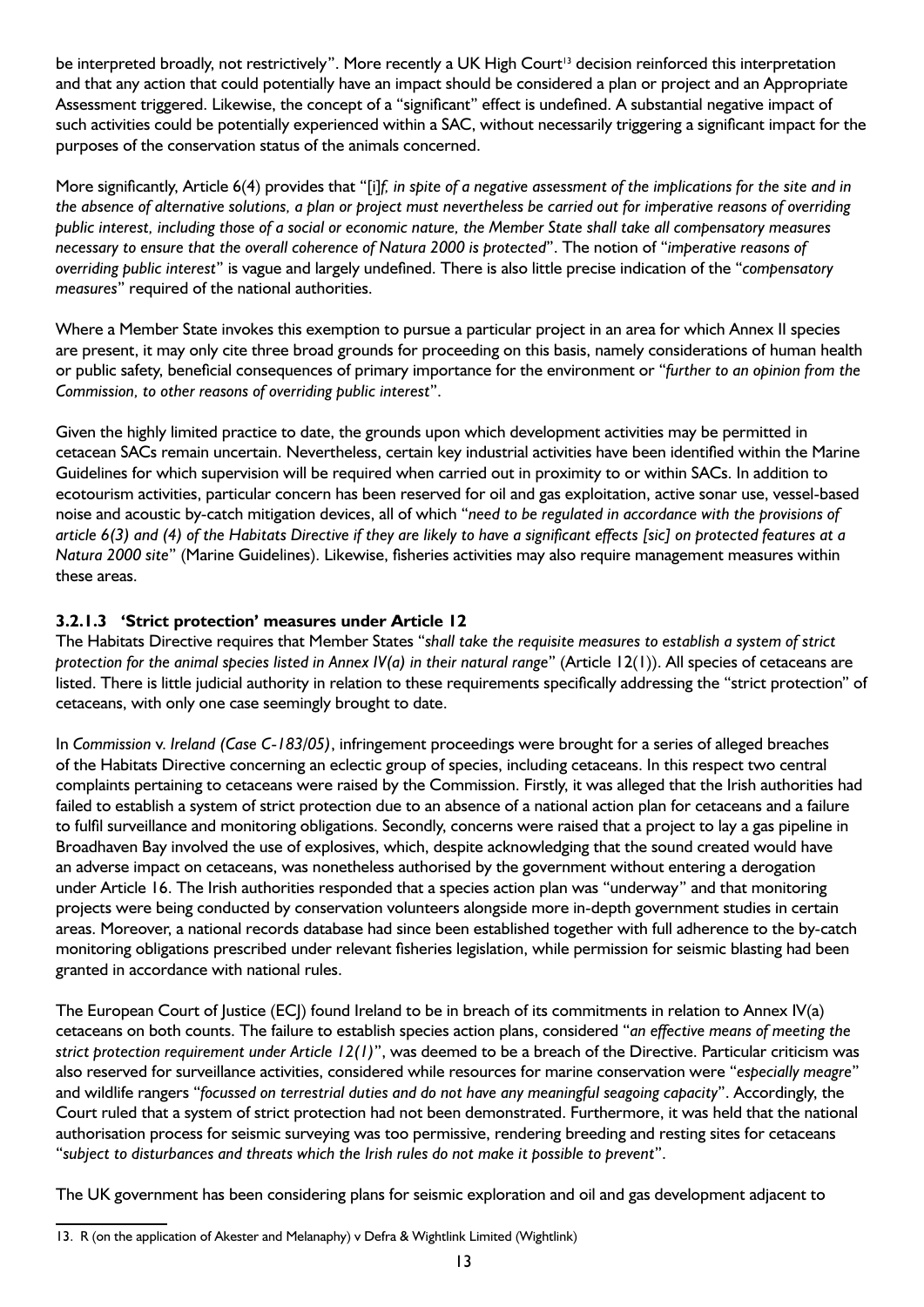and inside the SAC in the Moray Firth in NE Scotland which has bottlenose dolphins as one of its features. This is considered further below in case study 5.

Scallop dredging in the bottlenose dolphin SAC in Cardigan Bay, West Wales is the subject of a complaint to Europe by a number of non-governmental bodies, including WDCS (this is further considered below).

#### **3.2.1.4 Fisheries issues and the implementation of the Habitats Directive**

As noted above, the protection of cetaceans under EU law has been primarily guided by obligations established under the Habitats Directive. The implementation of the Natura 2000 network and securing the strict protection of cetaceans in EC waters have been clearly identified as ongoing priorities for the Member States in addressing the conservation needs of marine biodiversity. Such endeavours will therefore form the primary focus of initiatives to protect cetaceans in the mid- and long-term future. However, despite this stated focus, an unintentional impediment to the EU framework has arisen due to the division of competences between the EU institutions and the Member States in the field of fisheries. This has been especially pronounced in the context of marine biodiversity, as opposed to terrestrial species, due to the need to address fisheries interactions. Bycatches are considered to pose a serious conservation threat to cetaceans, with the risks posed by European fisheries deemed especially acute. There is accordingly an urgent need to address this issue as part of a wider policy to ensure the strict protection of cetaceans by the Member States and to ensure the ecological integrity of SACs.

The EU explicitly claimed competence over fisheries in 1992 by virtue of the Treaty on European Union (Article 3). Prior to this, fisheries measures were introduced as part of the Community's remit to regulate agricultural products, which included aspects of fisheries concerns. In 1981, the ECJ confirmed that the EC exercised exclusive competence over fisheries (Case C-804/79; *Commission* v. *United Kingdom* [1981] ECR 1045). Subject to powers delegated to the Member States, the European Council is therefore charged with establishing the conditions regulating fishing activities pursued by Community fleets. This includes the development of technical measures in respect of fishing and the conservation and exploitation of fisheries resources. In the context of the Common Fisheries Policy (CFP)<sup>14</sup>, this is addressed by the Council through a "Basic Regulation", with the current version adopted in 2002 following a rootand-branch reform of community fisheries objectives (Council Regulation EC 2371/2002 of 20 December 2002 on the conservation and sustainable development of fisheries resources under the Common Fisheries Policy). As noted below, such powers have spawned a series of protective measures to address the particular problem of cetacean bycatches in community fisheries. However, these arrangements have also created considerable difficulties for Member States to pursue individual policies to address particular concerns over the incidental mortality of cetaceans within their jurisdictional waters.

Chronologically, the first major legislative acknowledgement by the EU of the threat posed to marine wildlife from incidental capture came in 1992 through the Habitats Directive as opposed to specific fisheries legislation. In line with commitments towards individual protected species, incidental catches are addressed under Article 12(4) which establishes an obligation to address, *inter alia*, by-catches:

"*Member States shall establish a system to monitor the incidental capture and killing of the animal species listed in Annex IV(a). In light of the information gathered, Member States shall take further research or conservation measures as required to ensure that incidental capture and killing does not have a significant impact on the species concerned". This requirement is further bolstered in Article 15 of the Directive, which requires Member States to prohibit "the use of all indiscriminate means capable of causing local disappearance of, or serious disturbance to, populations of such species*".

For terrestrial species, there is little obvious impediment to the development of policies by the individual Member States to implement this obligation. However, for marine species, discharging commitments under Article 12(4) will inevitably require the introduction of restrictions on fishing activities. So, while Article 12(4) may technically mandate further by-catch mitigation measures, in practice, Member States are not freely able to swiftly adopt such policies in the manner envisaged by this provision.

Instead, having transferred legislative competence over fisheries to the EC, a Member State wishing to introduce protection measures in the context of bycatches must instead rely on powers delegated by the Council. In this respect, the Basic Regulation prescribes a highly limited scope for the unilateral imposition of emergency environmental measures. Where a particularly pressing situation arises, a Member State must, in the first instance, request that the Commission introduces temporary emergency measures (Article 7). Member States retain a power

<sup>14.</sup> For more information on the CFP and fisheries issues see Nunny (2011).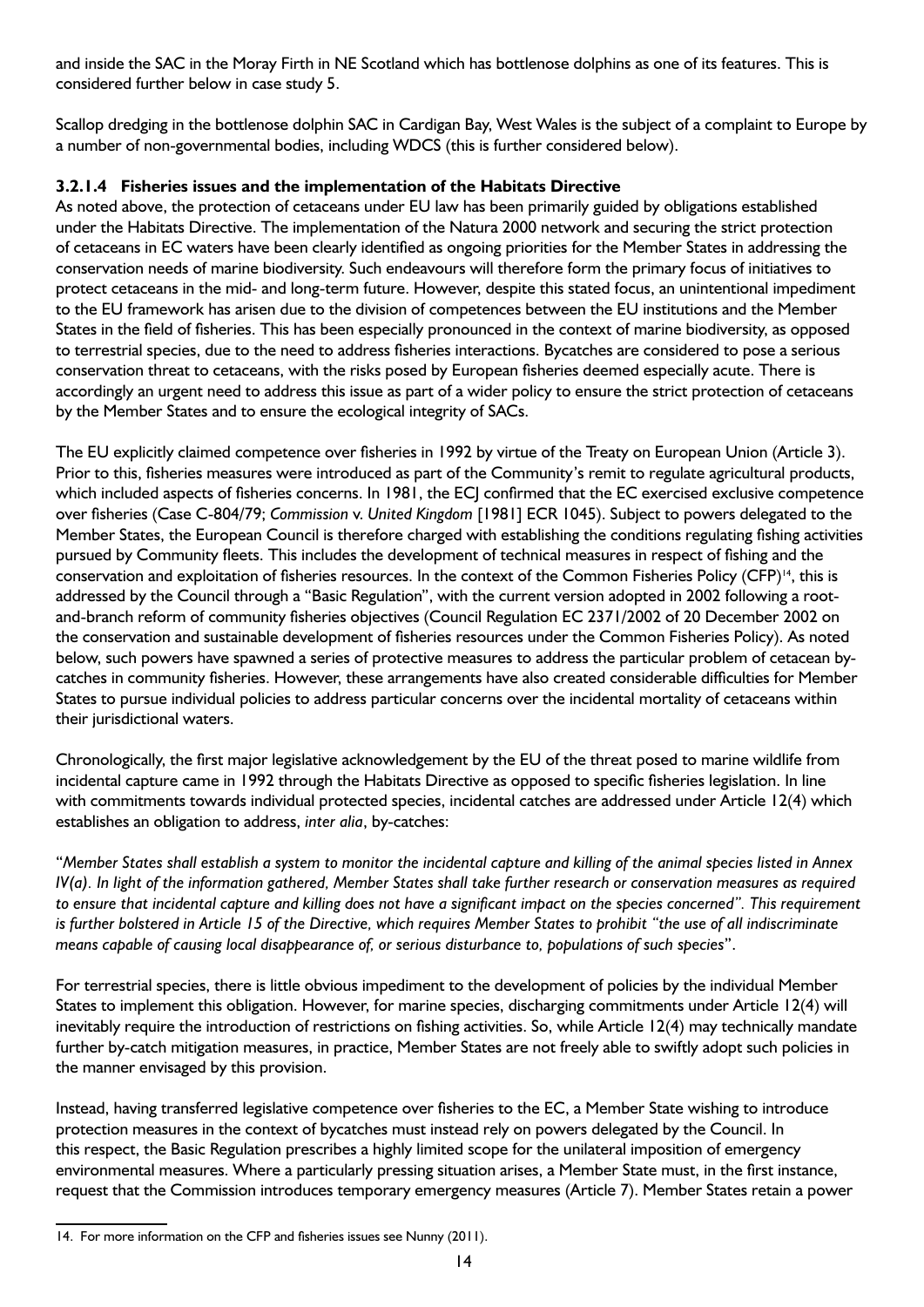under Article 8 to introduce measures for a period of up to three months in duration, but the development of mitigation strategies on a more sustained basis remains the responsibility of the EU. This position offers considerably less flexibility to Member States to mitigate individualised bycatch concerns in national waters that may not be replicated on a Community-wide basis and may therefore be less likely to command EU attention.

European Council Regulation No 812/2004 of April 2004 lays down measures concerning incidental catches of cetaceans in fisheries and amended Regulation (EC) No 88/98. The Regulation contains two main provisions:

1) the use of acoustic deterrent devices (pingers) in gillnet and tangle net fisheries, and 2) onboard observer monitoring of bycatch.

The Regulation EC lays down in Articles 2 and 3 that specified bottom-set gillnet and entangling net fisheries are required to use pingers during specified periods or all year in the areas indicated in Annex I. In the North Sea area, these are ICES areas IV (North Sea), III a (Skagerrak), VII e (Western English Channel) and VII d (Eastern English Channel). The starting date of this requirement was June 2005 for areas IV and III a, January 2006 for VII e and is January 2007 for VII d. The Regulation also details the technical specifications of the pingers to be used in its Annex II).

Member States may authorise the temporary use of acoustic deterrent devices which do not fulfil the technical specifications or conditions of use defined in annex II of the Regulation, provided that their effect on the reduction or incidental catches of cetaceans has been sufficiently documented. Such authorisations shall not be valid for more than two years.

Articles 4 and 5 require Member States to establish observer schemes to monitor the incidental capture of cetaceans in the fisheries and at levels specified in Annex III. However, the fisheries that are subject to pinger requirements under Articles 2 and 3 (which cover most of the North Sea area) are not included in Annex III, but should be subject to scientific studies or pilot projects to monitor and assess the effects of pinger use over time. Fishing vessels with an overall length of less than 15 m are exempt from the observer requirement, but for the fisheries listed in Annex III, these vessels should be monitored by appropriate scientific studies or pilot projects. Critically, the regulation includes no requirement to monitor cetacean bycatch by small vessels (<15 m) in the fisheries and areas subject to the pinger requirements (Annex I). This means that many vessels, particularly in inshore fisheries in areas where porpoise bycatch has already been identified as a significant problem are not required to be monitored.

## **3.2.2 Marine Strategy Framework Directive 2008**

The Marine Strategy Framework Directive (MSFD)<sup>15</sup> was mandated as a key component of EU activity towards the marine environment under the Sixth Environmental Action Programme, adopted in 2002. Initial Commission proposals for a thematic marine strategy were unveiled in October 2005 (COM (2005) 504), which identified a series of deficiencies within the pre-existing legislative and policy framework. In this regard, particular concerns were raised by the inadequate institutional framework and a deficient knowledge base, identifying a need to proceed with a dual EU-regional approach, based on ecosystem consideration and Member State interaction in framing future marine policy. Following a lengthy process of consultation, the MSFD was adopted in June 2008 establishing a framework for community action in the field of marine environmental policy. The MSFD is intended to operate as an "environmental pillar" to a distinct Maritime Policy, for which a Green Paper was adopted in June 2006 (SEC (2006) 689), and work is currently underway to develop a programme of measures under this broad umbrella.

The overall objective of the MSFD is to provide "*a framework within which Member States shall take the necessary measures to achieve or maintain good environmental status within the marine environment by the year 2020 at the latest*" (Article 1(1)). A "*good environmental status*" involves the provision of "*ecologically diverse and dynamic oceans and seas which are clean, healthy and productive within their intrinsic conditions, and the use of the marine environment is at a level that is sustainable, thus safeguarding the potential for uses and activities by current and future generations*" (Article 3(5)). Implicit in this optimal condition is that constituent marine ecosystems can withstand anthropogenic change, and habitats and species are protected, while the anthropogenic impact of substances and energy – including noise – into the marine environment does not cause pollution effects. In ascertaining the environmental status of Community seas, a series of indicators and qualitative descriptors are established in the Annexes to the Directive.

In pursuing this objective, and in keeping with the principle of subsidiarity, the MSFD places responsibility for marine governance primarily at a national or regional level, subject to EU supervision. Accordingly, in the first instance, each

<sup>15.</sup> Directive 2008/56/EC of the European Parliament and of the Council of 17 June 2008.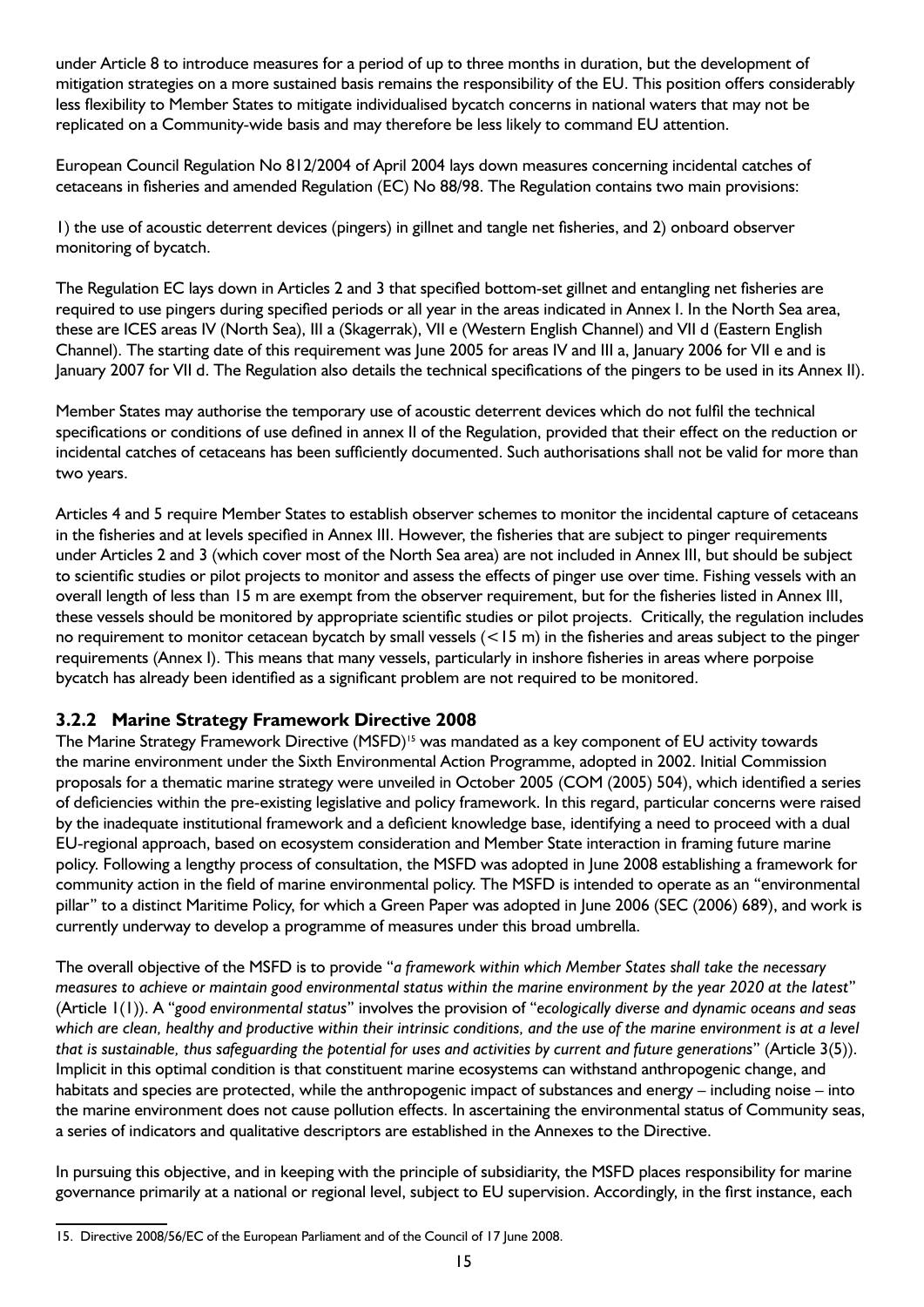Member State is required to develop a marine strategy for its national waters, encompassing a clear assessment of their current environmental status and a targeted programme of measures to be introduced by 2016 at the latest (Article 5(1)). Recognising that individual coastal states are components of a wider marine region or subregion, Member States are to take "due account" of this position (Article 4(1)) and cooperate to ensure that a good environmental status is attained in respect of the region or sub-region concerned (Article 5(2)). In implementing these commitments, national assessments should examine essential features and characteristics of these areas, the predominant pressures upon them and their primary economic and social uses (Article 8(1)). From this appraisal a series of environmental targets shall be identified (Article 10), as well as coordinated monitoring programmes for the ongoing assessment of these waters (Article 11). A detailed programme of measures is then to be developed (Article 13(1), including contributing to protected areas under the EU nature conservation directives (Article 13(4)).

The MSFD cites its "ultimate aim" as "*maintaining biodiversity and providing diverse and dynamic oceans and seas which are clean, healthy and productive*". A particular strength of the Directive is its emphasis upon the use of existing regional structures, focusing upon the potential application of the United Nations Environment Program Regional Seas Agreements (Article 6(1)). The focus on regional approaches within the MSFD should also provide opportunities for ASCOBANS and ACCOBAMS (Agreement on the Conservation of Cetaceans in the Black Sea, Mediterranean Sea and Contiguous Atlantic Area) to contribute to the envisaged framework of marine environmental governance in Community waters. Although both ACCOBAMS and ASCOBANS were rather marginalised in the drafting process of the MSFD (Caddell, 2008), the work of their various committees and working groups could have a considerable role to play in developing benchmarks for the Directive's projected activities. To this end, ACCOBAMS has established a designated Working Group on this issue. The MSFD could help with a number of issues including over-exploitation of fish, cetacean bycatch, prey depletion and chemical pollution.

The MSFD also places particular emphasis upon the problem of ocean noise in a manner unprecedented at Community level to date. Indeed, in this respect, the MSFD may be considered the first clear translation of political concerns on this issue into binding legislation and public policy. Concerns raised by anthropogenic ocean noise have occupied a small but significant aspect of the EU political agenda, shortly after the identification of naval sonar as a potentially serious threat to cetacean welfare (Simmonds & Lopez-Jurado 1991; Frantzis 1998). In October 2004, the European Parliament adopted a Resolution calling for a moratorium on the deployment of high-intensity active sonars "*until a global assessment of their cumulative environmental impact on marine mammals, fish and other marine life is completed*". Moreover, Member States were to "*urgently adopt*" geographic restrictions on the use of such sonar in sensitive marine habitats and to initiate, in conjunction with the Commission, a Multilateral Task Force to develop international agreements regulating ocean noise.

The MSFD has thereby established a clear legal basis upon which a number of these particular aspirations may be realised. In the first instance, the concept of "pollution" is broadly defined in the Directive to specifically include "*human-induced marine underwater noise*" (Article 3(8)). Moreover, the qualitative descriptors for demonstrating a "good environmental status" for the purposes of the Directive, listed in Annex I, specifically includes underwater noise, while the indicative list of pressures upon the marine environment, listed in Annex III, also includes this source of disturbance, citing "shipping, underwater acoustic equipment" as particular examples. There is some evidence to suggest that such sentiments are beginning to have a trickle-down effect upon Community policies. Indeed, shortly after the adoption of the Directive, in a communication relating to the Arctic region, the Commission identified as a key environmental policy the need to "[c]*ontribute to assessing the impact on marine mammals of increased noise generated by human activities*" (COM (2008) 763).

Nevertheless, considerable problems remain in relation to military uses of sonar (Papanicopolou 2010). This position has been reflected within the Directive itself, which precludes an application to "*activities the sole purpose of which is defence or national security*" (Article 2(2)). This position is tentatively softened by a commitment for Member States to "endeavour" to ensure that such activities are conducted in a manner that is compatible "*so far as reasonable and practicable*" with the broad objectives of the MSFD. Given that only Spain has to date introduced national restrictions on the use of military sonar (Parsons *et al*. 2010 a & b), such a position does not bode well for the swift implementation of voluntary standards among the other Member States under the Directive.

Finally, the MSFD is intended to act as the environmental basis of shipping and maritime affairs within Community waters. Accordingly, the Directive will ultimately advance a framework through which to regulate key aspects of shipping with the potential to cause marine environmental degradation. As far as cetaceans are concerned, this creates particular opportunities to address problems such as vessel-source pollution and shipping noise, given the emphasis accorded to these issues within the Directive. Nevertheless, the emergence of such measures under the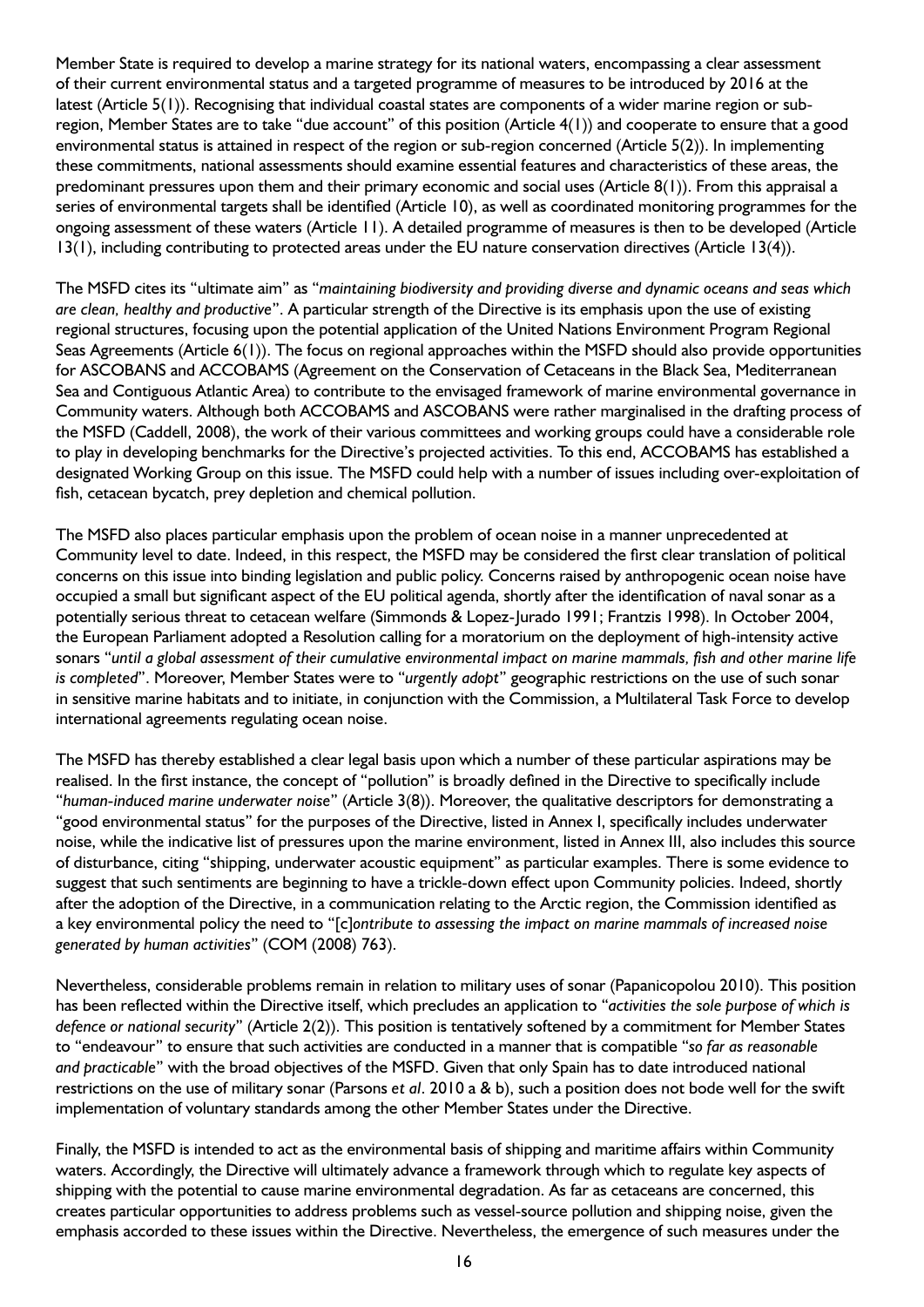MSFD/Maritime Policy framework is also likely to constitute a longer-term project and the precise inter-relationship between these two broad ocean frameworks remains a matter of some uncertainty.

## **3.2.3 Environmental Impact Assessment (EIA) Directive 1985**

Two European Directives require the environmental impact of projects to be assessed before permission is granted. The Environmental Impact Assessment (EIA) Directive<sup>16</sup> dates from 1985, yet its UK Application was initially under the Town and Country Planning Act, which only applies to terrestrial and tidal areas of the UK. The EIA Directive was not initially applied offshore to all sectors. However, following a complaint to Europe by Friends of the Earth Cymru and Friends of Cardigan Bay (see chapter 5.6.5), the Directive was applied for the oil and gas industry under the *Offshore Petroleum Production and Pipe-lines (Assessment of Environmental Effects) Regulations 1999 as amended*  and the *Offshore Petroleum Activities (Conservation of Habitats) Regulations, 2001* which variously require that all major activities undertaken in connection with UK offshore hydrocarbon exploration and production should be subject to environmental assessment before consent is given for these activities. It has since been applied for various other developments, such as renewable energy developments, under separate regulations as listed below:

- The Environmental Assessment of Plans and Programmes Regulations 2004 these regulations apply to any plan or programme which relates either to the whole or any part of England or to England and other parts of the UK. The regulations also apply to the territorial waters of the United Kingdom that are not part of Northern Ireland, Scotland or Wales, and waters in any area for the time being designated under Section 1(7) of the Continental Shelf Act 1964.
- The Environmental Assessment of Plans and Programmes (Scotland) Regulations 2004 these regulations apply to plans or programmes which relate solely to the whole or any part of Scotland.
- The Environmental Assessment of Plans and Programmes (Wales) Regulations 2004 these regulations apply to plans or programmes which relate solely to the whole or any part of Wales.
- The Environmental Assessment of Plans and Programmes Regulations (Northern Ireland) 2004 these regulations apply to plans or programmes which relate solely to the whole or any part of Northern Ireland.

## **3.2.4 Strategic Environmental Assessment (SEA) Directive 2001**

EU Directive 2001/42/EC 2001 on the assessment of the effects of certain plans and programmes on the environment requires an overarching assessment of "plans or programmes", basically Government policies, to be subject to a Strategic Environmental Assessment. These have been undertaken for oil & gas and renewable energy licensing in recent years.

The Directive's stated objective is *"to provide for a high level of protection of the environment and to contribute to the integration of environmental considerations into the preparation and adoption of plans and programmes with a view to promoting sustainable development, by ensuring that, in accordance with this Directive, an environmental assessment is carried out of certain plans and programmes which are likely to have significant effects on the environment"*

## **3.2.5 Whaling policies**

As far as the lethal catch of large cetaceans is concerned, the EU as an institutional collective is committed to "*continue its support of a continued international moratorium on commercial whaling*" (COM (2008) 864). Strong criticism has also been voiced by the European Commission of the resumption of commercial whaling under a reservation to the ICRW by Norway and Iceland – attacked as "a very negative step backwards" – while lethal scientific research conducted by Japan provoked an equally strident response. Such sentiments have been recently endorsed by the European Parliament, which has called for the maintenance of the global moratorium on commercial whaling and a cessation of lethal research. The EU nonetheless retains broad support for aboriginal subsistence whaling conducted through the IWC, provided that "*conservation is not compromised, whaling operations are properly regulated and catches remain within the scope of documented and recognised sustainable needs*" (COM (2008) 763).

Of particular significance to the EU stance on commercial whaling has been the introduction of strict measures under rules concerning the common market to restrict the import of cetacean products into the Community (Council Regulation (EEC) No. 348/81 of 20 January 1981 on common rules for imports of whales or other cetacean products). These provisions established that, from 1 January 1982, the introduction of cetacean products into the Community shall be subject to an import license, with no such license to be issued in respect of products to be used for commercial purposes.

<sup>16.</sup> Council Directive 85/337/EEC as amended by 97/11/EC and 2003/35/EC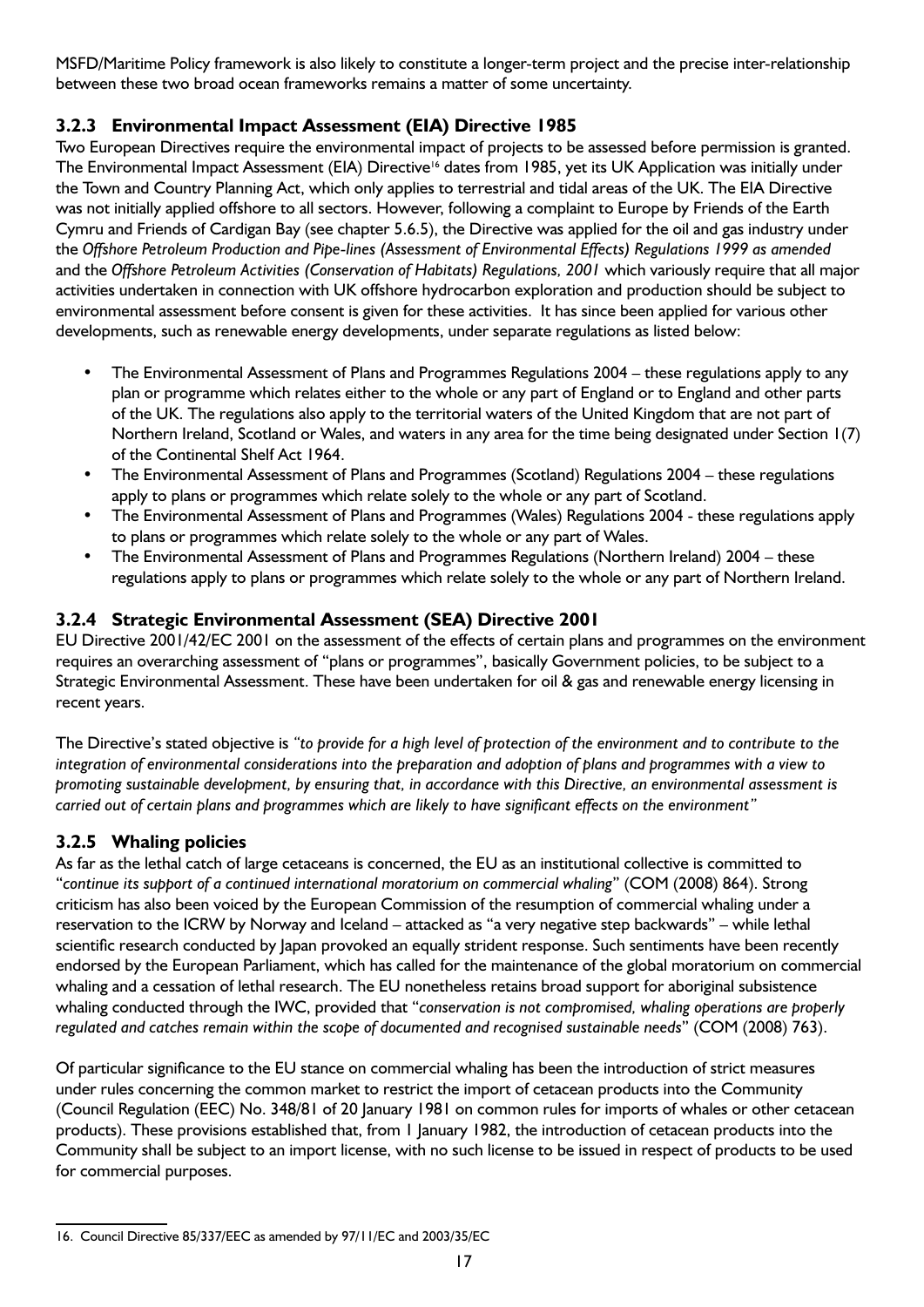In December 2007, the Commission adopted a further proposal to the Council to advance a common EU position in respect of the various Member States party to the ICRW to pursue at IWC Meetings (COM (2007) 871). To this end, the Commission considered that the EU Parties should advocate at the IWC the continuation of the moratorium on commercial hunting; the creation of further whale sanctuaries; the further regulation of scientific whaling and the continuation of aboriginal subsistence hunting; to support the activities of the Conservation Committee and other relevant fora such as Convention on International Trade in Endangered Species of Wild Fauna and Flora (CITES); and to encourage further transparency within the IWC by opposing the increased use of secret ballots.

## **3.3 UK National Legislation**

## **3.3.1 In England and Wales**

The current legal framework in England and Wales addressing nature conservation is currently undergoing a comprehensive legislative review with a view to codification and reform. This is to be greatly welcomed. Due to multiple revisions to the statutory provisions outlined below, the law has become highly fragmented, incoherent and extremely difficult to ascertain and apply. The ongoing devolution process in Wales also mandates that powers over wildlife will also be exercised by the Welsh Government in future years. It is to be expected that the current framework will be significantly adjusted by 2014.

## **3.3.1.1 Wildlife and Countryside Act 1981**

The main UK enabling legislation for European Wildlife Directives and conventions such as the Bern Convention is, and has been for a long period of time the Wildlife and Countryside Act 1981 (WCA 1981, as variously amended over the years).

Under this Act it has been an offence (subject to certain exceptions) to intentionally kill, injure, take, possess or trade in any wild animal listed in Schedule 5 which for cetaceans initially, only included bottlenose and common dolphins and harbour porpoise, but it was extended to all dolphins, whales and porpoises at a later revision (The Wildlife and Countryside Act 1981 (Variation of Schedules) Order 1988 S.I. 1988/288).

The WCA also made provision for the designation of Marine Nature Reserves and gave powers to enact byelaws to protect such reserves. However, only three such reserves were ever designated (Lundy and Skomer Island and Strangford Lough) and these were, in effect, only very small areas of coastal and tidal habitat. Byelaws to protect the sites were also slow in coming. No reserves were designated to protect cetaceans.

## **3.3.1.2 Countryside and Rights of Way (CRoW) Act 2000**

The WCA was amended by the Countryside and Rights of Way (CRoW) Act 2000 (in England and Wales). This served to strengthen the legal protection for threatened species. CRoW extended the offence of disturbing (and by extension killing and harassing) animals to include actions undertaken 'recklessly', in addition to 'intentionally', this being applied to a place of rest or shelter of a protected animal or a nest site. Additionally, "*any person intentionally or recklessly disturbs any wild animal included in Schedule 5 as (a) a dolphin or whale (Cetacea), or (b) a basking shark, shall be guilty of an offence*".

Jurisdiction of CRoW is currently applied only as far as the limit of territorial waters (12 nm from the low water mark).

## **3.3.1.3 The Conservation (Natural Habitats, &c.) Regulations 1994**

The Conservation (Natural Habitats, &c.) Regulations 1994 transposed the Habitats Directive into national law. The Regulations came into force on 30 October 1994.

The Regulations provide for the designation and protection of 'European sites', the protection of 'European Protected Species' (EPS), and the adaptation of planning and other controls for the protection of European sites. These regulations have been revoked.

#### **3.3.1.4 The Conservation (Natural Habitats, &c.) (Amendment) Regulations 2007**

The WCA was displaced as the most important piece of UK legislation for much wildlife, including all cetaceans, by the Conservation (Natural Habitats, &c.) (Amendment) Regulations 2007. Under the new Regulations, the porpoise appears to be only protected from trade (under article 9(5)), and not from damage to places of shelter (article 9 (4a)) or disturbance while occupying places of shelter (article 9(4b)). Where dolphins and whales are concerned, it remains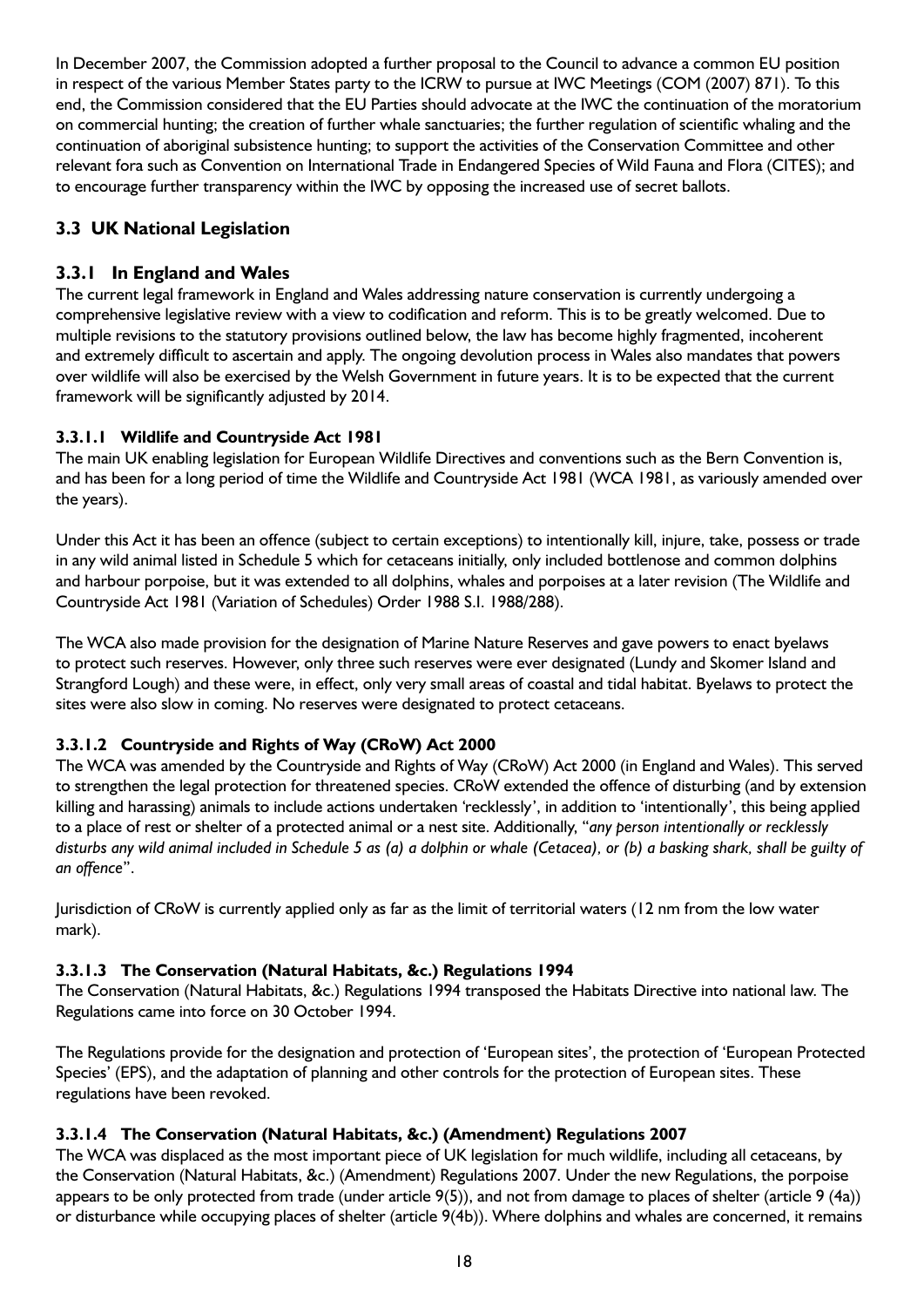an offence to intentionally or recklessly destroy, or obstruct access to, any structure or place which they use for shelter or protection (article  $9(4a)$ ) and to trade with them (article  $9(5)$ ).

## **3.3.1.5 The Conservation of Habitats and Species Regulations 2010**

The Conservation of Habitats and Species Regulations 2010 consolidated all the various amendments made to the Conservation (Natural Habitats, &c.) Regulations 1994 in respect to England and Wales. The Regulations make it an offence (subject to exceptions) to deliberately capture, kill, disturb, or trade in the animals listed in Schedule 2, which includes all dolphins, whales and porpoises.

However, these actions can be made lawful through the granting of licenses by the appropriate authorities. Licenses may be granted for a number of purposes (such as science and education, conservation, preserving public health and safety), but only after the appropriate authority is satisfied that they achieve their objectives, there are no satisfactory alternatives and that such actions will have no detrimental effect on wild populations of the species concerned.

### **3.3.1.6 The Offshore Marine Conservation (Natural Habitats, &c.) Regulations 2007**

The *Offshore Marine Conservation (Natural Habitats, &c.) Regulations 2007* transposed the Habitats Directive into national law in relation to marine areas where the UK has jurisdiction beyond its territorial sea (offshore marine area, offshore marine installations and certain ships and aircraft). The Regulations came into force on 21<sup>st</sup> August 2007.

The Regulations provide for the designation and protection of 'European offshore marine sites', the protection of 'wild animals listed in Annex IV(a) to the Habitats Directive', and the adaptation of planning and other controls for the protection of European offshore marine sites.

#### **3.3.1.7 The Offshore Marine Conservation (Natural Habitats, &c.) (Amendment) Regulations 2009**

These Regulations came into force on 30th January 2009 and amended the *Offshore Marine Conservation (Natural Habitats, &c.) Regulations 2007*. They amended the terms of offences of disturbing protected species. They contain defences to the offences relating to European protected species by providing that the defences do not apply if the prosecution shows that there was a satisfactory alternative to the defendant's action, or that the action was detrimental to the maintenance of the population of the species concerned at a favourable conservation status in their natural range. The Regulations specify in greater detail the arrangements to be made for surveillance of the conservation status of natural habitat types and species of Community interest, and to clarify the duty to take action in the light of that surveillance.

#### **3.3.1.8 The Offshore Marine Conservation (Natural Habitats, &c.) (Amendment) Regulations 2010**

These Regulations came into force on 1<sup>st</sup> April 2010 and amend the *Offshore Marine Conservation (Natural Habitats, &c.) (Amendment) Regulations 2007* pursuant to the enactment of the *Planning Act 2008* and the *Marine and Coastal Access Act 2009*, and provide for the devolution to the Scottish Ministers of certain nature conservation functions of the Secretary of State in the Scottish offshore region.

#### **3.3.1.9 The Offshore Petroleum Activities (Conservation of Habitats) Regulations 2001**

These Regulations came into force on  $31<sup>st</sup>$  may 2001 and implement the Habitats Directive in relation to oil and gas activities carried out wholly or partly on the UK continental shelf. They provide for the appropriate assessment of the effects of certain oil and gas activities where the activity is likely to have a significant effect on a relevant site; and they require the Secretary of State to give directions in the circumstances set out, in order to avoid, reverse, reduce or eliminate adverse effects on relevant sites, or deterioration or disturbance of certain natural habitats or species.

## **3.3.1.10 The Offshore Petroleum Activities (Conservation of Habitats) (Amendment) Regulations 2007**

These Regulations amend the *Offshore Petroleum Activities (Conservation of Habitats) Regulations 2001* and came into force on  $18<sup>th</sup>$  February 2007. They implement Articles 6(3) and 6(4) of the Habitats Directive in relation to licenses to be granted under the *Petroleum Act 1998*, and to geological surveys related to oil and gas activities in UK waters. Any person who intends to carry out geological surveys in relation to oil and gas activities on the UK continental shelf or in UK waters or who intends to test equipment to be used in geological surveys relating to oil and gas activities on the UK continental shelf or in UK waters is required to obtain prior written consent of the Secretary of State. Prior written consent is required irrespective of any provision in a licence awarded under the *Petroleum Act 1998*. Before such a consent is granted, the Secretary of State must consider whether an appropriate assessment is required.

#### **3.3.1.11 Natural Environment and Rural Communities Act 2006**

The Natural Environment and Rural Communities (NERC) Act provided no direct protection for cetaceans, but did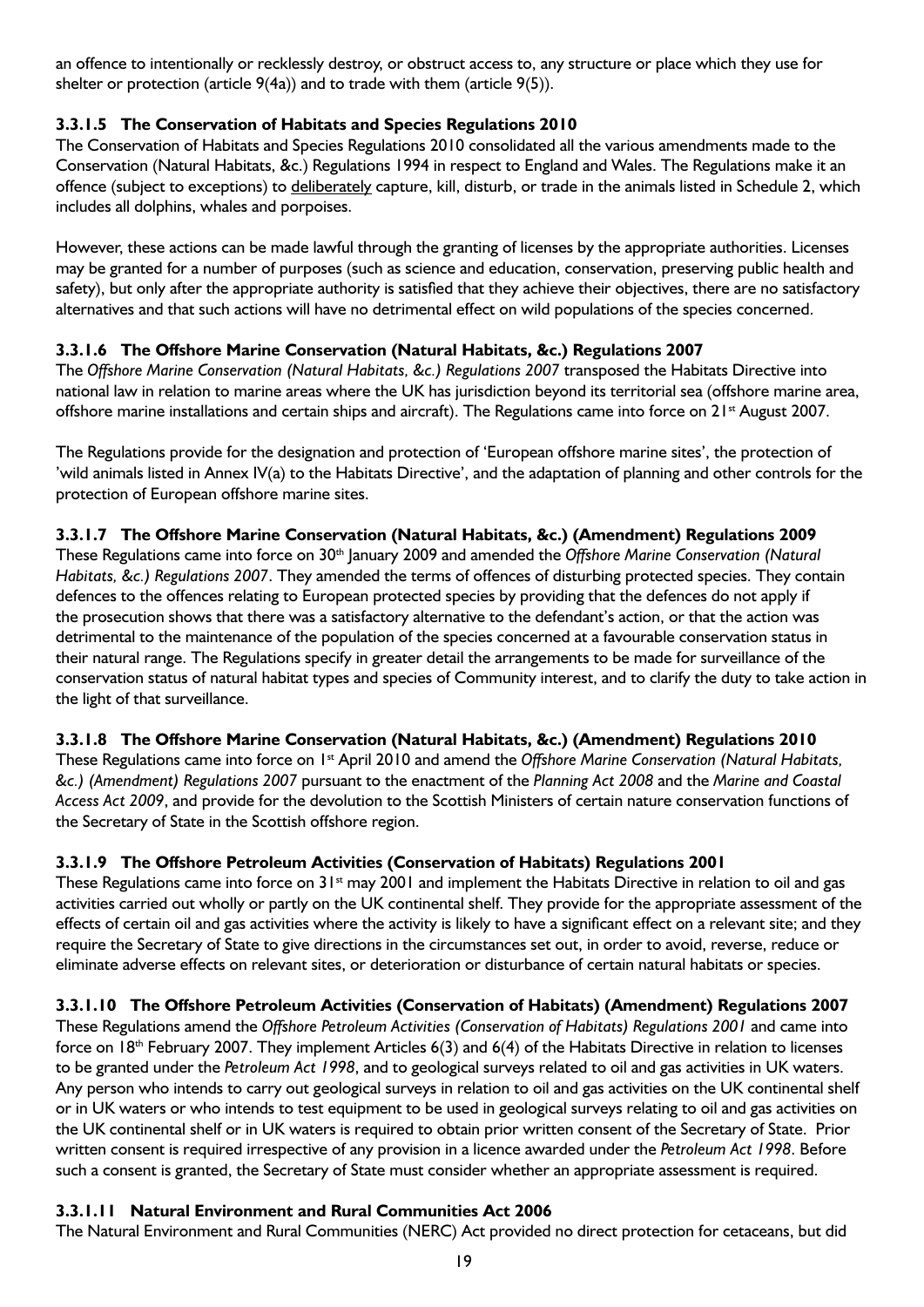confer a responsibility on all public bodies to 'have regard to' biodiversity. This 'Duty to conserve biodiversity' states that "*Every public authority must, in exercising its functions, have regard, so far as is consistent with the proper exercise of those functions, to the purpose of conserving biodiversity, and ….a Minister of the Crown, government department or the National Assembly for Wales must in particular have regard to the United Nations Environmental Programme Convention on Biological Diversity of 1992. Conserving biodiversity includes, in relation to a living organism or type of habitat, restoring or enhancing a population or habitat.*"

The Act, which only applies to England and Wales and out to the 12nm limit, requires the publishing of lists of species and habitats considered "of *principal importance for the purpose of conserving biodiversity*" – these are mainly lists of principal Biodiversity Action Species (see below), with separate lists for England and Wales. These include most of the whales and dolphins and the harbour porpoise (16 species in England, and 14 in Wales).

#### **3.3.1.12 Wild Mammals (Protection) Act 1996**

This act makes provisions for the protection of wild mammals from certain cruel acts. If a person mutilates, kicks, beats, nails or otherwise impales, stabs, burns, stones, crushes, drowns, drags or asphyxiates any wild mammal with intent to inflict unnecessary suffering he shall be guilty of an offence.

This Act does not apply to Northern Ireland.

#### **3.3.1.13 Animal Welfare Act 2006**

Whilst this is not directly relevant to wild cetaceans it would have bearing on any efforts to again keep cetaceans in captivity in the UK. It makes owners and keepers responsible for ensuring that the welfare needs of their animals are met.

These include the need:

- For a suitable environment (place to live)
- For a suitable diet
- To exhibit normal behaviour patterns
- To be housed with, or apart from, other animals (if applicable)
- To be protected from pain, injury, suffering and disease

Anyone who is cruel to an animal, or does not provide for its welfare needs, may be banned from owning animals, fined up to £20,000, and/or sent to prison.

#### **3.3.1.14 Marine & Coastal Access Act 2009**

The Marine & Coastal Access Act introduces a new system of marine management to England and Wales. This includes a new marine planning system, which makes provision for a statement of the Government's general policies, and the general policies of each of the devolved administrations for the marine environment, and also for marine plans which will set out in more detail what is to happen in the different parts of the areas to which they relate. The Act includes provisions which change the system for licensing the carrying out of activities in the marine environment. It also provides for the designation of Marine Conservation Zones (MCZs). It changes the way that marine fisheries are managed at a national and a local level and modifies the way licensing, conservation and fisheries rules are enforced. It allows for designation of an Exclusive Economic Zone for the UK, and for the creation of a Welsh Zone in the sea adjacent to Wales. The Act also amends the system for managing migratory and freshwater fish, and enables recreational access to the English and Welsh coast.

Part 1 establishes an independent body, the Marine Management Organisation (MMO). The MMO is to discharge a number of marine functions on behalf of the UK Government, although most of its functions apply to English and offshore waters.

Part 2 defines the UK marine area, used by subsequent Parts of the Act to describe areas where activities take place. It also allows an Exclusive Economic Zone to be designated, and creates the Welsh zone.

Part 3 introduces a new system of marine planning. The planning provisions provide for the preparation of a Marine Policy Statement to articulate the priorities and objectives of the UK Government, the Welsh Assembly Government, the Scottish Executive and the Department of the Environment in Northern Ireland in their marine areas. It also provides for the preparation of marine plans for the UK marine area which takes account of the Marine Policy Statement.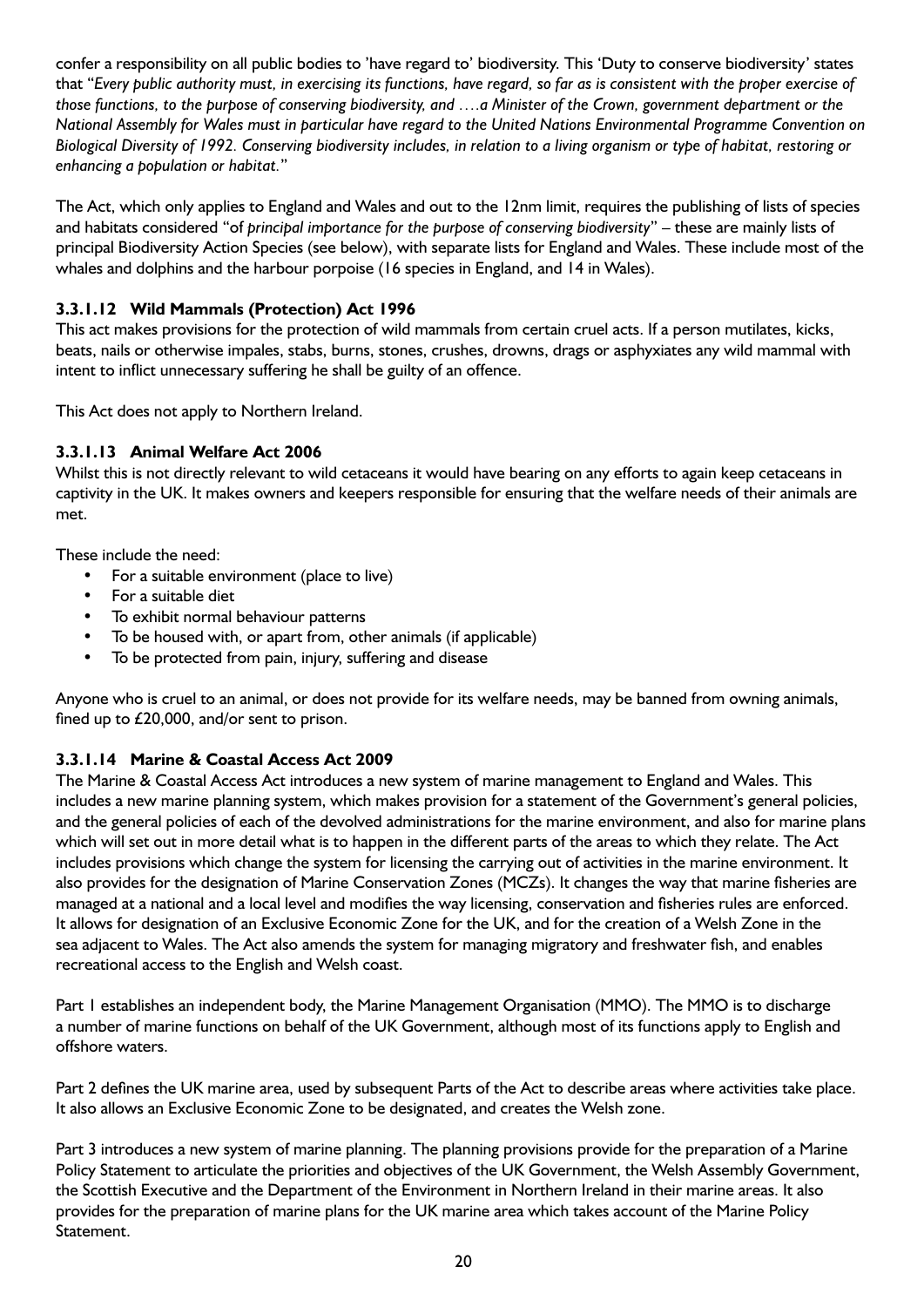Part 4 will replace the licensing and consent controls currently exercised under Part II of the Food and Environment Protection Act 1985 and Part II of the Coast Protection Act 1949 (excluding Scottish inshore region) with new marine licensing provisions.

Part 5 of the Act provides a power, across most of UK waters, to designate new MCZs, in place of Marine Nature Reserves designated under the Wildlife and Countryside Act 1981. The three existing Marine Nature Reserves will be converted into MCZs. MCZs will contribute to a UK network of marine sites which will include European sites (e.g. SACs), Sites of Special Scientific Interest (SSIs) and wetlands protected under the Ramsar Convention (Convention on Wetlands, Ramsar, Iran, 1971). This will help the Government to fulfil the UK's commitment under OSPAR to establish an ecologically coherent network of marine protected areas. The Act provides for new duties on public bodies to exercise their functions in ways that further the conservation objectives set for MCZs, and not to authorise activities or development which carry a significant risk of hindering those conservation objectives. There will also be powers to make byelaws or orders, and interim byelaws or orders, to protect sites, and potential sites, from otherwise unregulated activities which may cause harm. The MCZ process currently remains in its infancy. In Wales, a strategic decision has been made to focus on the elaboration of a small number of Highly Protected Marine Conservation Zones (HPMCZs) that will integrate within the current network of protected areas established under other international and regional instruments. The emphasis is considered to fall on maintaining ecological coherence between protected areas, while in a departure from other instruments, socio-economic considerations may be taken into account in the designation process. It is not yet clear exactly how the HPMCZ network will apply to cetaceans – although they are not considered in the selection criteria - nor indeed how the ecological integrity of such areas are to be enforced or the impact that socio-economic concerns will have on their designation.

Part 6 changes the legislation relating to the establishment, organisation and responsibilities of Sea Fisheries Committees, establishing in England new bodies called Inshore Fisheries and Conservation Authorities (IFCAs). Within the Welsh zone, the fisheries powers have been taken 'in-house' by the Welsh Assembly Government.

Part 7 contains several Chapters amending existing legislation relating to marine and freshwater fisheries.

Part 8 provides for the appointment of enforcement officers and for a set of common enforcement powers for enforcing requirements across licensing, nature conservation and fishing in the marine area. It provides new powers that may be exercised for the purposes of enforcing sea fisheries legislation.

Part 9 introduces new powers to extend recreational access to the English coast. It also contains provisions enabling the National Assembly for Wales to allow recreational access around the Welsh coast.

Part 10 amends legislation in relation to Natural England and the Countryside Council for Wales. The final Part of the Act, Part 11, contains supplementary provisions including commencement arrangements and repeals.

## **3.3.2 In Scotland**

#### **3.3.2.1 Nature Conservation (Scotland) Act 2004**

This Act of the Scottish Parliament came into force in June 2004 to "*make provisions in relation to the conservation of biodiversity; to make further provision in relation to the conservation and enhancement of Scotland's natural features; to amend the law relating to the protection of certain birds, animals and plants; and for connected purposes*."

The Act covers some of the same ground for Scotland as CRoW and NERC in England and Wales. It confers the very similar duties with regards to biodiversity, and to publishing lists of principal species. It also bestows a duty on Scottish Natural Heritage (SNH) to produce the 'Scottish Marine Wildlife Watching Code' which must set out recommendations, advice and information on activities likely to disturb marine wildlife, circumstances in which marine wildlife may be approached, and the manner in which marine wildlife may best be viewed with minimum disturbance. This also now covers "reckless or intentional" disturbance. It was under this Act that the first prosecution for reckless disturbance of cetaceans in the UK occurred and this is discussed in more detail below.

#### **3.3.2.2 The Conservation (Natural Habitats, &c) Amendment (Scotland) Regulations 2004**

The Conservation (Natural Habitats, &c) Amendment (Scotland) Regulations 2004 amend the Conservation (Natural Habitats, &c) Regulations 1994. The Regulations also make provisions relating to site protection of European sites as set out in Part 2 of the Nature Conservation (Scotland) Act 2004. Further protection is given to European protected species through amendments to Part III of the Conservation (Natural Habitats, &c) Regulations 1994 which reflect the provisions relating to species protection contained in Part I of the WCA 1981. The Regulations make it "*an offence*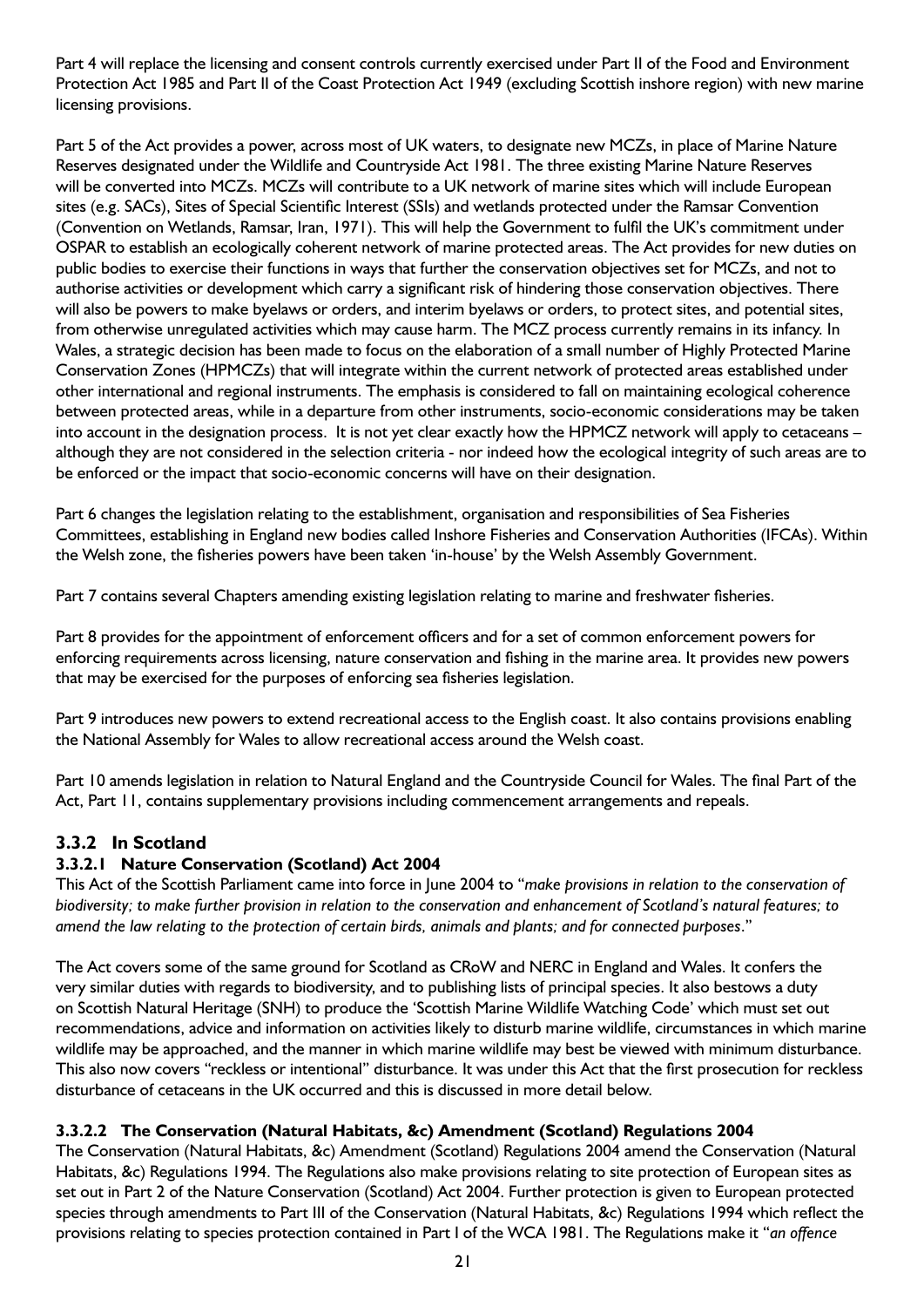*to deliberately or recklessly, harass any wild animal of a European protected species included in Schedule 2 as a dolphins, porpoise or whale (cetacean)"*.

### **3.3.2.3 The Conservation (Natural Habitats, &c) Amendment (Scotland) Regulations 2007**

These Regulations, which extend to Scotland only, make further provisions for the transposition of the Habitats Directive. In doing so, they amend the *WCA 1981* and the *Conservation (Natural Habitats, &c) Regulations 1994*. The Regulations make it an offence to deliberately or recklessly harass, disturb, capture, injure or kill a wild animal of a European protected species. It is "*an offence to deliberately or recklessly disturb any dolphin, porpoise or whale (cetacean)*". In comparison to the equivalent Regulations for England and Wales, these Regulations are stricter and include additional offences.

## **3.3.2.4 Marine (Scotland) Act 2010**

This Act provides Scottish Ministers with new powers, including a clear framework for marine planning, the creation of a network of Marine Protected Areas (MPAs) for nationally important species and sites, and an overhaul of marine licensing and seal legislation.

Under the Act, there are three kinds of MPA:

1) Nature Conservation sites – for the conservation of marine flora, fauna, habitats and geodiversity (ncMPAs); 2) Demonstration and Research sites - to demonstrate, or carry out research on, management approaches in inshore waters; and

3) Historic sites – for the purpose of preserving marine historic assets.

There is a duty on ministers to create a network of Nature Conservation MPAs. There is also a duty to state the conservation objectives for each Nature Conservation MPA, and report back on the extent to which the conservation objectives have been achieved ( $\sim$ every 6 years). As with the UK Act there is a pressing deadline for the designation of these sites – 2012 – because of various UK/Scottish Government commitments, including: the CBD, the OSPAR Convention and the World Summit for Sustainable Development.

The Act gives a general duty on ministers for the sustainable development, protection and enhancement of the health of Scotland's seas and a general duty on ministers on the mitigation and adaptation to climate change.

The Act lists broad categories for licensable activities at sea, including dredging, construction, incineration, but not fishing which is licensed through other legislation. Some activities, which fall below a 'specified threshold of environmental impact' will be registered, as opposed to licensed.

The Act makes it an offence to kill, injure or take a live seal. However, seal licenses can still be issued to authorise the killing of seals and these will come with some conditions, including the provision of information about damage that seals may be doing to a fish farm/fishery and the effectiveness of non-lethal alternatives. A license will be granted to someone with adequate firearms training, and the licence will specify species (grey seal or harbour seal), how many seals may be killed and the proximity to the seal before shooting is allowed. The license will require reporting on how many seals have been killed under that license.

The Act provides for marine enforcement officers to implement marine protection and nature conservation legislation, with fines relating to contraventions of law.

## **3.3.3 Wider protection regulation in the marine environment**

#### **3.3.3.1 Offshore industry**

Many other potentially damaging operations in the offshore marine environment are covered under a variety of UK Acts including the Food and Environmental Protection Act (FEPA), the Coastal Protection Act (CPA), Electricity Act/Energy Act, Telecommunications Act, and statutory planning process transposing the Environmental Impact Assessment Directive 97/11/EC. In addition, the wider, strategic and regional environmental impacts of certain sectoral activities, such as offshore wind generation and oil and gas exploration, are addressed through SEAs (see chapter 2.2.4 above). The Marine Acts (see above) replace some consenting procedures under the above mechanisms.

#### **3.3.3.2 Ministry of Defence**

The Secretary of State for Defence has stated within the MOD Sustainable Development and Environment Manual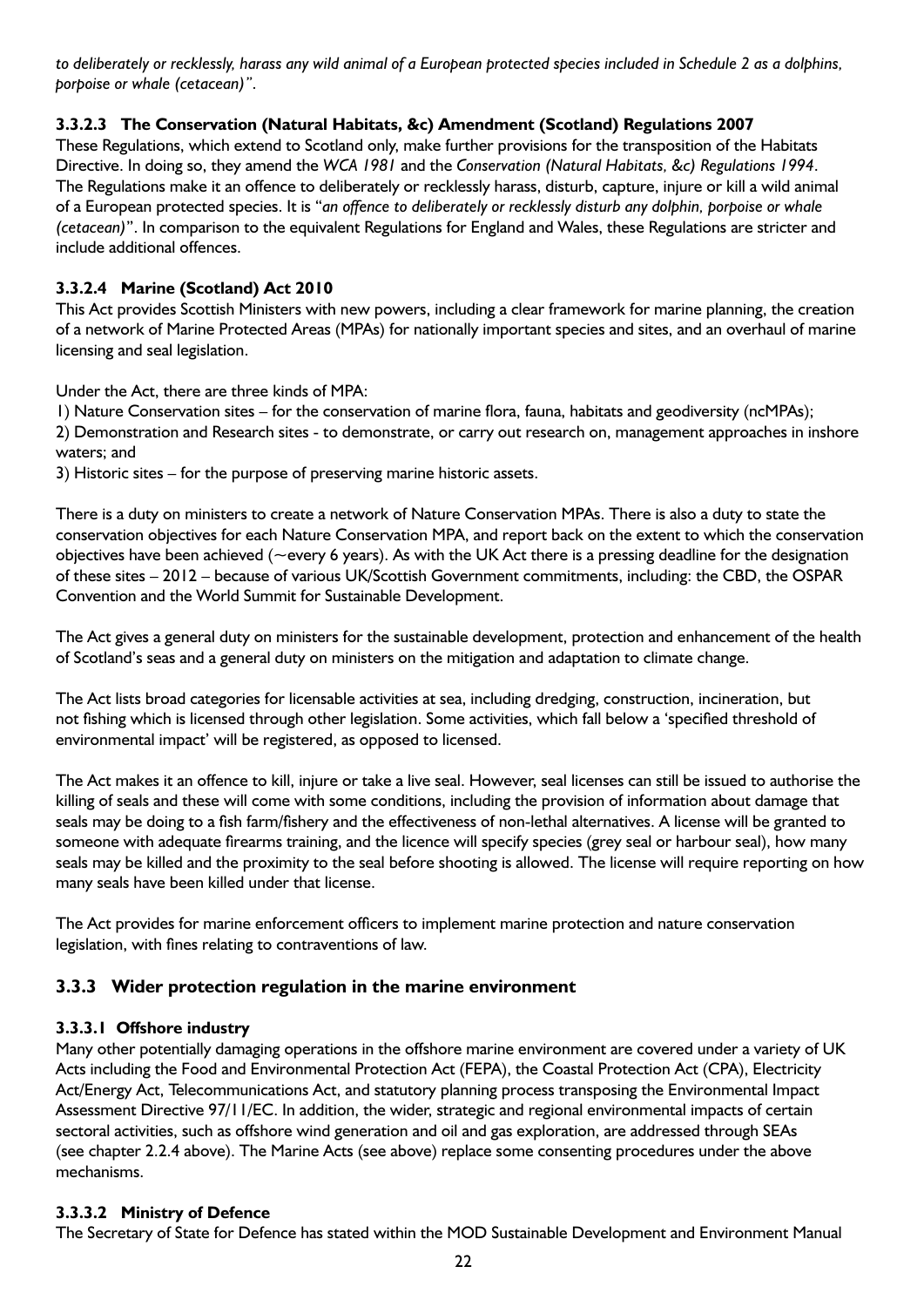(JSP 418 - Volume 1) that "*within the United Kingdom, the Ministry of Defence will comply with relevant legislation, and with international treaties and protocols to which the UK is a signatory. Overseas, the MOD will apply UK standards so far as reasonably practicable, unless an international agreement or protocols indicate that in defined circumstances host nation standards should apply.*" So whilst environmental laws are not binding to the MOD, they have undertaken to comply with them, in UK waters at least (MoD 2005).

#### **3.3.3.3 Voluntary Codes of Conduct**

Several areas where dolphins are regularly seen have introduced 'Codes of Conduct' designed to give members of the public information about how to act in the vicinity of cetaceans to avoid disturbing them. Two codes that have been introduced, for example, are one by Ceredigion County Council initially covering the Ceredigion Marine Heritage Coast, and now more generally applied to the Cardigan Bay SAC, and the Dolphin Space Programme (DSP) which applies to the Moray Firth in NE Scotland (and discussed further below).

#### *In Scotland*

The Dolphin Space Program (DSP) is an accreditation scheme for wildlife tour boat operators in the Moray Firth in NE Scotland. It is an innovative, co-operative approach to sustainable wildlife tourism, launched on World Oceans Day, 8 June 1995. The aim of the DSP is to encourage people who go out to observe dolphins and other marine wildlife to "watch how they watch" and to respect the animal's need for space. The mission of the DSP is to be a model of excellence in responsible wildlife tourism and to support the sustainable, positive development of marine wildlife watching in the Moray Firth, Scotland.

The DSP is overseen by a steering group which is involved in the development and running of the DSP scheme. Steering Group meetings are used to review progress, discuss any issues which may have arisen since the last meeting and to plan future development and improvement of the DSP scheme. The steering group is made up of various groups who are involved in one way or another with marine wildlife tourism in the Moray Firth.

The Scottish Marine Wildlife Watching Code (SMWWC) was designed for all those who watch marine wildlife around Scotland, whether they are on the shore or at sea. It is not a law or regulation, its over-riding purpose being to raise awareness and offer practical guidance. The Code will help users to enjoy watching marine wildlife, improve chances of seeing wildlife, help minimise disturbance to marine wildlife, provide a standard for the wildlife watching industry and help users to stay within the law.

#### *In Wales*

The first code of conduct was introduced by Sea Watch Foundation in conjunction with WWF and the local councils back in the early 1990s. Some thousands of copies of small and large format posters were made along with a leaflet. These were translated into Welsh and displayed around the various harbours, etc, then later disseminated around UK by the DoE (Evans, pers. comm.).

A further code was produced by WDCS for use in Wales. This was distributed widely around the Welsh Coast. In Gwynedd (North Wales), the Council requires the licensing of all personal craft launched from Council Slipways. All licensees are provided with a copy of a code of conduct regarding cetaceans.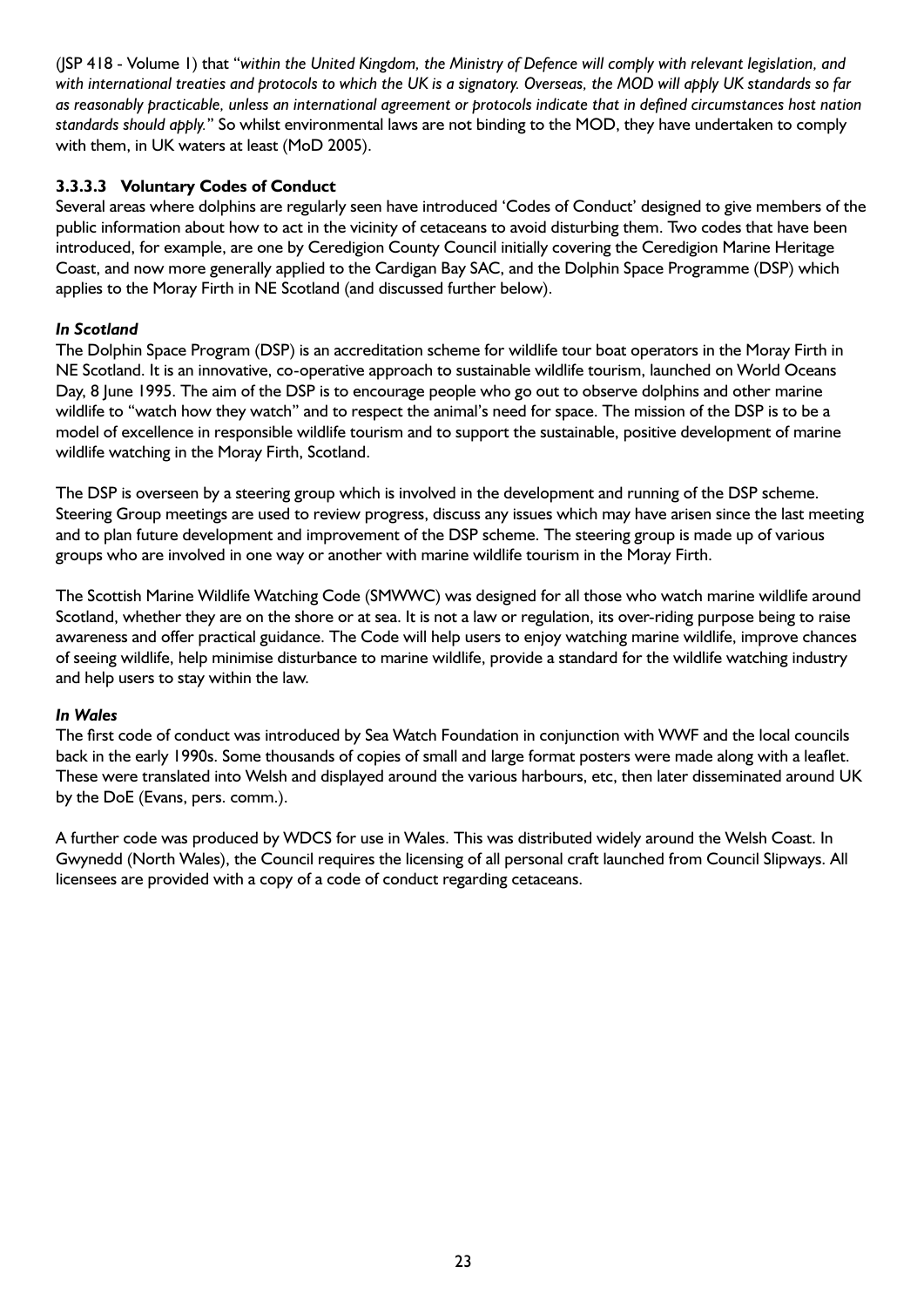## **4. APPLICATION OF THE LAW**

In practice, application of the relevant legal regime has long seemed patchy and inadequate (see, for example, Parsons *et al*. 2010 a & b) and given the fundamental changes that have been made only very recently, assessing its effectiveness now is difficult in the absence of case law.

The inclusion of a species or its habitat within legislative protective measures does not in any way confer absolute protection. Despite the protective measures that were or are in place and a commitment to protect cetaceans, no successful prosecutions for crimes against marine wildlife had taken place for over 25 years (House of Commons - Environmental Audit Committee Environmental Crime: Wildlife Crime 2003-2004).

## **4.1 Implementation of Global International Agreements**

## **4.1.1 Convention on Biological Diversity through UK Biodiversity Action Plans (BAPs)**

In response to the UK's commitment under the CBD to develop "*plans or programmes for the conservation and sustainable use of biological diversity*", in 1994 the UK Government began the development of a series of national conservation action plans for species and habitats – a process initiated by the voluntary conservation bodies. Habitat Action Plans (HAPs) were developed for a variety of marine habitats while Marine Species Action Plans (SAPs) were developed for various marine species. Cetaceans are currently provided for nationally by two 'grouped' Species Action Plans, one for baleen whales, and another for toothed whales and dolphins. The harbour porpoise was the focus of a single Species Action Plan.

Progress on marine habitats and species plans, however, has been much slower and more limited than on land, and the cetacean plans are no exception. Targets have been missed; many proposed actions have not been progressed and the good quality data essential to feed into the process remains absent.

The aims of the cetacean plans, in the short-term, are to maintain the range and abundance of the listed cetaceans. The long-term goals of these plans are stated as being to increase:

- 1. the range of dolphin populations,
- 2. baleen whale population sizes and ranges, and
- 3. toothed whale abundance

"*by seeking to optimise conditions enabling their populations to increase*" and, for the harbour porpoise, to "*ensure that no anthropogenic factors inhibit a return to waters that it previously occupied*".

Various conservation actions are proposed by the national BAPs which typically involve trying to reduce, mitigate, assess or monitor a variety of threats. Several actions also propose investigating, evaluating or instigating MPAs, or conducting research to investigate habitat. Progress in attempting or completing these actions has been slow, as they attempted to be too ambitious, with unrealistic (and often imprecise) targets. Also, sometimes seemingly because of a lack of will or resources on the part of the executing body whilst, on other occasions, it appears to be due to inappropriate bodies tasked to complete the action. Inconsistencies between the plans with respect to which actions are listed and which bodies are tasked to take these on, also seem problematic (Parsons *et al.* (2007).

In addition to UK-wide plans for biodiversity conservation, local authorities have been charged with producing regional or 'Local' Biodiversity Action Plans (LBAPs). Typically, but not always, the actions outlined in national BAPs are used as a basis for the LBAPs.

In general though, there has been less effort on marine components of BAPs in the LBAP process and there is a lack of consideration for cetaceans in the LBAP process by many of the regions with coastal waters and/or insufficient funds to pursue necessary goals.

A revised UK BAP structure was implemented in late 2002, following government acceptance of the recommendations from the Millennium Biodiversity Report. The UK Biodiversity Partnership, comprising all those involved in the UK BAP, replaced the UK Biodiversity Steering Group. A UK Biodiversity Partnership Standing Committee was established to manage the business of the UK Biodiversity Partnership. It is assisted in this role by two advisory groups - the Biodiversity Reporting and Information Group (BRIG) and the Biodiversity Research Advisory Group (BRAG). There are also different approaches in the Devolved Administrations. For example, in Wales, a Marine Ecosystem Group has been established which reports directly to The Welsh Assembly Government.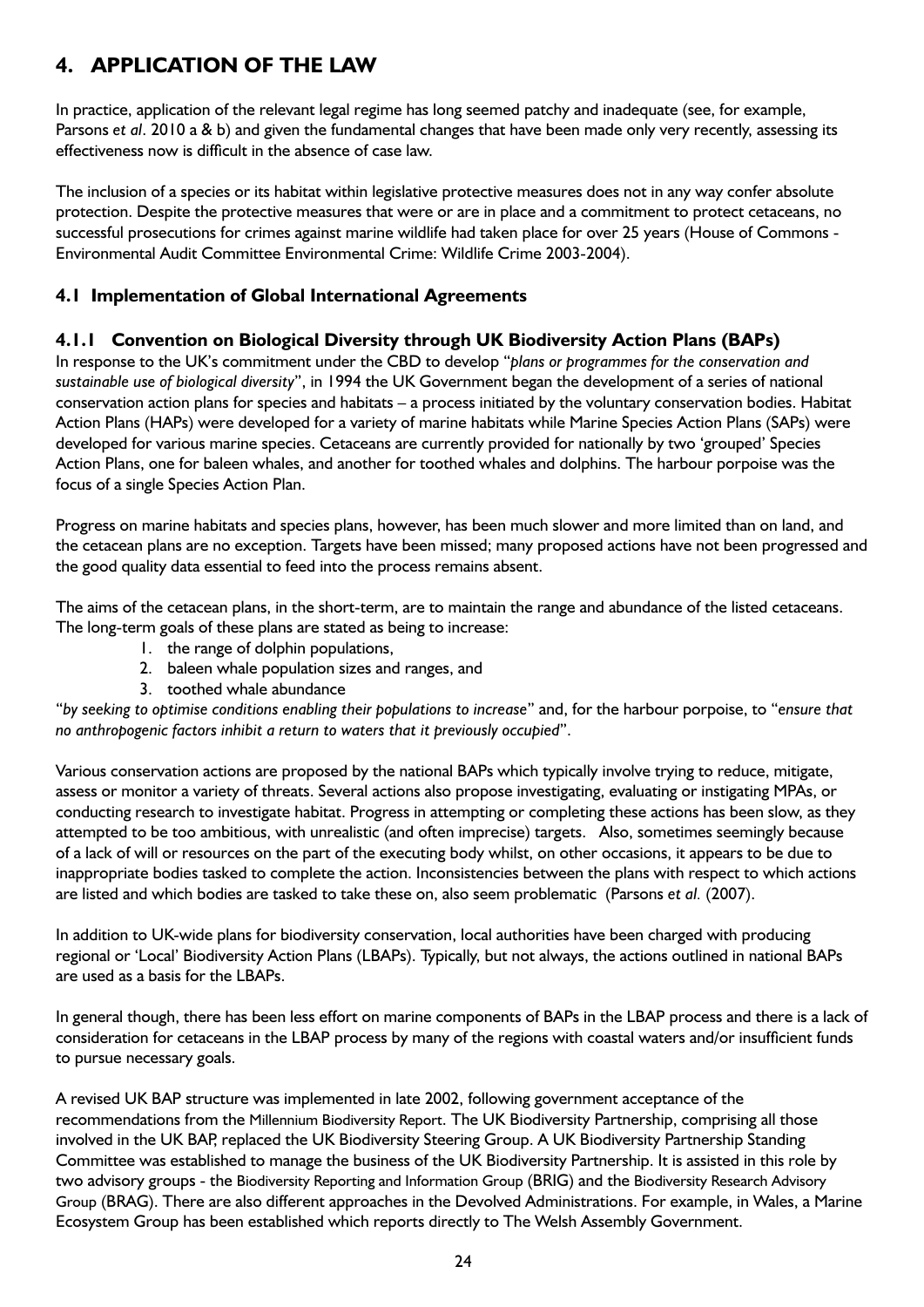With respect to the protection of calving areas and feeding areas, for the majority of dolphin species in the UK, this would require a dedicated research program to identify such areas – there is no evidence that such a dedicated, indepth programme will be forthcoming from agencies such as DEFRA or JNCC in the near future.

## **4.2 Implementation of European Provisions**

## **4.2.1 ASCOBANS**

While in theory, ASCOBANS is a major step forward in the conservation of cetaceans, after more than two decades since the Agreement came into effect, progress on the conservation of small cetaceans in the Agreement area has been described as limited and patchy (Parsons *et al.* 2010 a & b). For instance, although a major abundance survey was conducted in the area under the auspices of ASCOBANS in 1994 (known as the SCANS survey) and another in 2005 (SCANS II), there has been only limited government-funded research on population size, structure, distribution and trends. Moreover, ASCOBANS has yet to address some issues, most notably prey availability, which is increasingly recognised to be a significant factor affecting the distribution, if not the overall status of cetacean populations in the region.

However, ASCOBANS was the main forum for pressure on fisheries by-catch issues<sup>17</sup> and helped underpin the development and eventual agreement of Regulation EC 812/2004.

## **4.2.2 Fisheries legislation**

In a review of cetacean conservation which included analysis of fisheries legislation, Parsons *et al.* (2010 a & b) point out that "*more than a decade has passed since the nature and scale of the cetacean bycatch problem in fisheries around the UK started to be understood. While the decline in certain fisheries may have reduced the problem incidentally in some areas, shifts in effort to different gears and stocks, means that bycatch is still likely to persist at significant levels. However, the inadequate information available on the operation and distribution of many, particularly static net fisheries renders the problem almost impossible to address effectively. In the UK there are still no mitigation measures in place to reduce what is likely to remain the main conservation and welfare problem affecting cetaceans around the UK*".

### **4.2.2.1 Application of by-catch issues**

The problems of the mis-match of fisheries regulation with the Habitats Directive has been strikingly illustrated in the attempts by the UK to reduce significant cetacean by-catches from pair-trawling within its territorial sea, eventually leading to a judicial review of national policies (*Greenpeace Ltd* v. *Secretary of State for the Environment, Food and Rural Affairs* [2005] EWHC 2144 (High Court judgment); [2005] EWCA Civ 1656 (Court of Appeal judgment). Here, the Commission had rejected an application under Article 7 of Regulation 2371 for emergency measures. The UK authorities responded with temporary emergency measures under Article 8 (South-West Territorial Waters (Prohibition of Pair Trawling) Order 2004 (SI 2004/3397), amended by South-West Territorial Waters (Prohibition of Pair Trawling) (Amendment) Order 2005 (SI 2005/49)), but have since been restricted in attempts to develop a more permanent national solution in this particular location, despite the demands of Article 12(4) of the Habitats Directive. The dichotomy between environmental and fisheries competences therefore has clear and negative implications for the development of effective by-catch policies and the ability of individual Member States to respond swiftly to emerging threats to stocks through fisheries interactions.

## **4.2.3 NERC Act**

The requirement on all public bodies under the NERC Act to "*have regard…to the purpose of conserving biodiversity*" and the fact that the duty includes "*in relation to a living organism or type of habitat, restoring or enhancing a population or habitat*" on the face of it gives a mechanism to improve conservation within any decision making process. In reality, the Duty does not yet seem to have been recognised by most Departments. Consents rarely, if ever, make reference to how a decision has taken account of this duty.

## **4.2.4 SEA Directive**

The wider strategic provisions have also proved unable to properly address cetacean protection. The Department of Trade and Industry (DTI, now DECC) have been undertaking Strategic Environmental Assessments for oil and gas licensing since 1999. Preceding the 24<sup>th</sup> licensing round, SEA 6 was undertaken. The SEA catalogued the significant and, in some areas, international importance of some species and habitats, especially for birds and cetaceans. Despite this, the then DTI decided that no areas should be off limits for oil drilling and seismic exploration, and there should be no exclusions whatsoever.

<sup>17.</sup> Now ICES takes a major role in bycatch issues as well.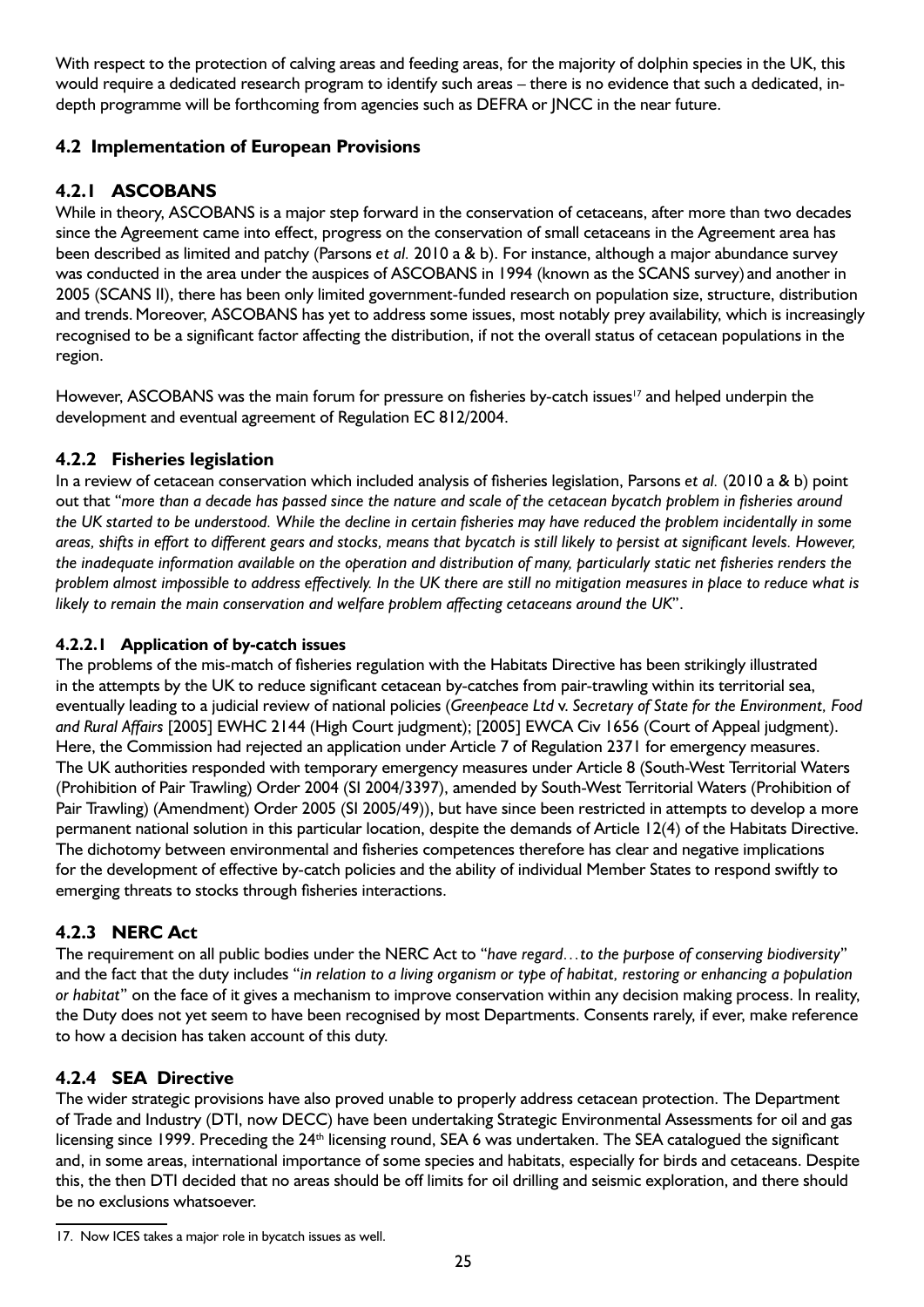A further 'Offshore energy SEA' published in 2009 covering the 25<sup>th</sup> licensing round, proposed offshore windfarms and carbon sequestration. The consultation draft identified that areas of importance for cetaceans should be avoided for windfarm developments. However, in Appendix 1 of the SEA Post Consultation Report, the policy was changed to one that stated "*it is recommended that within key areas of marine mammal sensitivity….operational criteria are established to limit the cumulative pulse noise 'dose' to which those areas are subjected*".

Such operational criteria are likely to be less protective than avoiding an area. This compares poorly with the situation in other EU countries. For example the Dutch government have a 6 month closed season (Jan-June) for pile driving, and the German government have imposed sound exposure limits. Given the lack of knowledge of long term implications of high level noise such as piling to cetacean individuals and populations, a more precautionary approach (see Case study 1 below) should be taken in the UK. Further, given the multinational developments occurring in the North Sea, a collaborative and comprehensive approach is required.

### **CASE STUDY 1: The Precautionary Approach and Case Law**

In a Judgement of the European Court (The 'Waddenzee judgement' – Case C-127/02, 2002), it has been clearly established that "*the precautionary principle …. is one of the foundations of the high level of protection pursued by Community policy on the environment*" and that the "*plan or project in question may be granted authorisation only on the condition that the competent national authorities are convinced that it will not adversely affect the integrity of the site concerned. So, where doubt remains as to the absence of adverse effects on the integrity of the site linked to the plan or project being considered, the competent authority will have to refuse authorisation*" and the authorities in the light of the site's conservation objectives, are to authorise such an activity only if they have made certain that it will not adversely affect the integrity of that site, that being the case if there remains no reasonable scientific doubt as to the absence of such effects". Given the lack of knowledge of the ecology of cetacean populations in UK waters, there is considerable scientific doubt as to the effects of many marine activities.

In an assessment of the offshore SEA process, Green (in prep) noted that environmental groups were supportive of the process and believe that it has the potential to be a positive tool in integrating environmental considerations into offshore oil and gas and renewable energy licensing plans. However, they were concerned that the existing SEA process is unable to ensure effective environmental protection and there are several parts of the existing SEA approach that need urgent attention. These were:

- Data gaps and the Precautionary Approach: Considerable data gaps have been identified both in the SEAs and in individual responses from stakeholders, and in many areas information is not currently available to allow us to make confident and informed decisions. Where this is the case a precautionary approach needs to be taken, as enshrined in EU environmental legislation. There is concern that there is insufficient evidence of the potential risks presented by oil and gas activities in certain areas, such that the SEA cannot confidently refute the need for additional controls to protect sensitive receptors. This weakens the overall conclusions of the SEA report.
- Data gaps, the Habitats and Species Directive and the Precautionary Approach: While the DTI (now DECC) has been funding some important surveys for the SEAs, there are still significant data gaps that have been identified during the SEAs, for which there does not appear to be any co-ordinated, transparent attempt to fill. Meanwhile, licensing continues despite the lack of information. Some of these gaps in our knowledge, such as the habitat requirements of certain cetacean populations, are so significant that an SEA should not be considered complete without them. Some organisations remain so concerned about these data gaps that, following the precautionary approach, they believe that licensing should not go ahead in some areas of the sea until data are available to inform the decision making process.
- • *Cross-sectoral assessment. Current offshore SEAs have only been carried out for the energy sector, and then only oil and gas exploration, and exploitation and windfarms – 'wet' renewables (tide, wave etc) were not included. An SEA should also consider cumulative and in-combination effects. This is especially important in considering noise issues. Noise in a quiet area may be more significant than in an area where animals are habituated to background noise. Conversely, additional noise in an already noisy environment may take disturbance across a threshold rendering the area unusable.*

License conditions cannot be assumed sufficient to protect such areas or to enable their conservation objectives to be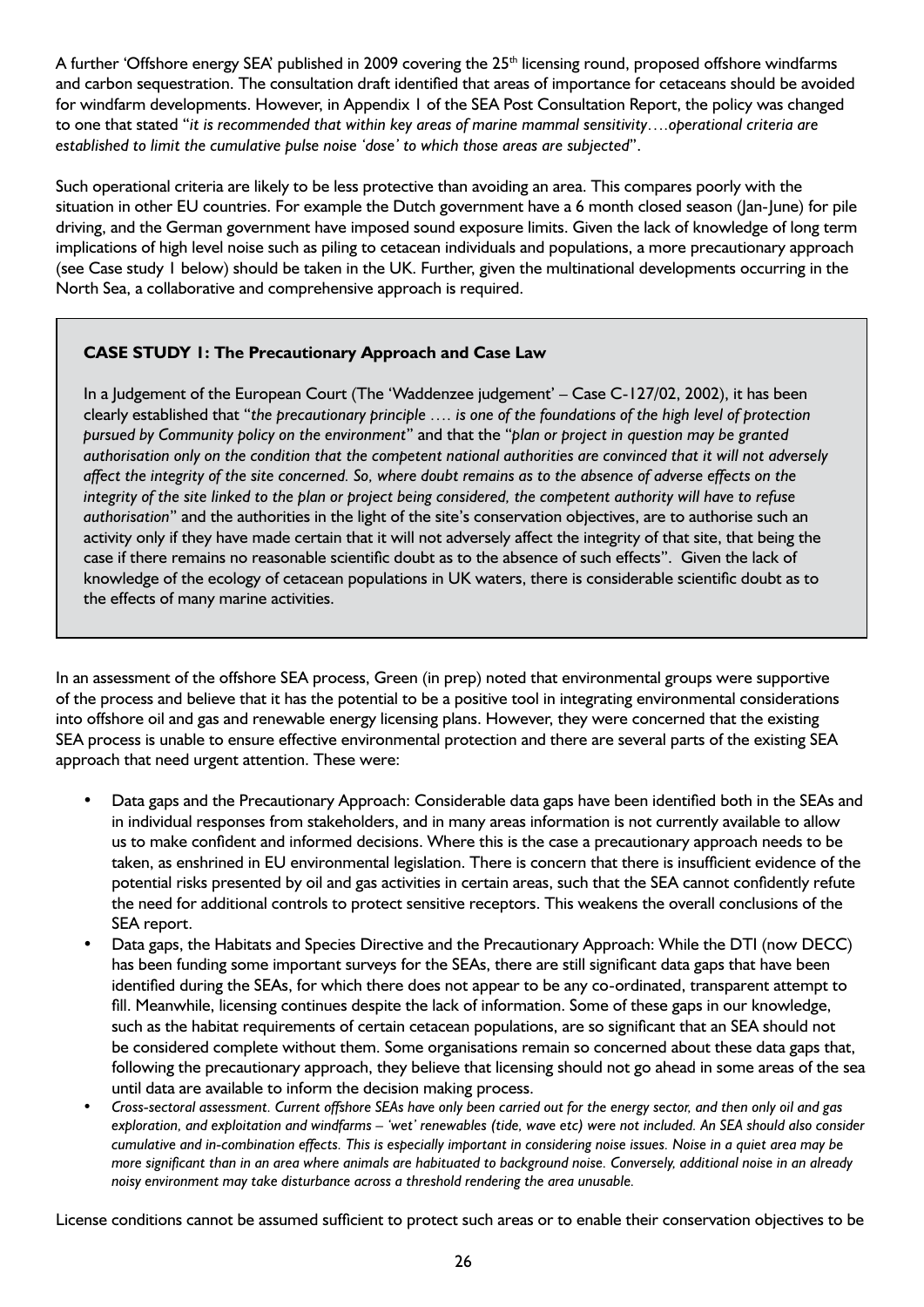met. In line with the precautionary approach, as discussed above, those SACs and SPAs as well as those areas known to be important for habitats and species which are particularly vulnerable to oil and gas impacts, should be identified through the SEA process and excluded from licensing. Such exclusion should also include a sufficient buffer zone to ensure full site protection. One example of such a site is Cardigan Bay SAC that is designated for bottlenose dolphins. Given the known and potential impacts of seismic testing, piling, drilling and contaminants (Green 1996) from oil & gas, then such a site should be excluded from licensing.

The UK has not conducted an SEA to examine the potential environmental effects from the development of wave and tidal power devices in English and Welsh coastal waters or in offshore UK waters between 12 and 200 nm. This is an increasingly important need as the deployment of these forms of energy generation accelerates (Dolman & Simmonds 2010).

In 2005, the Scottish Government commissioned an SEA to examine the potential environmental effects from the development of both wave and tidal power devices off the west and north coast of Scotland, spanning from Shetland to the Solway Firth, and out to a distance of 12 nm offshore. The SEA was available for public consultation in 2007 and, subsequently, an Environmental Report was produced. The SEA determined that between 1,000 MW (megawatts) and 2,600 MW of marine renewable energy generating capacity could be achieved using wave and tidal power devices in the study area.

The Scottish government is conducting an SEA for marine wind energy. The planned SEA will influence the Crown Estate Round 3 decisions about where to site potential developments. It is not currently clear how the UK and Scottish SEA processes for offshore wind farms will be linked, although a strategic approach to the planning of the development of marine renewable energy industries is important.

The Ministry of Defence has not undertaken an exercise area SEA, although it routinely exercises throughout UK waters, and particularly in it's two offshore exercise areas off the west coast of Scotland and the South West Approaches to England.

### **4.2.5 EIA Directive**

Many EIAs have been found to be inadequate in assessing the impacts of marine developments (see case study 2 below). For example, for the oil and gas industry, Green (2000) found that none of the environmental statements (ESs) assessed met EU guidelines. ESs have improved partially (EIA Centre 2007), but just under half of the statements reviewed were still unsatisfactory. Despite this, all the projects reviewed had received development consent.

The Institute of Ecology and Environmental Management has produced guidelines for the preparation of robust ecological impact assessments for marine and coastal developments (IEEM 2010).

#### **CASE STUDY 2: The EIA Directive and the oil and gas industry**

When the local environmental group Friends of Cardigan Bay asked to see an environmental assessment for proposed drilling in sensitive waters off Bardsey Island, Wales, in 1989, they were told by DTI that "*there are no environmental impacts; therefore we do not need to carry out an assessment*". As oil and gas drilling is listed in annexes to the Directive as requiring mandatory assessment, the UK was in breach of the Directive. A formal Complaint to Europe, taken by Friends of the Earth Cymru and Friends of Cardigan Bay, was upheld by the EU, at which point the Directive was applied to the oil and gas industry. Although further regulations have applied the Directive to other sectors, including offshore windfarms, more than two decades later, there is still no comprehensive implementation of all the provisions of the Directive offshore.

#### **4.2.6 Habitats Directive**

The Habitats Directive is a vital instrument for the conservation of European species of cetaceans, both in its provisions for the establishment of protected areas and its facilitative role in ensuring the strict protection of all cetacean species throughout Community waters. Nevertheless, there are a series of underlying structural deficiencies within the Habitats Directive. Firstly, the designation of SACs is restricted to just two out of the 27 cetacean species harbour porpoise and bottlenose dolphin. The reasons for this are contemporary to the drafting of the Directive, with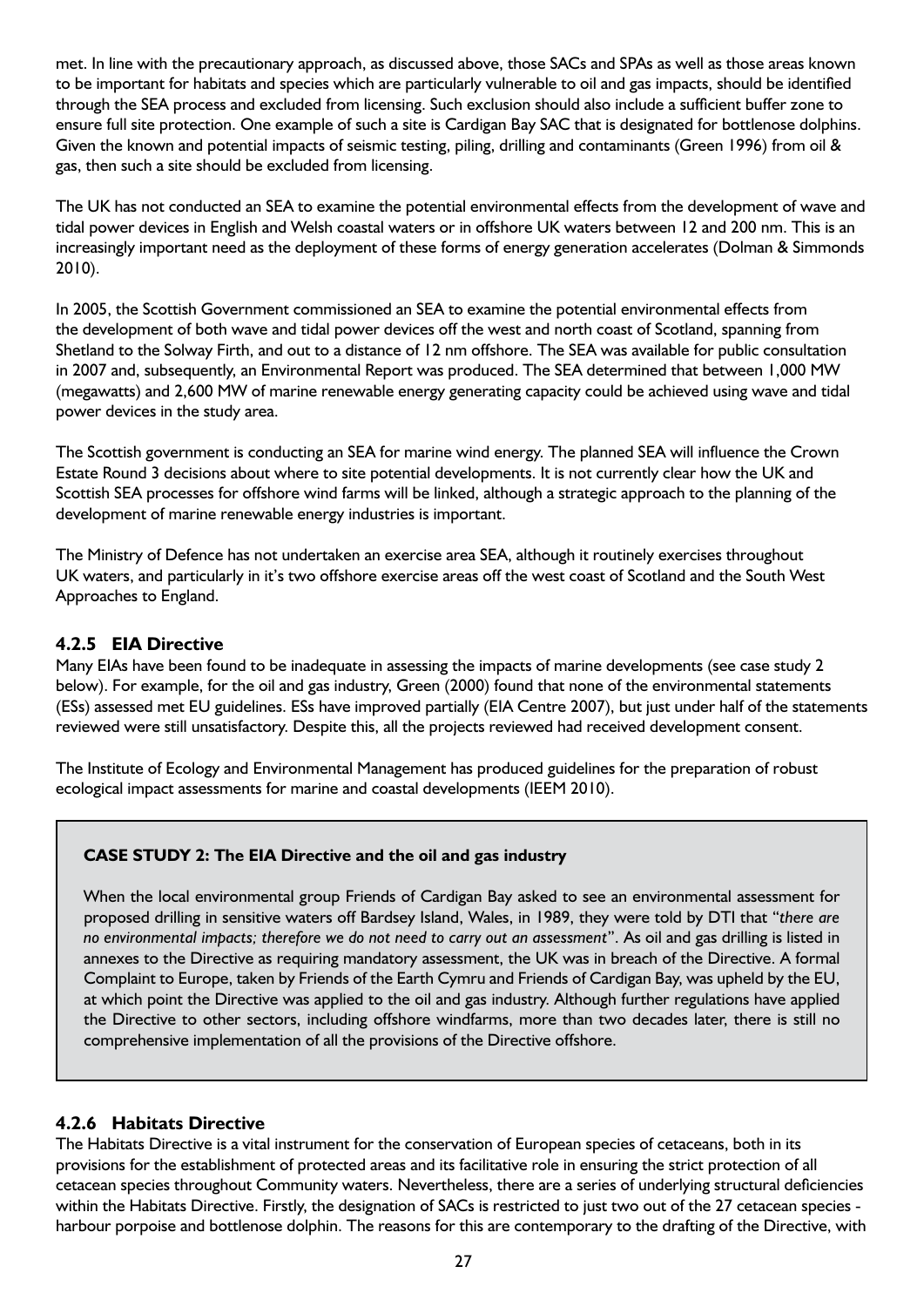such species considered at the time to be the main cetaceans resident in inshore waters (Hoyt 2005). A strong case may be made to expand the range of species listed on Annex II, in order to expand the conservation possibilities of the Directive for cetaceans.

Secondly, the designation criteria for SACs are not presently conducive to the swift establishment of an extensive network of protected areas for cetaceans. While the identification of broad areas of importance may be possible, further targeted, painstaking and time-intensive research may often be required to demarcate the precise areas of fundamental significance to the species, in order to create a SAC in line with the demands of the Directive. This has particular implications for the development of offshore NATURA 2000 sites and explains to an extent the relatively slow rate of progress towards a comprehensive network of protected areas for cetaceans.

Finally, concerns must also be raised by the often vague and permissive nature of the obligations imposed upon the Member States concerning SACs under Article 6, which provides considerable scope for the continuation of anthropogenic activities, such as oil and mineral exploration, with potentially harmful effects upon cetaceans within these protected areas.

#### **4.2.6.1 Inadequacy of SACs**

As a preliminary point, it should be observed that the development of the Natura 2000 network within the marine environment has lagged significantly in comparison to terrestrial coverage. This accordingly presents practical implications for the conservation value of the Habitats Directive in the specific context of cetaceans. The causes of this discrepancy are largely historical, and two key factors may be considered to have inhibited the application of the Directive in the context of marine fauna.

In the first instance, there has been limited legislative and political momentum towards addressing the marine dimensions of the Habitats Directive until relatively recently. While the Directive draws no distinction between its terrestrial and marine remit, its operative Annexes remain dominated by terrestrial species and habitats. In 2001, a series of Biodiversity Action Plans noted the need for the full transposition of the Habitats Directive in both a maritime and terrestrial context as a key component of Community environmental policy (COM (2001) 0162). In order to provide a further impetus to the development of marine sites, in May 2007, the Commission adopted a series of indicative, yet non-binding, *Guidelines for the designation and management of specially protected marine areas* (Commission of the European Community (CEC) 2007, hereinafter referred to as "*Marine Guidelines*"18). Despite the Directive having been adopted in 1992, this document constitutes essentially the first central articulation of the marine application of the Directive. Areas representing the crucial factors for the life-cycle of the species were considered identifiable, where:

- There is a continuous or regular presence of the species, subject to seasonal variations.
- There is a good population density in relation to other areas.
- There is a high ratio of young to adults during certain periods of the year.

Such considerations are not considered to be exhaustive and "*other biological elements are characteristic of these areas, such as very developed social and sexual life*" may also prove informative.

Secondly, these difficulties were compounded by a marked lack of clarity surrounding the precise jurisdictional application of the Directive in a marine context throughout its initial years of operation. Under Article 2(1), the Habitats Directive is stated to apply within "European territory" of the Member States, a position that was seemingly equated within the initial transposing legislation solely to the "territorial sea", as opposed to the full range of jurisdictional waters. The jurisdictional dimensions of the Habitats Directive were subsequently clarified following a judicial review of the UK legislation: *R* v. *Secretary of State for Trade and Industry, ex parte Greenpeace Ltd [No. 2]* (2000) 2 CMLR 94 (QBD)) Here, the court ruled that "a Directive which includes in its aims the protection of *inter alia* ... cetaceans will only achieve those aims, on a purposive construction, if it extends beyond territorial waters". Such sentiments were confirmed by the European Court of Justice (ECJ) in a subsequent case addressing the UK's licensing policies (*Commission* v. *UK*, Case C-6/04 [2005] ECR I-9017.

Only two species, bottlenose dolphin and harbour porpoise, are included on Annex II of the Habitats Directive and thus qualify for SAC designation. Furthermore, SACs will be proposed *'only where there is a clearly identifiable area representing the physical and biological factors essential to their life and reproduction*'. This is therefore another case

<sup>18.</sup> These allegedly were drawn up especially for harbour porpoises during a meeting of experts in Brussels (Evans, pers. comm.)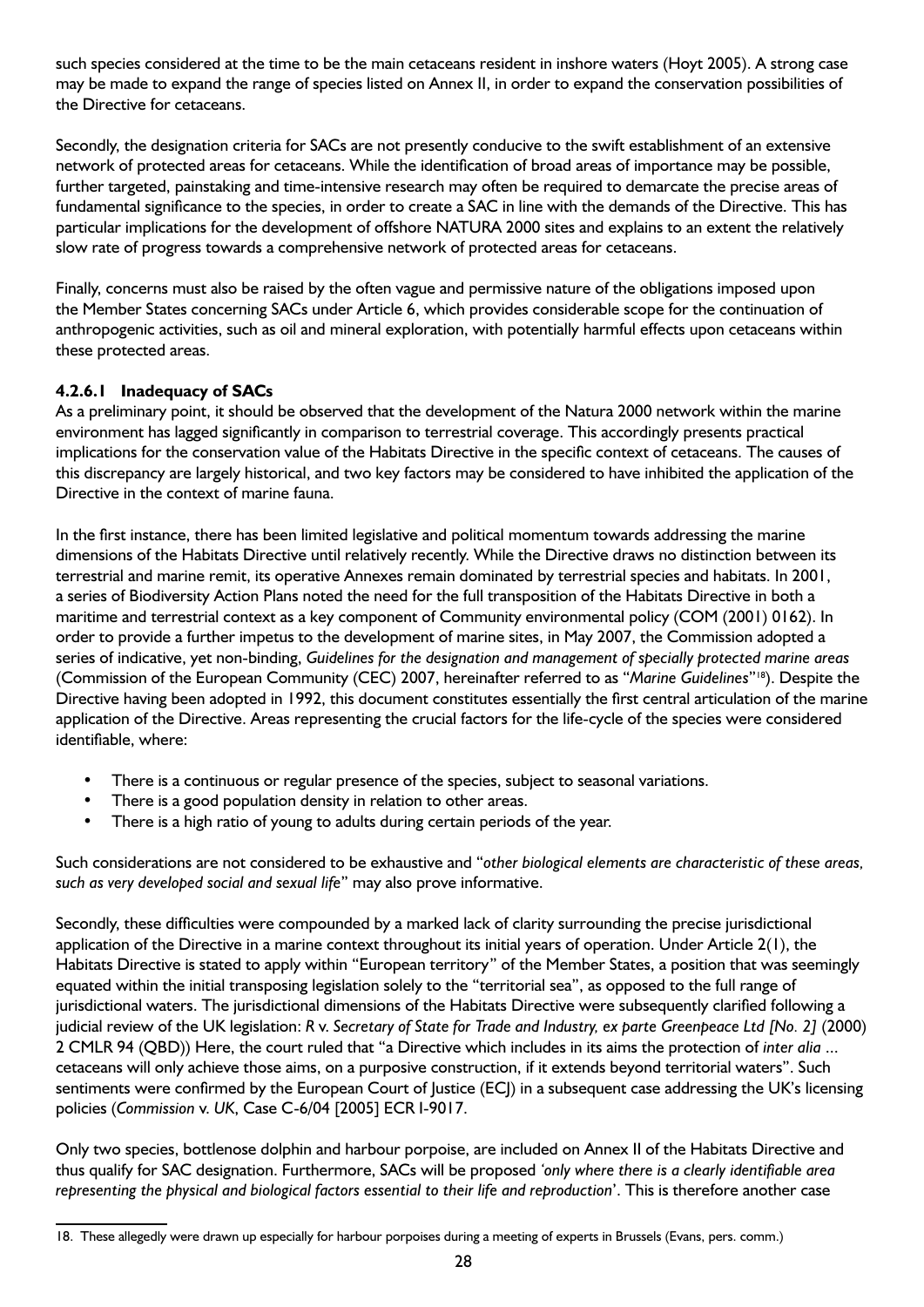where there is no clear definition, and arguments within the UK authorities have meant that only two relatively small areas have been designated specifically for bottlenose dolphins, and none for harbour porpoises. This cannot be described as a 'coherent network', and there is increasing evidence that the existing bottlenose dolphin SACs are not sufficient to 'represent the physical and biological factors essential to their life and reproduction' (Wilson *et al*. 2004; Pesante *et al.* 2008 a,b).

Since the establishment of the Moray Firth bottlenose dolphin SAC, the distribution of the population has expanded (Wilson *et al*. 2004). Whilst protection should occur throughout the range of the dolphins, regardless of the boundaries of the SAC, this has implications for how industries view their legal requirements for environmental assessment and it also has research implications.

There have been studies to determine potential harbour porpoise SACs (for example, Evans & Wang 2003; Marubini *et al*. 2009; Embling *et al*. 2009) which identified sites of high activity that could meet the Directive's requirements; and to these can be added the recent review by WDCS (Clark *et al.* 2010) which identified areas of critical habitat for porpoises. Despite this, JNCC have concluded that no sites meet any of the criteria for SACs for porpoises. This conclusion includes the Dogger Bank in the North Sea (see Case study 3). This site was proposed as a SAC with the harbour porpoise as a qualifying feature, but turned down by the UK Government, despite the fact that the German sector of the Bank is already designated for harbour porpoise. Given that the SAC network, 'Natura 2000', is meant to be a coherent European network, this difference in approach is deeply concerning when it comes to protecting populations that inevitably cross territorial boundaries.

### **CASE STUDY 3: Approaches to Harbour Porpoise SAC Designation**

#### **Grading of Annex II species features in SACs**

The criteria for selecting SACs for Annex II species are set out in Annex III of the Habitats Directive. They are: **1.** Size and density of the population of the species present on the site in relation to the populations present within the national territory

- A: >15% to 100% of national population
- B: >2% to 15% of national population
- C: > 0% to 2% of national population
- D: non-significant presence (if graded D, no further consideration of additional criteria is required);

**2.** Degree of conservation of the features of the habitat which are important for the species concerned and restoration possibilities

• A: excellent conservation (regardless of ability to restore)

• B: good conservation (well conserved regardless of possibility to restore OR average or partially degraded condition and easy to restore)

- C: average or reduced conservation (and all other combinations);
- **3**. Degree of isolation of the population present on the site in relation to the natural range of the species
- A: population (almost) isolated
- B: population not isolated, but on margins of area of distribution
- C: population not isolated within extended distribution range;
- **4**. Global (overall) assessment of the value of the site for the conservation of the species concerned
- A: Site supports an outstanding population of the Annex II species in a European context

• B: Site supports an excellent population of the Annex II species, but of somewhat lower value than grade A sites

• C: Population of Annex II species is of at least national interest but not significantly above this. This species is not the primary reason for the SAC being selected.

The European Commission employs a system of grading using A, B, C and D for site selection/evaluation purposes. These grades are applied to each of the four elements referred to above. A site for which an Annex II species is identified as a primary reason for selection will need to be graded A or B. For sites graded C, the species will not be a primary reason for selection, but the species will be a 'qualifying feature', requiring conservation objectives and management measures (e.g. appropriate assessment). Where a species is graded 'D' for the site, it is considered to be a 'non-significant presence' and will not require conservation objectives.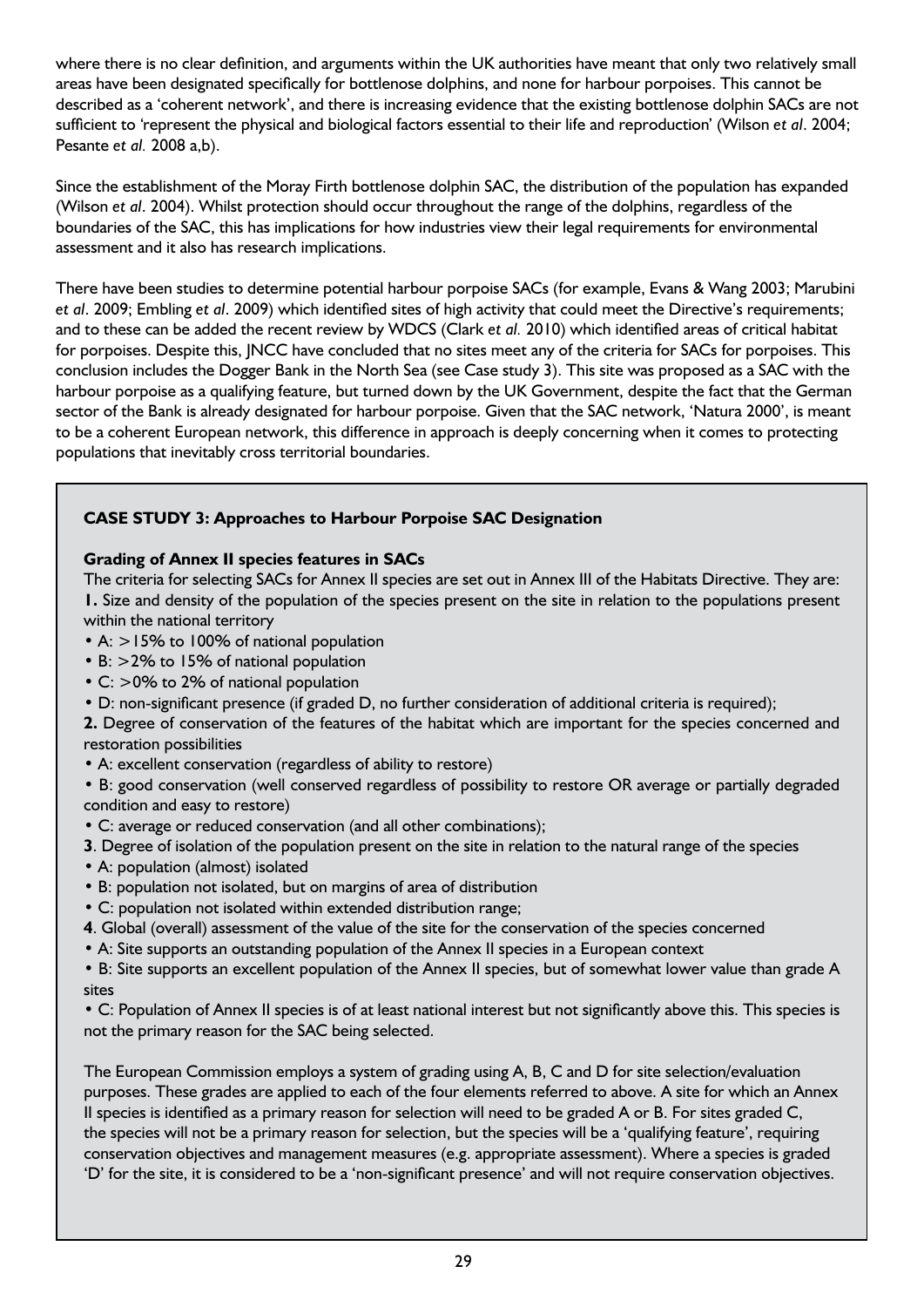#### **CASE STUDY 3 continued:**

The agreed UK policy for identifying site boundaries is based on overall grade A and B habitats and species only. Grade C habitats and species are added where they occur within those sites, but the site boundaries are not altered or extended to capture grade C features (nor sites proposed only for grade C features). Grade D features have no specific requirements beyond mention of their presence.

In relation to the selection of SACs, Article 4.1 of the Habitats Directive states that '*for animal species ranging over wide areas these sites shall correspond to the places within the natural range of such species which present the physical and biological factors essential to their life and reproduction. For aquatic species which range over wide areas, such sites will be proposed only where there is a clearly identifiable area representing the physical and biological factors essential to their life and reproduction.* 

#### **Approaches to Harbour Porpoise SAC Designation: Dogger Bank proposed SAC**

In Germany (as in several other EU nations) three selection criteria were considered for designation of sites:

- continuous or regular presence over May to August (coverage in autumn and winter was very low by comparison to the spring/summer data);
- high population density (approximately  $>$  2 individuals km<sup>-2</sup>); and
- a high ratio of mother-calf pairs (60% of sightings).

In the North Sea, only one site, Sylt Outer Reef, qualified under these criteria. The densities recorded at this site were 2.7 animals km<sup>2</sup> in 2002 and 3.7 animals km<sup>2</sup> in 2003. Despite these results, Germany has also designated two other harbour porpoise SACs in the North Sea: Dogger Bank and Borkum Reef. Densities recorded at these sites were 1.0 and 1.5 animals km<sup>-2</sup> in 2002 and 2003 respectively for Dogger Bank, and 0.4 animals km<sup>-2</sup> at Borkum Reef for both years. The Dogger Bank site was designated for its sandbanks habitat, but is also graded B for harbour porpoises (Population B, Conservation B, Isolation C, Global B). This was on account of the site having a higher density of animals present than surrounding North Sea areas and it was considered to represent a calving area (JNCC 2009).

Despite the German decision, JNCC decided not to designate the adjacent UK sector of Dogger Bank as a SAC for porpoises.

#### Commenting on this decision, WDCS said:

"Despite a wealth of relevant scientific research, ongoing monitoring and continuing assessment of the UK's cetacean species, the harbour porpoise is currently completely unprotected even though a number of sites have been proposed. There are locations known to be important for cetaceans that, if protected, could make a valuable and increasingly necessary contribution to the protection of this species. In your 2008 assessment, you stated that "crude estimates indicate that for some of the year approximately 5% of the UK population of harbour porpoises use the dSAC", Your reasoning also assumes that the UK population is one big homogenous population which we know is not the case (Evans & Wang 2003).

You admit that the JCD data held by JNCC and that collected during SCANS II were not currently amenable to analysis as to the ratio of calves to adults, and therefore you did not apply this criterion to the dSAC in your 2008 Assessment. We cannot find evidence that you have done this analysis in the 2010 Assessment either but nevertheless have made the decision to reclassify the harbour porpoise?

The European Commission proposed three key criteria to be used for the assessment of potential SAC sites for harbour porpoise, in addition to the selection criteria in Annex III to the Habitats Directive includes high ratio of young to adults during certain times of year.

It appears this point has not been taken into account with the Assessment made on just two criteria. WDCS believes this represents a significant failure in fulfilling EU legal requirements, By omitting to list the harbour porpoise as a qualifying feature at Dogger Bank (and possibly other sites), the UK is failing to give the European Commission a complete picture of the status of the species within the UK and, hence, the territory of the EU."

Edited extract from letter from WDCS to JNCC June 2010. See also Evans *et al*., (2008).

It might also be noted here that whilst the Germans and Dutch have surveyed the Dogger Bank waters for cetaceans, the UK authorities have chosen not to.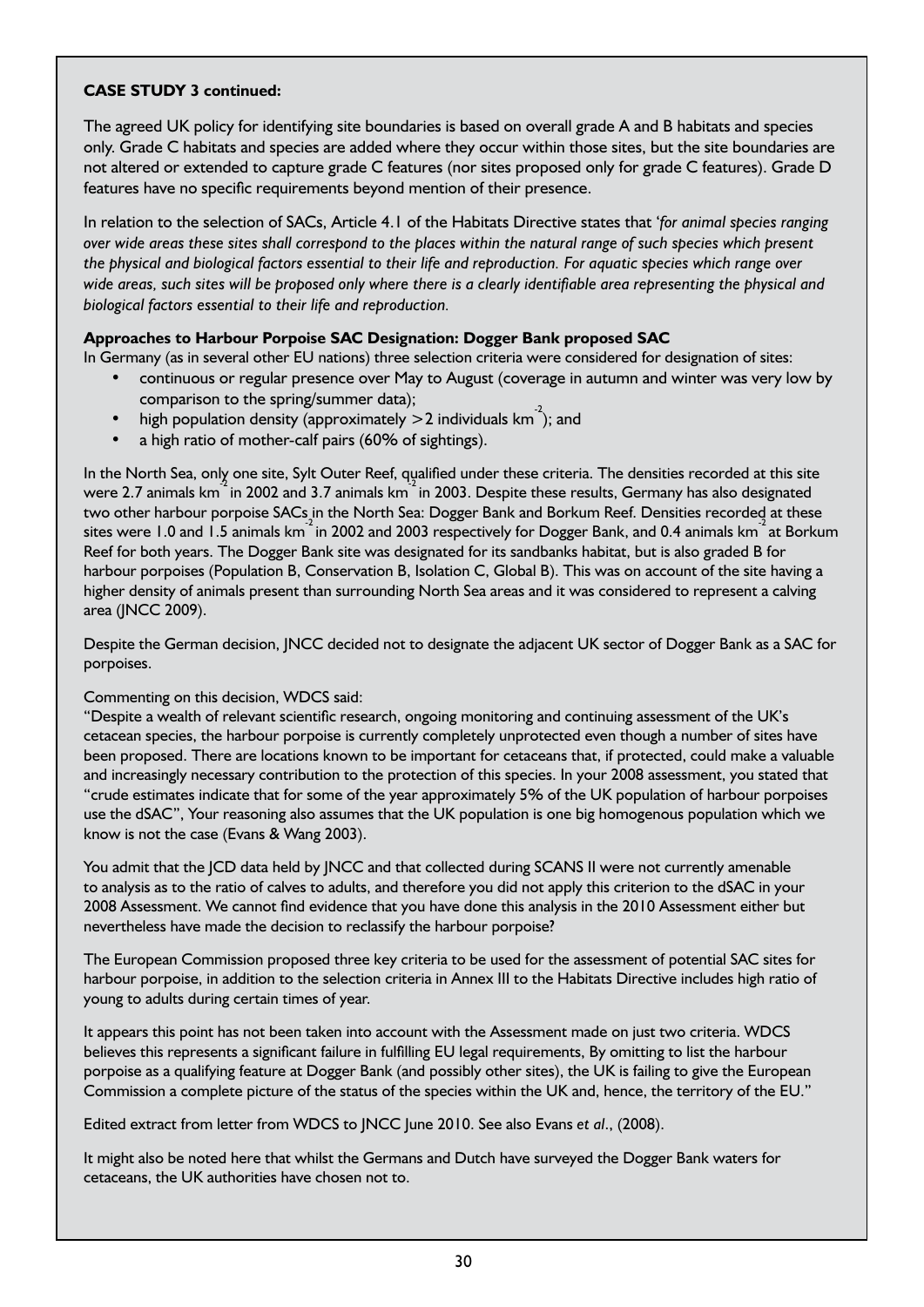#### **4.2.6.2 Poorly managed activities conducted within SACs**

### *Coastal developments*

Within the Moray Firth SAC, marina developments have occurred at Inverness and Avoch and have been considered for a development at Whiteness. All potential marina developments that might have a significant impact on the bottlenose dolphins (including by providing berths that lead to increases in recreational vessel numbers and commercial marine wildlife operators) should be subject to appropriate assessments before the relevant authorities make decisions about them.

According to a recent independent scientific study (Donovan *et al*. 2010), the inner Moray Firth may already be at carrying capacity for recreational vessels. When you add commercial craft (including fishing vessels, dive boats, power boat training schools and dolphin watching operators), it is likely that this capacity is being far exceeded.

The Scottish Government has recently made a commitment to be Europe's most sustainable tourism destination by 2015. It is therefore highly appropriate that the government ensures development of each of these three marinas meets the requirements of the EU Habitats Directive. This should include the provision of adequate appropriate assessments for each marina development; and striving to ensure that the existing dolphin watching industry is environmentally sustainable.

No new operators should be allowed to operate within the SAC until this essential piece of research has been completed. Decisions about recreational boat numbers and licensing and capping of the dolphin watching industry can then be made based upon sound science.

#### **CASE STUDY 4: Fisheries Management and protected sites: scallop dredging within Cardigan Bay SAC**

Scallop dredging has been carried out in Cardigan Bay for some years to varying extents, although, generally, activity has been low. The possibility of a scallop fishery was recognised in the Cardigan Bay SAC Management Plan and the listed management response is "There is a known mechanism for the activity to have an effect, but insufficient evidence at present to determine whether or not it is having a significant adverse effect".

The Countryside Council for Wales' guidance on the need for Appropriate Assessment states: "The check for likelihood of significant effects is an initial filter, and should be a relatively quick way of deciding whether the project would be likely to negatively affect the site in a significant way. The information required for the checking stage will vary from project to project, but it is the subsequent appropriate assessment stage that will probably form the more in depth assessment. The term 'likelihood' is important. The test is a likelihood of effects rather than a certainty of effects. The check should only allow those projects to proceed where it is clear that any significant effect is unlikely. If there is doubt and further information is needed, it should be concluded that there is a likelihood of significant effects."

It is clear from the Management Plan assessment that there is doubt as to the potential impact, therefore it should be concluded that there is a likelihood of significant effects and an Appropriate Assessment should be undertaken.

In 2006, up to 60 scallop dredgers had been reported as operating within Cardigan Bay including within the boundaries of the SAC. There followed many changes to the situation, with partial closures and reopening, until 2009. Following much lobbying by conservation organisations, the Scallop Orders that enabled the fishery were reviewed. The Welsh Assembly Government realised that to make changes they had to undertake consultations. This led to the complete closure of the Welsh Scallop fishery for the second half of 2009 while consultations on its future were made. A consortium, led by WDCS, took a complaint to Europe over the lack of Appropriate Assessment in issuing Scalloping licences. The fishery was partially re-opened between March and May 2010 with a significant part of the Bay declared off limits. However, part of the SAC itself was still left open to the scallopers. Despite advice from CCW that there were many uncertainties, no assessment was undertaken, and no permanent scallop order was made.

At the time of writing the situation is still unclear and the Welsh Assembly Government have declined to meet with WDCS and other local groups to discuss the fishery.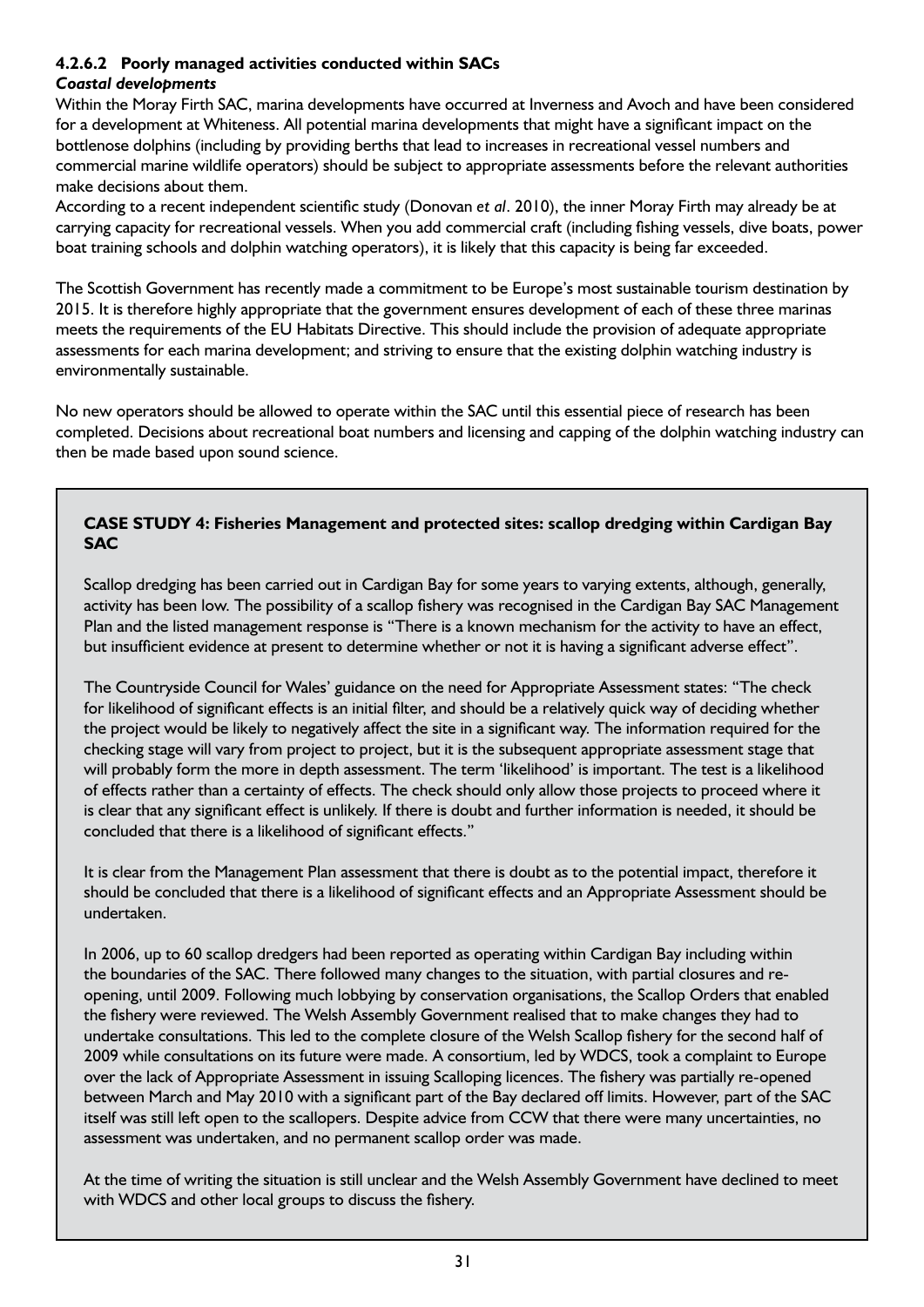### *Scallop dredging*

The inability of Sea Fisheries Committees to properly control damaging operations such as scallop dredging within SACs (see Case Study 4) also underlines the lack of comprehensive protection for cetaceans and their habitats, even within supposedly protected areas. The change of fishery management regime under the Marine Act may help here, but the example of the Welsh Assembly Government's failure to carry out an Appropriate Assessment for scalloping within the Cardigan Bay SAC, described below, does not bode well for future management.

#### *Commercial dolphin watching and recreational activities*

Currently no oversight of the commercial bottlenose dolphin watching industries is required in either Cardigan Bay or in the Moray Firth. Commercial boat numbers continue to increase unchecked and with no understanding of potential cumulative impacts of vessels that repeatedly seek out and interact with the dolphins.

Eventually work being undertaken by Aberdeen University may lead us to understand how many commercial and recreational boats can safely operate in the dolphins' range within the Moray Firth without causing significant disturbance. Until this work is completed and a sustainable number of vessels can be determined, in the interests of precaution and the requirements of the Habitats Directive, no new vessels should be allowed to operate in the inner Moray Firth.

Areas of critical habitat exist within the Moray Firth SAC and in the wider range of the dolphins (for example, off Aberdeen and in St Andrews Bay) although these are less well studied and their significance for the dolphins arguably less well understood. Further research is needed to assess which areas are of critical importance to dolphins and how these areas should be protected.

In an analysis of the protection offered by SACs, Green (2006) concluded there was little that could be seen as 'special' in terms of additional protection within SACs compared with the wider sea. This is true for bottlenose dolphins within the three existing SACs. Whilst the designation of SACs may have led to increased levels of environmental assessment through the production of Appropriate Assessments, the end result has been the same, where scallop dredging activities and oil and gas exploration have been licensed within SACs designated for the dolphins (see Case Study 5 below).

#### **Case study 5: Licensing of activities within Cardigan Bay and Moray Firth SACs**

If any plan or programme, such as oil and gas licensing, is likely to affect a European protected site (SAC), an 'Appropriate Assessment' (AA) is required under the Habitats Directive (for an explanation of the licensing process and potential impacts, see JLOGEC 1996).

DECC (previously DTi) opened the 24<sup>th</sup> round which offered licences to explore for oil and gas within both the Cardigan Bay and on the boundary of the Moray Firth SACs. Such development had long been opposed in these locations by campaigns that pre-dated the designation of the sites (Green & Simmonds 2008). Despite this, the Government went ahead with licensing, merely temporarily withholding those blocks within or immediately adjacent to the Moray Firth and Cardigan Bay SACs. No proper assessment of possible effects on designated sites from licensing was undertaken, nor adequate assessment of possible cumulative effects.

The AA failed to guarantee the protection of protected sites, and according to the Countryside Council for Wales (CCW), it failed to establish *"…with sufficient robustness or certainty that the plan will not have an adverse effect on the integrity of any European Site or potential European Sites*". A second AA was then undertaken. The original assessment failed to guarantee protection of the sites and licensing did not take place. If information is available that was not included in the original assessment, then that assessment should be re-done as a whole, not piecemeal to justify a decision already taken. Reassessment concluded there was insufficient evidence on which to make a decision for the Welsh SAC (i.e. they could not be sure '*beyond reasonable doubt*' that there would not be damage to features of the SAC), and this area was withdrawn from the licensing round.

The 25<sup>th</sup> round, announced in February 2008, offered licences to conduct seismic surveys in waters adjacent to both sites, as well as within the Pen Llyn a'r Sarnau SAC in north-west Wales, which has the bottlenose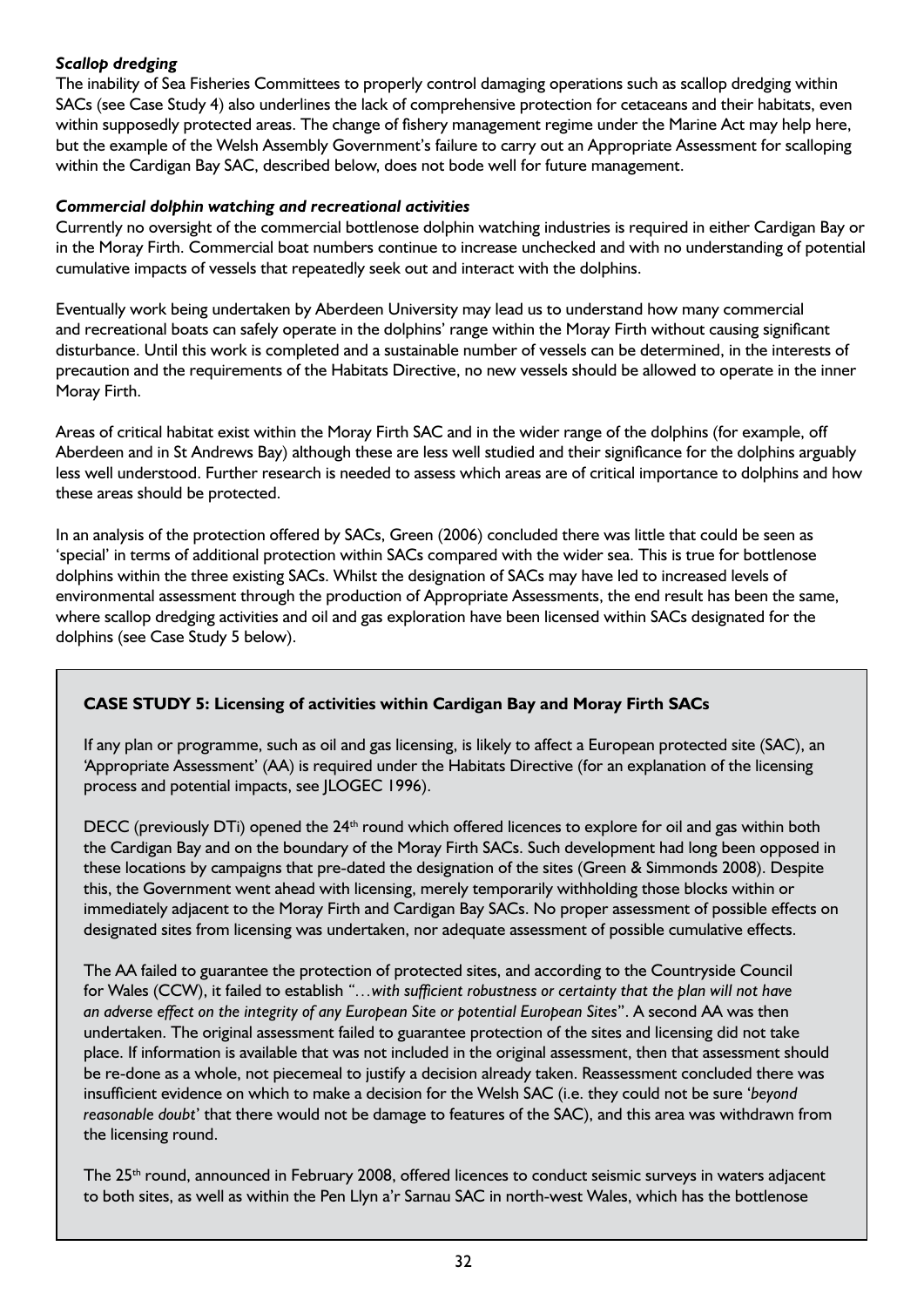#### **Case study 5 continued:**

dolphin listed as a qualifying feature. Following much lobbying, AAs were undertaken for the sites. For the Welsh sites, these concluded there was insufficient evidence on which to make a decision (i.e. they could not be sure '*beyond reasonable doubt*' that there would not be damage to features of the SAC) and this area was withdrawn from the licensing round.

Licensing subsequently occurred in the Moray Firth, following a final AA based on further desk-based and field research that DECC has commissioned. Seismic surveys took place in autumn 2010 and we await the results of the impact studies that were undertaken, The 26<sup>th</sup> licensing round announced in January 2010 again excludes the Cardigan Bay and Moray Firth SACs, but includes Pen Llyn a'r Sarnau SAC.

By announcing that no areas were off limits to the oil companies before the SEA and the AA were completed, the Government is pre-supposing the outcome of the assessment process. In re-doing an assessment apparently because it fails to support this position only further undermines the flawed process. There seems little point in going through the lengthy process of designating protected areas such as SACs if the designations are being ignored when it comes to offshore energy developments. The decision in the 24<sup>th</sup> licensing round to offer all areas within SACs to oil companies shows that currently marine designations carry very little weight with decision makers, and therefore offer little or no protection. In preparation for the seismic surveys in the Moray Firth, various government departments worked closely to fund a major research effort that included both baseline and impact research, the first of it's kind in UK waters. Such studies should be routine as part of DECC planning and decision making, as is increasingly being required with the development of the marine renewable energy industry.

In response to a consultation on the proposed management plan for Cardigan Bay SAC, WDCS (2007) noted that "*the proposed management response to all potentially serious impacts is merely to trigger an 'Appropriate Assessment'*." WDCS believe "*that as a 'special' and very important area there should be a presumption against damaging activities both within the site and within a broader zone of influence. Given the stated lack of information on the status of dolphins within the site, WDCS also believes that it should be assumed they are not in a favourable state and damaging activities avoided on a precautionary basis. There is no evidence that the Appropriate Assessment procedure is able to identify whether activities, beyond doubt, do not affect the features*".

#### **4.2.6.3 'Strict protection measures'**

Despite the requirement under Article 12 of the Habitats Directive, to establish a *system of strict protection*, there are little obvious robust and enforced mechanisms that would put a stop *to all forms of deliberate capture or killing (e.g. bycatch)*; *deliberate disturbance, particularly during the period of breeding, rearing, hibernation and migration (e.g.* licensing, mitigating and limiting noisy activities such as seismic survey work within areas known to be important to cetaceans*)*, nor measures to stop *deterioration and destruction of breeding sites or resting places* outwith SACs. There is an urgent need to define how "breeding sites or resting places" are applied for mobile marine species and to identify how one can begin to protect them. There has also been no attempt to define the meaning of '*features … major importance for wild fauna,,,*' and '*linear and continuous structures*' within the marine environment under Article 10 of the Directive.

For mobile species, such as cetaceans, protection of the wider environment is especially important. Indeed some will argue that it is wider and non-site related measures that should provide the primary protection for such animals. In this regard measures might include for example the use of pingers on gill nets to alert cetaceans to them or technical measures such as bubble curtains to limit the spread of noise from pile driving. It is beyond the scope of this document to review wider measures fully but for the moment there is little evidence that any wider measures are significantly assisting cetacean conservation.

Nonetheless action must be taken to meet the Directive's requirements to ensure the favourable conservation status of populations of some cetaceans outside designated SACs as well as within them, and this will be predicated on having adequate data to be able to show this.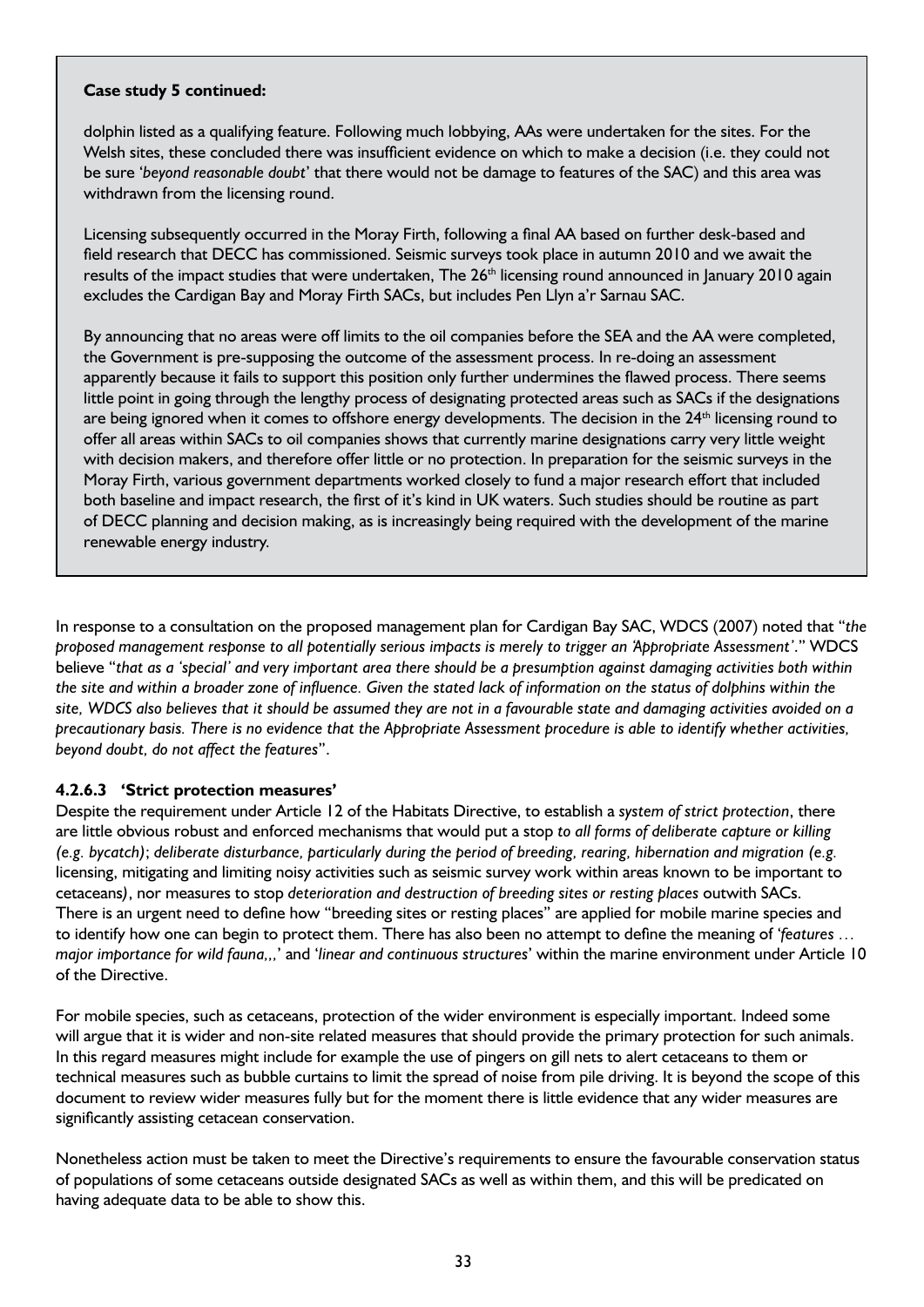## **4.3 Implementation of National Legislation**

## **4.3.1 Disturbance in England and Wales**

A conviction in England, under the Wildlife and Countryside Act 1981, for recklessly disturbing a solitary bottlenose dolphin was achieved in 2008. Two inebriated young men took advantage of the fact that a young solitary dolphin was very accessible from a beach in Kent, SE England, and interacted with her. Even after being repeatedly asked by police to cease, they continued to interact. This is a rare example of a successful prosecution; despite the fact that there are many reports of dolphins being chased or otherwise harassed by vessels.

Part of the problem in bringing prosecutions is defining 'disturbance'. Without specialist knowledge of cetacean behaviour, law enforcement officers and, indeed, courts might expect highly mobile animals, such as dolphins, to be able to move from unpleasant stimuli and simply temporarily or permanently relocate elsewhere. To human eyes, the seas may look like a relatively homogeneous environment offering for such an animal to take advantage of, including for it to potentially swim to a safer depth. However, dolphins and all cetaceans need to come to the surface on a regular basis to breathe. Indeed, dolphins could be said to be animals that have evolved to primarily live at or near the air-water interface. Moreover, whilst the extent of their habitat may seem large and they are typically referred to as 'wide-roaming', there will be habitat areas which are of importance to them for feeding and/or breeding and possibly other purposes (Simmonds & Eisfeld 2010).

Another problem is that the resources for prosecution are also severely limited and it appears this area is not seen as a priority for funding either in investigations or awareness-raising in some regions.

One area of difficulty in applying these protection measures to the wider marine environment and to species lies partly in the meaning of definitions. For example, 'taking' is not interpreted in the UK, in the same way as it is in the US<sup>19</sup>, to mean 'harass, harm, pursue, hunt, shoot, wound, kill, trap, capture or collect'. In addition, there is little case law in the UK to provide definitions and nor are they included in the Acts, but 'taking' is usually interpreted as capture or killing. It is also notable that the US Endangered Species Act 1973 also extends this interpretation to cover significant habitat modification or degradation which affects the habitat use by species. Likewise, there is no definition of 'places of shelter or protection'. Whilst these are more immediately obvious in terrestrial species, such as otters' holts or birds' nests, for mobile marine species they are less easy to define; and it appears that rather than attempt a definition to cover such species, the subject has been largely ignored.

Another potential problem, as described earlier, is that different regions now have greater responsibilities on an individual basis to address marine environmental considerations, which could give rise to inconsistencies in approaches in future years.

## **4.3.2 Disturbance in Scotland**

There has now been one successful prosecution for disturbance of a pod of bottlenose dolphins by an individual using a jet ski in the Moray Firth in Scotland under the *Conservation (Natural Habitats, &c.) Amendment (Scotland) Regulations 2004*. The incident occurred outside MacDuff Aquarium, where several different eyewitnesses had the foresight to collect important information including photographs and the license plate of the vessel involved, leading to a successful prosecution and a penalty fine (£500). The Grampian Police region is one of the few regions in Scotland to have a dedicated PAW (Partnership for Action Against Wildlife Crime) Wildlife Crime Officer, which meant adequate police time could be committed to pursuing this crime.

The Conservation (Natural Habitats, &c.) Regulations 1994, as amended, in Scotland, [Regulation 39(2)] takes a different and stricter line than the *Conservation of Habitats and Species Regulations 2010* and, for example, states that: 'Subject to the provisions of this Part, it is an offence to deliberately or **recklessly** disturb any dolphin, porpoise or whale *(cetacean)*' (see section 3.3.2.3 for all additional offences). Guidance is currently being developed by Marine Scotland and it was anticipated that this would be available in Spring 2011.

#### **4.3.3 Licensing in England and Wales**

Some licensing functions in England are being transferred to the new Marine Management Organisation under the Marine Act, but they are required to consult with Natural England before issuing licences. A wildlife licence is required from the MMO by anyone who wishes to carry out an activity in the English marine environment that is prohibited under nature conservation legislation, where the activity cannot be sufficiently mitigated. Licences may be needed for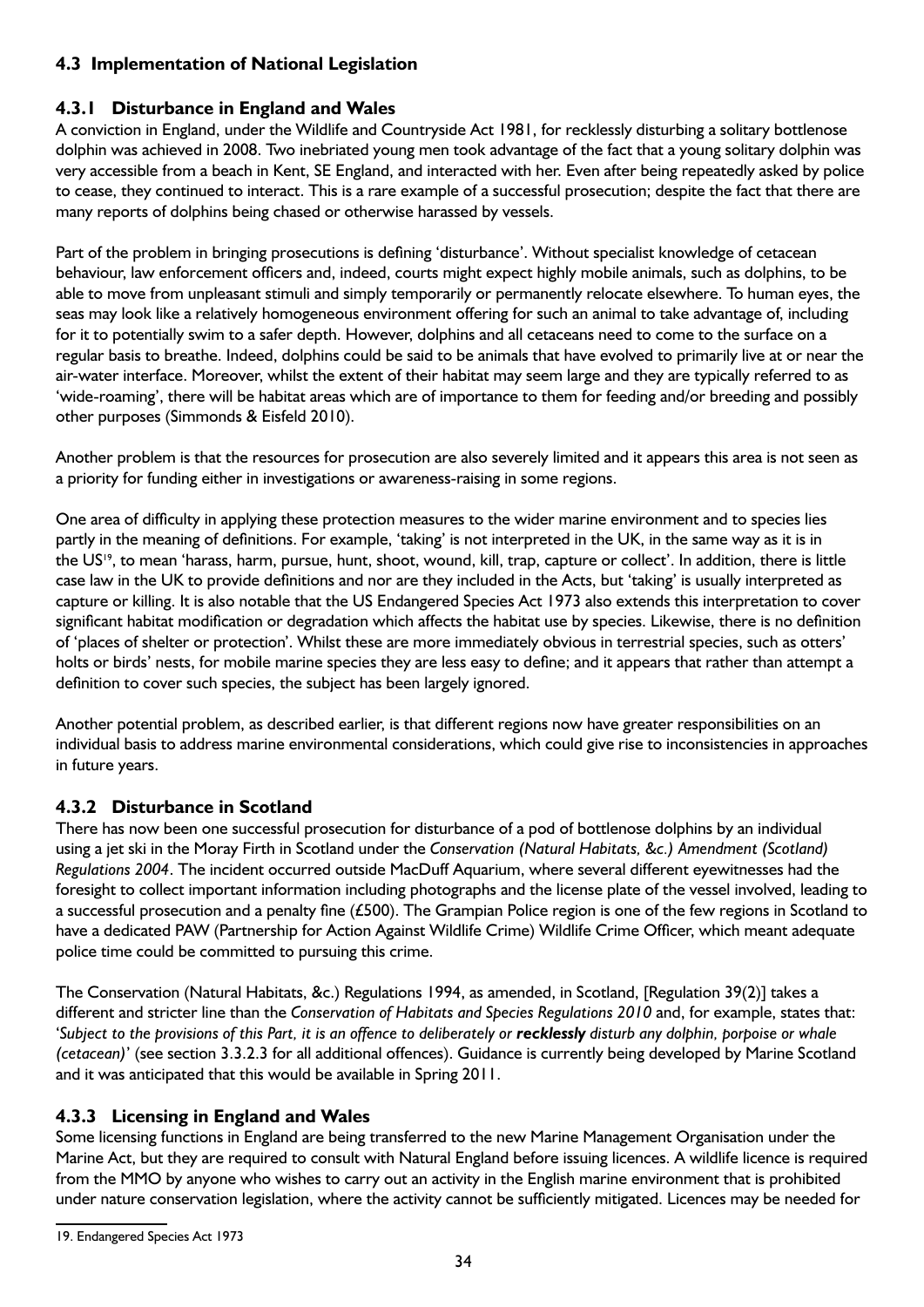development activities that may disturb cetaceans, such as piling for marine renewable foundations, active naval sonar, seismic surveys or a licence to carry out scientific surveys (see Case study 6).

**CASE STUDY 6: JNCC Disturbance Guidance** WDCS's full response can be found in Appendix 1.

"In 2008, JNCC consulted on guidance on a new disturbance offence under the Habitats Regulations 2007 for England and Wales and the Offshore Marine Regulations 2007. The consultation ended in June 2008 and feedback was considered in the following months, much improving the document. In January 2009, there were amendments made to the regulations, which meant that the guidance also had to be slightly amended to reflect those changes, and this has resulted in a delay in its publication. Currently the guidance is in draft and should be published in 2011" (from http://jncc.defra.gov.uk/page-4226, accessed on 9 January 2012).

In June 2009, JNCC also issued *Guidelines for minimising the risk of disturbance and injury to marine mammals whilst using explosives* and in August 2010 separate *Guidelines for Minimising the Risk of Disturbance and Injury to Marine Mammals from Seismic Surveys.*

Both sets of regulations contain a revised definition of 'deliberate disturbance' of European Protected Species. According to JNCC, "*sound generated from seismic surveys have the potential to cause both injury and disturbance to marine mammals…and the potential to cause two offences as defined under Regulations*." Therefore, the 2009 version of the Guidelines contains "best practice for operators to follow" and "it is considered that adherence to the recommendations will minimize the risk of an offence being committed."

There appears to be considerable confusion as to what constitutes 'disturbance' for European Protected Species including, but not limited to, cetaceans. Recent case law regarding bats (Vivian Morge v Hampshire County Council, 10 June 2010\*) concluded that whilst killing offences applied to killing of individual animals, all the offences regarding disturbance under the Habitats Regulations referred only to disturbing a population. This is worrying and would probably make it impossible to obtain convictions as there is no definition of what constitutes a population or how such a population might be significantly disturbed. This is currently under review in the Supreme Court and looks likely to be overturned.

WDCS remains very concerned that the current JNCC draft disturbance guidance, as consulted on, remains inadequate. The draft guidance contained some considerable flaws and if it were finalised in its consultation form, it would not offer European Protected Species the protection from disturbance that they are required under the EU Habitats Directive. In general, WDCS believes that much more detailed information about important habitats in UK waters is required; and that the UK government should fund field studies to better understand the population distribution, abundance and trends in UK waters.

\* This matter was also considered at the Supreme Court in January 2011.

Scientific research also requires licences under the UK Marine Act. Licences are given by the Statutory Nature Conservation Agencies (e.g. SNH, CCW and NE). They issue licenses to researchers to 'disturb' dolphins during photo identification (photo id) surveys when the scientific and conservation management benefits outweigh any negative effects, as these involve approaching animals closely. The situation with respect to SNH may change under the new Marine (Scotland) Act (see above).

In addition to disturbance licences, the oil and gas industry require licences from the Department for Energy and Climate Change (DECC), the marine renewables industry require licences from the Crown Estate and UK/Scottish Government, and commercial marine wildlife operators require a licence from the relevant local authority. All these licences can have environmental conditions attached to them.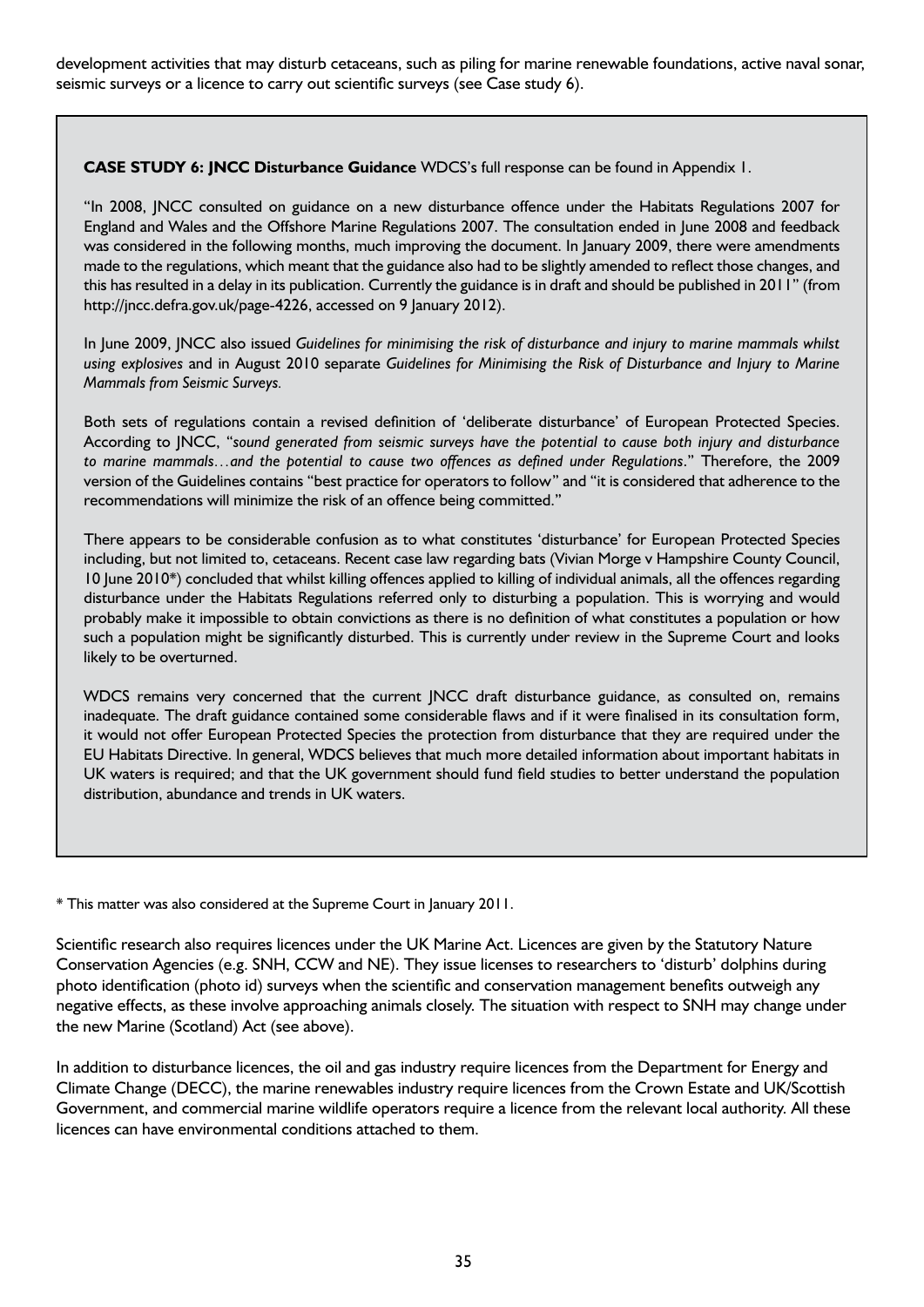## **4.3.4 MPAs under the Marine and Coastal Access Act and Marine (Scotland) Act**

MPAs come in various guises. The first introduced in the UK were Marine Nature Reserves (MNRs) under the WCA 1981. These were designed to protect small sites, and only three were ever designated in the UK: Skomer and Lundy Island, and Strangford Lough (in Northern Ireland).

These were followed by Special Areas of Conservation (SACs), designated under the EU Habitats Directive, where only two – Cardigan Bay in Wales and Moray Firth in Scotland – have been specifically designated for cetaceans (bottlenose dolphins). A third SAC, at the northern end of Cardigan Bay, includes bottlenose dolphins as a qualifying feature, but the site was not specifically designated for them. Under the OSPAR Convention, the designation of protected areas is required and these are termed Marine Protected Areas (MPAs). Under the UK Marine & Coastal Access Act, protected areas are termed Marine Conservation Zones (MCZs), and in Wales there may be additional Highly Protected Marine Conservation Zones (HPMCZs), which may be more akin to the concept of Marine Nature Reserves. In Scotland, under the Marine (Scotland) Act, the term of Marine Protected Areas (MPAs), relating to the OSPAR agreement, is retained.

The recent meeting of the Convention on Biological Diversity in Japan confirmed the target that at least 10% of our seas should be protected. The EU's Biodiversity Strategy (the main system to reach CBD targets) failed to meet its target of halting biodiversity loss by 2010, and the process of re-setting these was initiated in January 2011 with the publication of the EC Communication entitled *Options for an EU vision and target for biodiversity beyond 2010.* A big part of this has been the addition of Wilderness in the Biodiversity Strategy (in the separate Wilderness Strategy through the Re-Wilding Europe Project). This primarily concerns ensuring that 'Wilderness' is maintained in the EU. This also applies to marine areas; and the diversity of European cetaceans is an important indicator in the definition of marine wilderness.

There are some fundamental differences between the English/Welsh MCZs and the Scottish MPAs that are currently being proposed. In England and Wales most mobile marine species have been excluded from NE/JNCC's draft ecological network guidance to the regional MCZ projects. This is despite reference to designating sites for mobile species in Defra's draft Guidance Note 1. Also, socio-economic factors are included in determining the sites. The Welsh Assembly Government are considering designating a very small number of small highly protected MCZs. Only 3-4 are currently proposed (WAG 2010), and mobile species (indeed, protected species generally) are not included as primary reasons for site selection. It is obvious that 2-4 small sites cannot provide an 'ecologically coherent network' for any species. Unless mobile species, including highly mobile species, are listed clearly in the ecological guidance, it is unlikely that the regional MCZ projects will recommend these species as protected features, or indeed locate MCZs so as to meet the species' conservation needs.

The situation is better in Scotland, where three cetacean species (minke whale, Risso's dolphin and white-beaked dolphin) are currently included in the Scottish MPA Guidance as priority marine features that will underpin MPA selection. Furthermore, designation of MPAs in Scotland is based on science and not socio-economic considerations. However, this process is not without its flaws (see Case Study 7).

Designations are meant to be completed by 2012 to meet the UK's international obligations. It currently seems likely that the UK will fail cetaceans, as there is no cross-border approach to develop an ecologically coherent network. Recent work by WDCS (Clark *et al.* 2010) has identified areas of critical habitat for cetacean species around the UK, where sufficient data are available, and the report proposes key areas for protection to help ensure favourable status for the UK cetacean populations.

Seabirds, seals and two species of cetacean require protection through the designation of SPAs and SACs under the Birds and Habitats Directives (as part of the Natura 2000 network) respectively. In many cases, sites have not yet been designated for these species (see below for more detail). Seabirds, seals and cetaceans could therefore fall into the 'gap' between the Natura 2000 process and the MCZ process. Furthermore, designating European sites alone will not be sufficient to fulfil the protection requirements for these species as it will not protect *nationally* important sites. Therefore additional sites - MCZs - should be designated for the protection of these mobile species, thereby significantly contributing to the UK wide ecologically coherent network of MPAs.

The omission of mobile species from the ecological network guidance could effectively leave most of these species without any direct increase in protection resulting from the UK Marine Act. Without additional protection provided by MCZs, these species will remain poorly managed and surely be exposed to potential declines.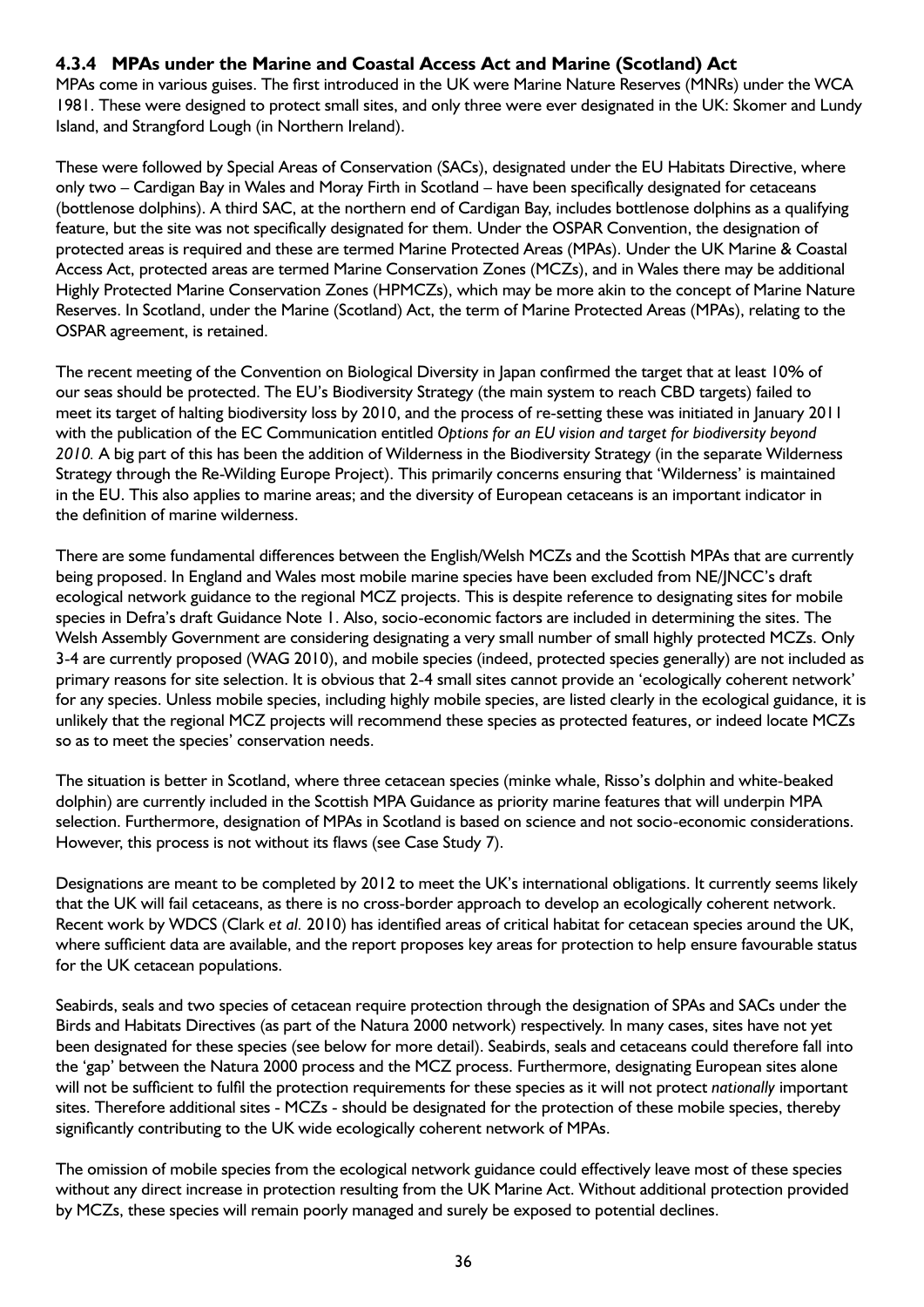#### **Case Study 7: Cetaceans in Scottish MPAs**

Neither bottlenose dolphins nor harbour porpoises are currently on the proposed list of Priority Marine Features for MPAs to be designated under the Marine (Scotland) Act. These are amongst the two most iconic marine mammals found in Scottish waters and, as with seabirds, there will be gaps in protection if they are not included in the list.

The SCANS (Small Cetacean Abundance in the North Sea and Adjacent waters) surveys in 1994 and 2005 (Hammond *et al*, 2002; SCANS II, 2006) have shown large numbers of harbour porpoises are found in Scotland's waters and many particularly important sites can be found here. As the most abundant coastal cetacean in Scotland and the UK, the harbour porpoise can be considered characteristic of Scotland's marine environment.

In the North Sea, the harbour porpoise is considered under threat because of high bycatch levels, and is included on OSPAR's list of threatened and/or declining species.

Currently, Scotland has one SAC for bottlenose dolphins in the Moray Firth and none for harbour porpoises. In addition to the small population of dolphins in the Moray Firth numbering around 195 animals, Scotland holds two other small and important populations of bottlenose dolphins off the west coast (whose populations consist of some 40 and 15 individuals). Scotland also has the highest densities of harbour porpoises in Europe. Yet neither of these species will benefit by the new provisions for MPAs under the Marine (Scotland) Act, according to the current SNH draft guidelines.

Whilst minke whales, Risso's dolphins and white-beaked dolphins are being used to underpin the selection of MPAs, protection of the other species will be incidental. The current process allows, should evidence be available, the resetting of boundaries to include other species on the Priority Marine Feature list (e.g. harbour porpoise and bottlenose dolphin), and adding further conservation and management objectives for these species to the ncMPA.

Source: *Briefing on Scottish Environment Link's concerns on the draft MPA selection guidelines under the Marine (Scotland) Act 2010.*

#### **4.3.4.1 Wider protection measures under the Marine Acts**  *Marine Spatial Planning in England and Wales*

Careful consideration needs to be given to the locating of all forms of energy generation including across national boundaries and within the waters of neighbouring European countries.

A Pilot Project in the late 1990s investigated the possibilities for a spatial planning approach for the management of our seas using the Irish Sea as an example. The resultant report was very comprehensive and gave many recommendations to take the project forward (DEFRA 2004). Although the project undoubtedly fed in to the development of the Marine and Coastal Access Act, much of the detailed recommendations have been lost and the consultations on the implementation of the Act are far less robust than the pilot project recommended.

The Marine and Coastal Access Act does, however, introduce some sort of spatial planning for our seas. Section Three of the Act introduces the concept of Marine Plans which will be developed in 8 regions as follows:

- (a) the English inshore region;
- (b) the English offshore region;
- (c) the Scottish inshore region;
- (d) the Scottish offshore region;
- (e) the Welsh inshore region;
- (f) the Welsh offshore region;
- (g) the Northern Ireland inshore region;
- (h) the Northern Ireland offshore region.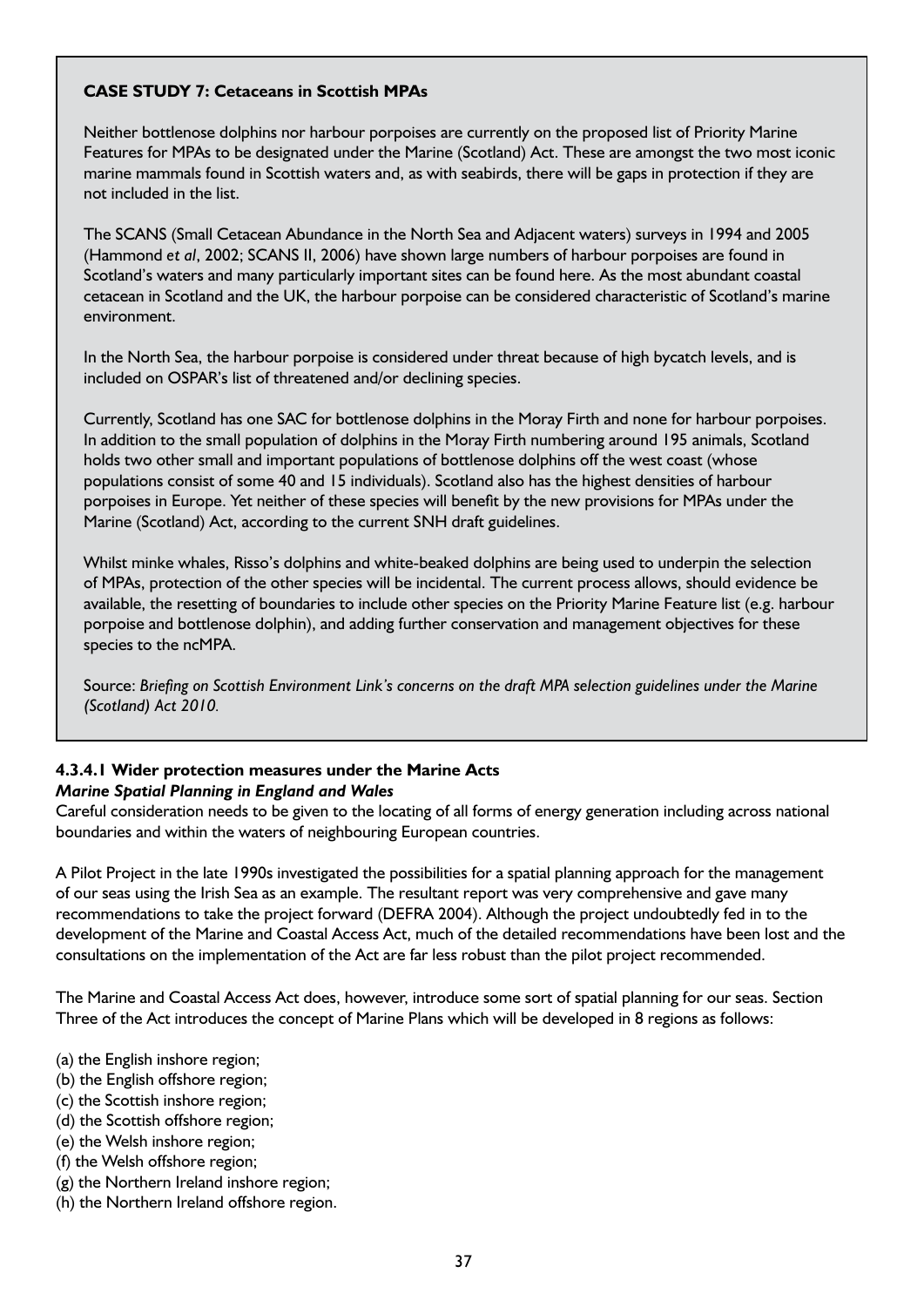Those inshore areas within the devolved regions will be overseen by the devolved administrations, whilst the English inshore and all offshore areas will be overseen by the new MMO.

However, it appears that the spatial planning will be less than comprehensive; that zoning is not currently being considered, and that there is to be no overall comprehensive spatial plan for our oceans. A top level UK-wide Marine Policy Statement (MPS), will provide an overarching broad set of principles for marine planning across the whole of the UK, and is due for completion in Spring 2011. There will be different approaches to management in England, Scotland, Wales and Northern Ireland. The MMO does not have jurisdiction over oil and gas developments, military activities, or most renewable energy developments. The former remains with DECC, while the latter is currently dealt with by the Infrastructure Planning Committee (itself soon to be abolished, with its replacement unclear). In addition, most fishery issues remain an EU matter. This means that the Marine Act appears to be a wasted opportunity to put in place a comprehensive and integrated planning system for our seas.

#### *Marine Spatial Planning in Scotland*

There are provisions for marine spatial planning within the Marine (Scotland) Act. In accordance with, and sitting below the UK-wide Marine Policy Statement, will be the Scottish National Marine Plan and Regional Marine Plans. Both will contain marine ecosystem objectives, economic objectives and social objectives, and these will be reported on a 5-yearly basis. Regional plans may be steered by Marine Planning Partnerships, representing various stakeholders for a given region (consultation underway).

#### **4.3.5 Effectiveness of Codes of Conduct**

#### **4.3.5.1 Ceredigion County Council, Wales**

Ceredigion County Council has monitored compliance with their Code since 1994, amassing an impressive 16 years of data. It has involved a large number of local volunteers and enables local buy-in to the code and the protection of dolphins. The latest report (Allan *et al.* 2010) showed that of 494 boat encounters examined for rates of compliance / non-compliance with codes of conduct for boat users, compliance with the code of conduct was high. At one site, for example, it was 95%. Rates of compliance were lower elsewhere. The associated public awareness programme was also assessed as working well at the key site of New Quay.

Most cases of non-compliance involved vessels travelling too fast when close to dolphins. Operators of speedboats and motor boats were most likely not to follow the code of conduct. The report concludes that compliance with the code of conduct significantly reduced the incidence of negative response behaviours by bottlenose dolphins.

In addition to the above surveys, the Cardigan Bay SAC officer had a boat and was involved in a more high profile enforcement / education programme at key sites in the main tourist seasons. Since staff and funding changes in 2011 there is no longer a dedicated SAC officer and the level of enforcement remains unclear for the future.

Whilst compliance with codes of conduct is imperative, it is also important to understand the potential impacts on the long term status, distribution and behaviour of animals that is the focus of attention. A long-term and highly controlled study in Shark Bay, Australia (Bejder 2006, 2008) found that increasing the number of tour vessels even from one to two led to significant population level impacts on the resident bottlenose dolphins; including reduced survival and habitat abandonment.

#### **4.3.5.2 Dolphin Space Program, Moray Firth, Scotland**

A study conducted in 2005 indicated that compliance with the DSP guidelines was generally very high. All interactions between accredited tour vessels and wildlife were considered to be non-invasive, with all captains acting in a responsible manner. Complete compliance in terms of vessel conduct (i.e. speed, approach strategy) with DSP guidelines was demonstrated in 64% of trips sampled. For the trips where complete compliance was not achieved, non-compliance mostly involved periods of travel at higher than recommended speeds, although never in close proximity to cetaceans or other wildlife.

Set routes were adhered to by all businesses sampled whilst on board these vessels. However, one boat was observed outside its agreed area whilst observations on another boat were being made. This breach in compliance suggests that pressure to locate cetaceans can cause operators to deviate from fixed routes. There were no attempts to touch, feed or swim with cetaceans on any trips. Whenever passengers mentioned such activities, the response from guides and captains was always to strongly discourage these practices, both in order to prevent stress to cetaceans and for human and cetacean safety reasons.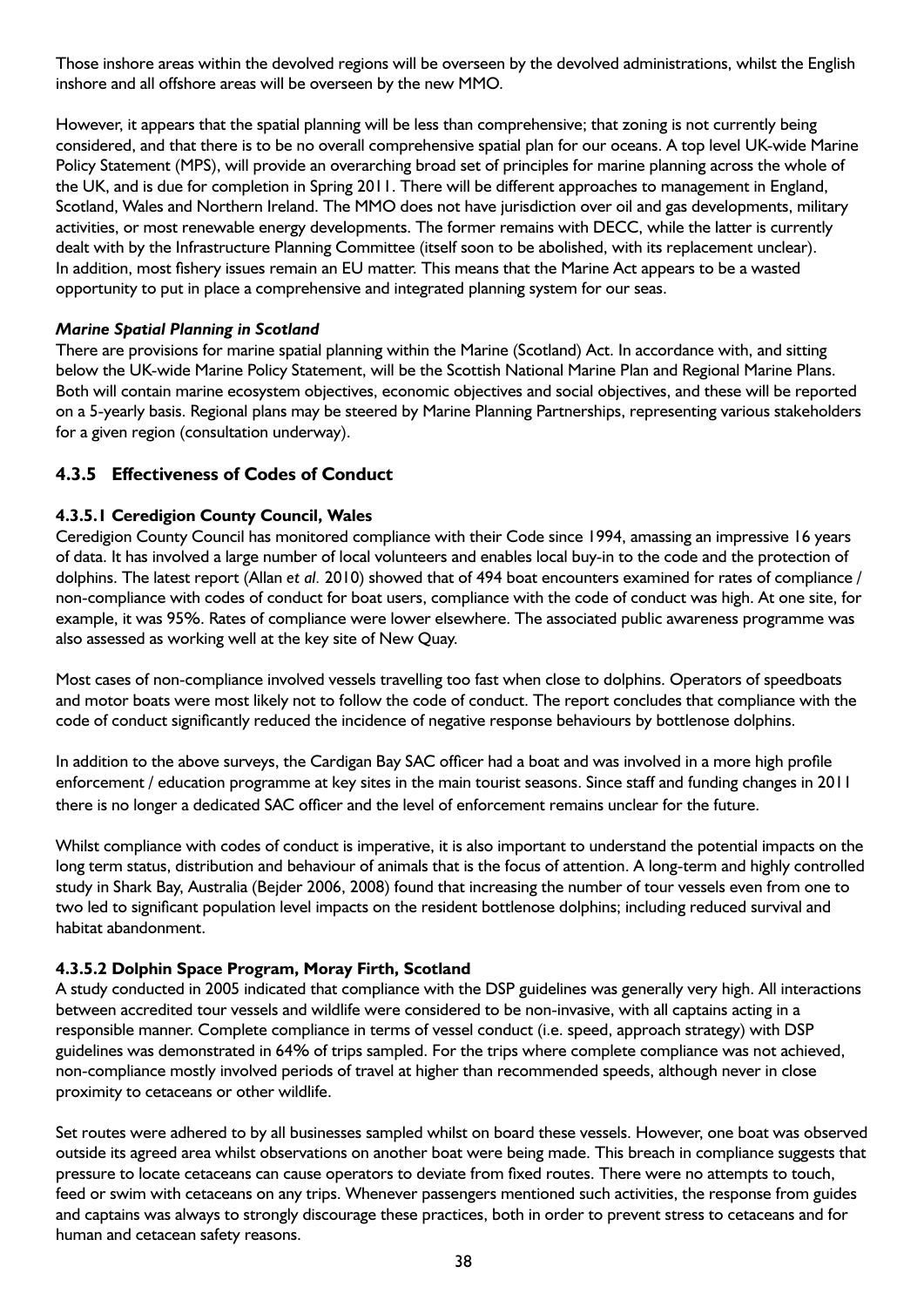Since 2005, compliance has remained high and regular seasonal monitoring has indicated very few breaches of the DSP code. Where breaches have occurred, there has generally been a good reason e.g. travelling outside of set routes or areas to avoid bad weather, for purposes of passenger health and safety. There have, however, been a few repeated incidents of area breaches in the inner Moray Firth area. These were only from two operators and were not for safety reasons, but due to pressure to see dolphins when they had not been seen in agreed areas for long periods of time. In these situations, the operators in question were spoken to and a new temporary agreement reached. This allowed the operators in question to travel to a different area where viewing dolphins was more likely, but was not considered such a 'sensitive' area.

In 2010, a new code of conduct was introduced for the inner area of the Moray Firth to deal with these persistent problems of area breaches. The new code allows tour operators more flexibility in regard to areas, but imposes more restrictions on behaviour, speed and time spent in sensitive areas. These sensitive areas now also have 'no go' or 'transit only' zones which operators have agreed to stay out of completely, or where necessary, just use to access other areas. The new code is currently being monitored to ensure it still provides a high level of protection for the dolphins, while allowing operators to conduct their business in a pragmatic fashion.

Whilst the code of conduct is largely being observed, the SAC may already be at capacity (Donovan *et al.* 2010), and impact research is currently being conducted.

There is currently no oversight of the commercial marine wildlife watching industry in the UK as a whole.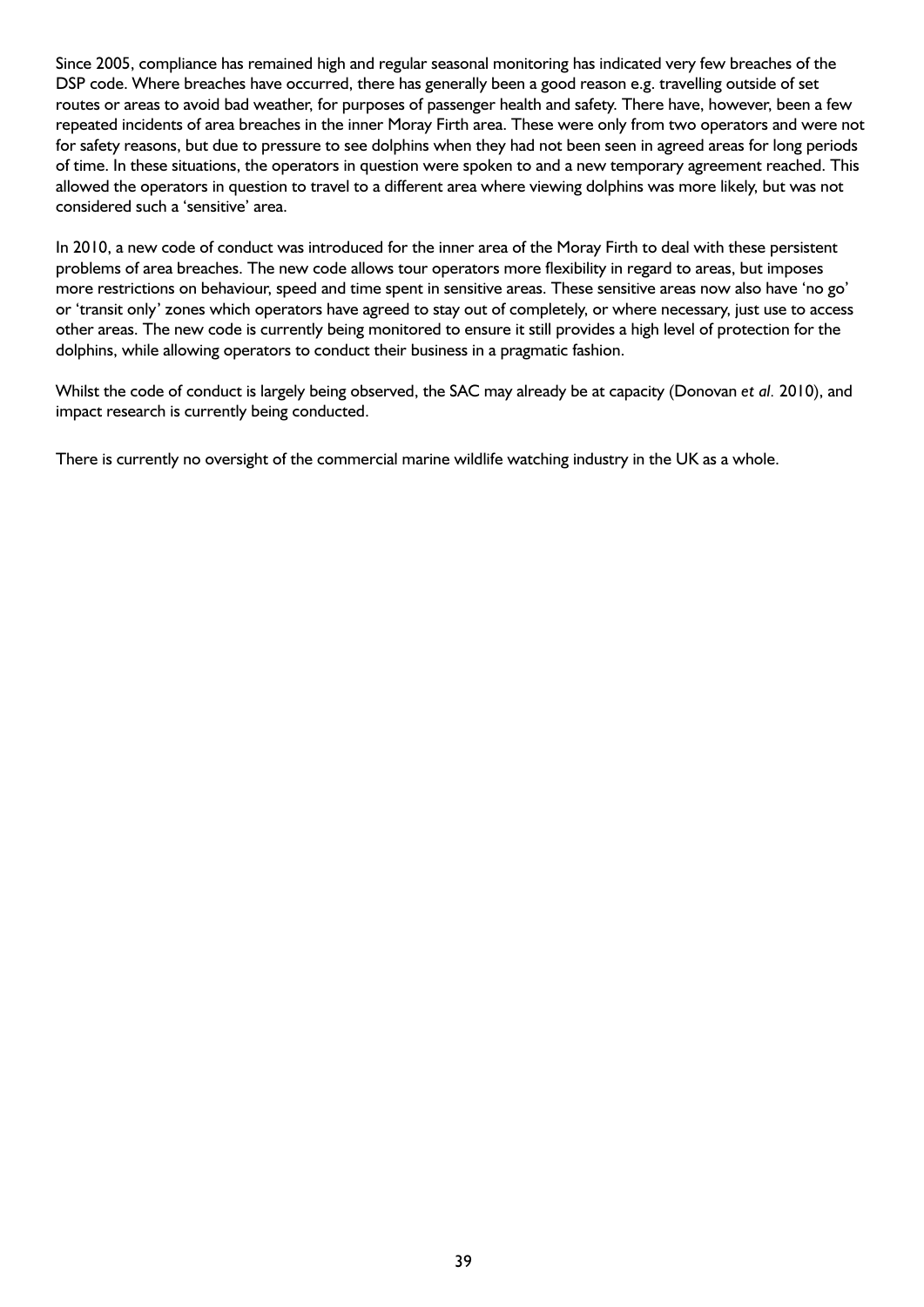## **5. CONCLUSIONS**

#### **5.1 Failings in management of cetacean protection**

The seas around the UK are under pressure as never before. The push for massively increased marine renewable energy, the drive to continue maximum exploitation of offshore oil and gas resources, along with increasing pressures from leisure and tourism, boats, whale-watching, recreational fishing, and the continued mis-management of our fisheries all put escalating pressures on our marine wildlife.

Whilst the legislation covering the protection of cetaceans and their habitats in the UK has changed considerably in recent years, mainly driven by EU legislation, it still does not provide a comprehensive and ecologically sound structure to ensure the long term favourable conservation status of our whales, dolphins and porpoises. Instead, as discussed above, it appears in some respects to have taken a step backwards and remains subject to considerable deficiencies.

In addition, overall there is a lack of coordination across different sectors, with markedly different approaches from the different licensing and regulatory bodies. This not only leads to confusion for other users of the marine environment, but means there is no comprehensive package of protection for cetaceans. This lack of coordination appears to be increasing with devolution, with varying legislation and differing willingness to enforce current protection measures within the various administrations and even across advisors such as NE, CCW, SNH and JNCC, where problems could arise from competing and somewhat blurred jurisdictions.

The statutory nature conservation agencies currently largely rely on marine users approaching them in order to provide advice on legislative responsibilities. An example of this includes the Ministry of Defence, which only began formally communicating with JNCC in 2010 and had previously, we believe, been making decisions about legislative responsibilities solely within its own departments. Other sectors, such as ports and harbours, are subject to a complexity of legislation, which could impact on nature conservation issues.

Historically, the UK has applied a very site-based approach to UK conservation. However, meaningful boundaries at sea are difficult to define, and, in any case, mobile species, including cetaceans, are not simply confined to such geographic boundaries, although as noted earlier, particular areas may be important to them.

For the two cetacean species currently listed in the Habitats Directive as requiring the designation of SACs, harbour porpoise and bottlenose dolphin, there is still no 'coherent network' of protected sites proposed. There are none currently proposed in the UK for the former and only three established for the latter with no new proposals. In addition, although there is likely to be more scrutiny of a proposal for an activity within a protected area, there is growing concern about the extent of effective 'protection' afforded to these sites.

The protection given to cetacean species outside of these sites that is needed to implement the wider protection measures required by the Directive, seems weak and from an enforcement point of view, confusing.

Both DEFRA and the Scottish Government state that habitats and species that are conserved under European legislation will not require further protection through protected sites. As a result, there will be no new protected areas for bottlenose dolphins or any for harbour porpoises. We anticipate that there will also be no species-based MCZs for cetaceans in England or Wales, undermining cetacean conservation.

The development of an 'ecologically coherent network' of sites is being planned in a very piecemeal way. The English waters are the subject of a series of regional initiatives, each with a slightly different approach. Welsh waters are being assessed by the Welsh Government with limited opportunities for direct public involvement. Moreover, the long-term direction of MCZ policies within Welsh waters is not especially clear at this juncture. The current focus remains on identifying a small number of HPMCZs to integrate within current protected areas; there is little indication as yet whether this policy will continue into the mid-term future, or whether new areas may be identified as more generalised MCZs The approach under the Marine (Scotland) Act is still developing with input from some stakeholders.

A further problem is the lack of adequate knowledge of status and trends, making the scale of possible impacts and importance of individual sites difficult to assess. It is difficult to apply any laws when our knowledge is based on insufficient baseline data. Two SCANS surveys 11 years apart, conducted in a single month and of varying extent,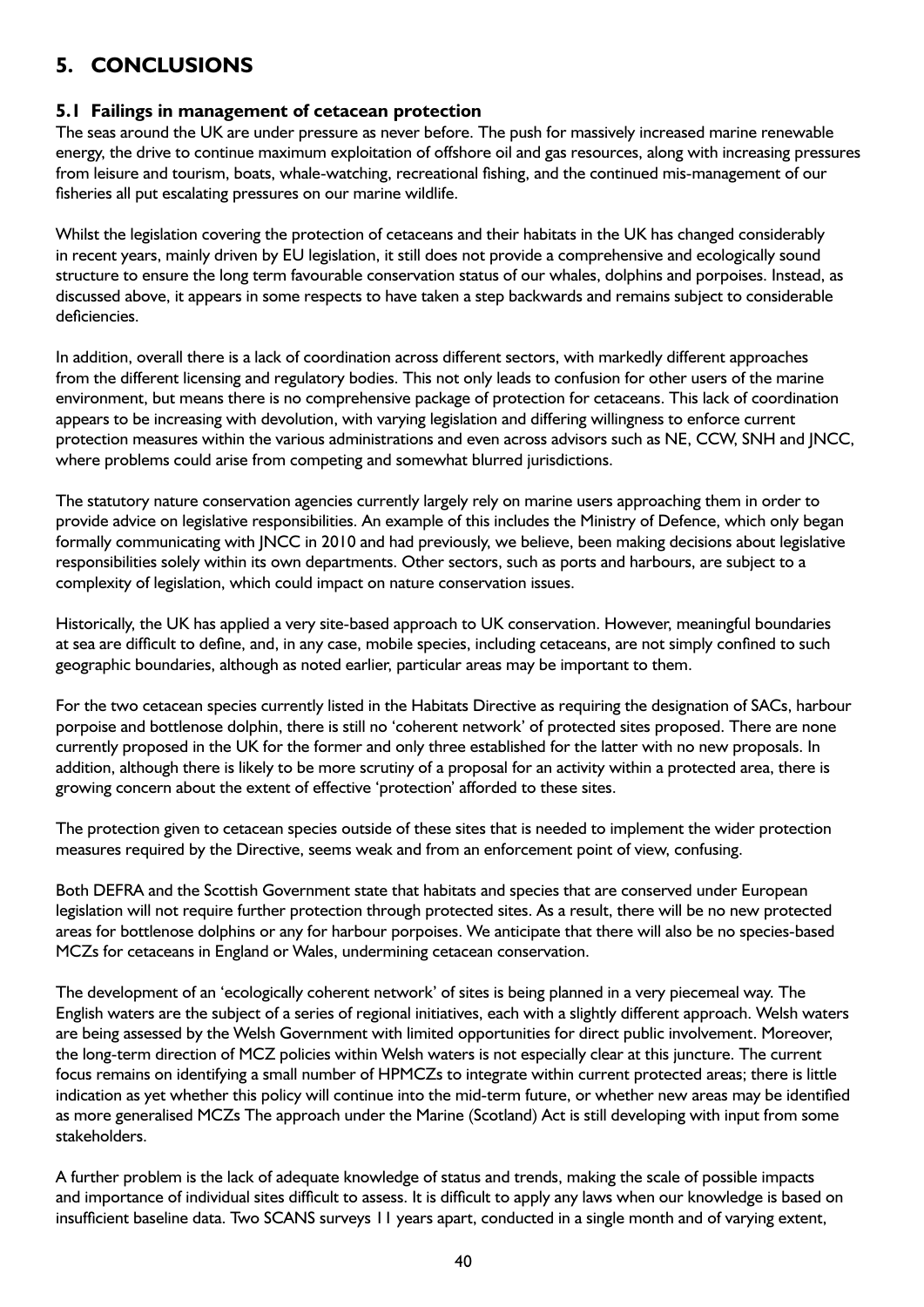regional dedicated surveys along with casual observations (albeit carefully collated by voluntary organisations), and some seabird surveys seemingly form the basis of our understanding upon which all cetacean related decisions surrounding development at sea are made.

## **5.2 Recommendations**

## **5.2.1 Changes to existing law**

Comprehensive legislation needs to be in place to protect cetaceans. The existing body of law does not meet this requirement and for the immediate future, 'recklessness' needs to be reinstated into the Habitats Regulations and the WCA 1981, to make it an offence to deliberately or 'recklessly' capture, kill, disturb, or trade in an animal of European protected species which includes all dolphins, whales and porpoises.

Changes are also required within the regulations to allow the prohibition of the deterioration or destruction of breeding and resting sites to be defined and enforced with regard to mobile marine species. Where offences are created, meaningful penalties need to applied.

Moreover, as observed above, the current wildlife legislation has been subject to substantial amendments throughout the past thirty years, for which the Law Commission has expressly considered creates substantial difficulties of interpretation even for specialists.

### **5.2.2 MPAs**

To ensure that there is a 'coherent network' of sites to protect cetaceans, many more sites need to be designated. For bottlenose dolphins and harbour porpoises this can be done under the Habitats Directive as SACs. These, however, need to be large enough to cover all key requirements of the species. For other cetacean species these can be designated as MCZs or MPAs under the Marine Acts. Due to the overall lack of knowledge of distribution and habitat needs, the designations should not be a 'one off' exercise but must be seen as an ongoing process to be informed by new research and surveys. Initial sites can be identified using the areas of critical habitat identified by for example Clark *et al.* (2010).

The designation of such a network needs to be carefully co-ordinated across the various administrations involved to ensure that it is indeed coherent and the recommendations of the Irish Sea Pilot Study need to be implemented (Roberts *et al.* 2003). These state that "a *protected area network needs to be greater than the sum of its parts. The emphasis in Europe has so far been on selecting sites to protect specific attributes with little consideration given to how those sites interact with others. Management has been site specific rather than taking into account how a protected area affects and is affected by others. A central objective for a network is to ensure that there is ecological connectivity among protected area units. For species that move or disperse widely, populations in protected areas should be mutually supporting. Levels of coverage, replication, size and spacing of protected areas need to be set taking connectivity considerations into account."*

Sites must also be properly protected. There should be a presumption against any developments within protected areas, unless robust assessments show beyond doubt that there will be no adverse effects on the species and habitats involved as well as the overall integrity of the site. Comprehensive research and assessments should be undertaken with appropriate public consultation whenever any development, plan or project may affect a site (and this includes developments outwith the sites), and a precautionary approach to decisions taken. Management plans for SACs need to be updated along with new plans being developed for sites designated under the Marine Acts so that they reflect this presumption against development and the strict application of assessments. For larger sites, zoning of activities may be appropriate.

## **5.2.3 Oversight**

The Marine Acts are essentially pieces of enabling legislation and, at the time of writing, many consultations are occurring with regard to their implementation. Already some problems are obvious. Some key issues are beyond the scope of the Acts and therefore will not necessarily be included in spatial planning. Oil and gas licensing, for example, remains with DECC and 'major' developments will be covered by the Infrastructure Planning Commission (or its probable successor within the Planning Inspectorate) in England and Wales; including the large scale windfarms proposed under Round 3 licensing. The Marine Management Organisation will only cover English waters<sup>20</sup> and

<sup>20.</sup> Welsh Ministers have the power under both this Act and the Government of Wales Act 2006 to "buy in" expertise from the MMO. The Welsh Government has currently shown limited interest in doing this.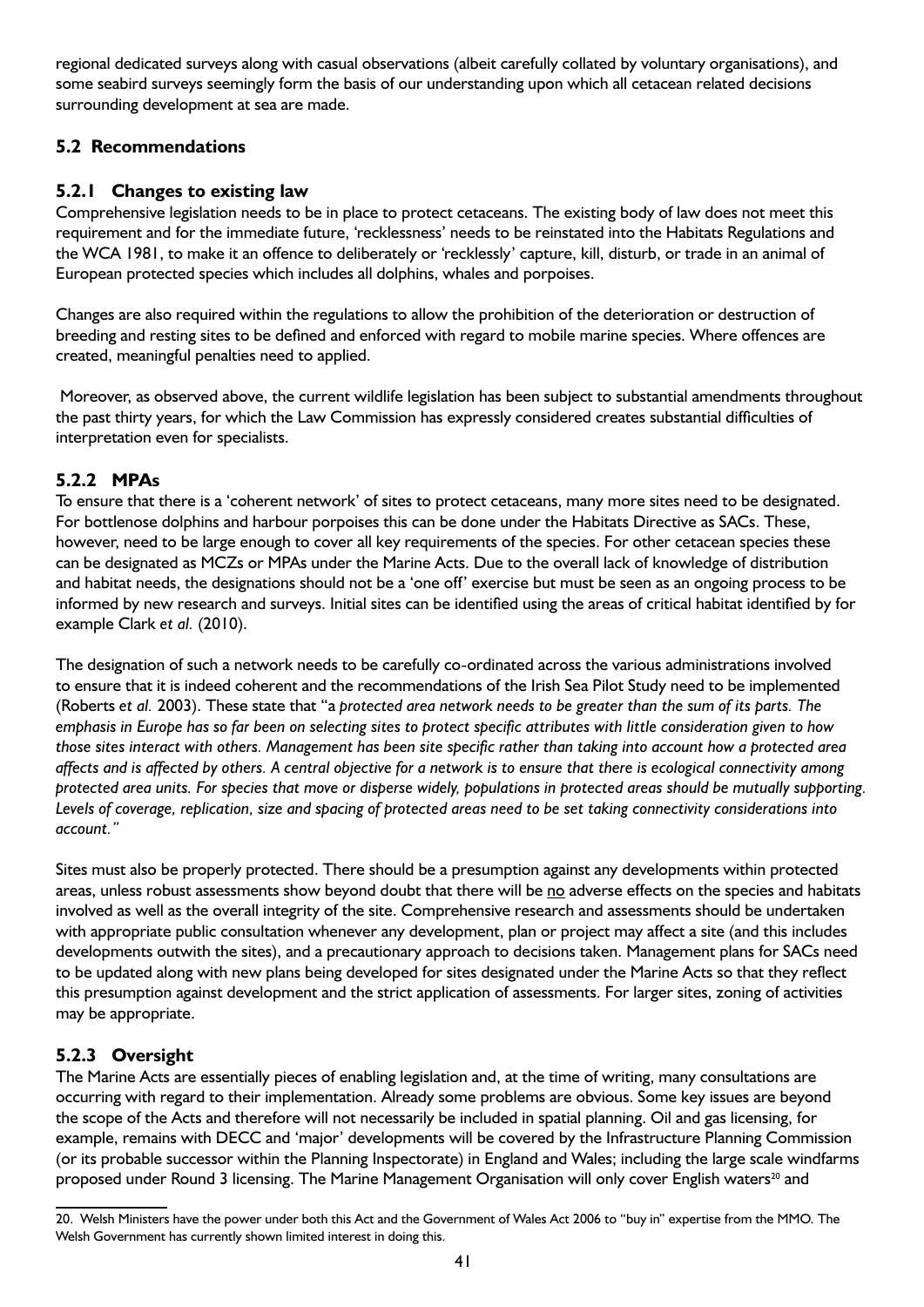offshore Welsh waters, meaning there will be a continued difference in approach in different areas, and 'major' development projects will be considered outside any special or protective structure.

There needs to be better coordination of planning across all regions and all industry sectors throughout the UK. Overall spatial planning, licensing and enforcement needs to be separated from those bodies promoting industry sectors to ensure the process is unbiased and transparent, whilst independence needs to be sought across all oversight.

## **5.2.4 Data**

There is no UK-wide surveillance scheme for cetaceans and robust population estimates exist for only a few species. Therefore, precaution should be an integral component of decision making, but despite the clear statements made in the Wadenzee judgement, very few decisions can be seen to be precautionary in their approach. Moreover, a failure to uphold an effective monitoring system for species subject to "strict protection" under the Habitats Directive has been ruled to breach this legislation by the European Court of Justice in 2007 (Commission v. Ireland: Case 183/07).

Whilst data gaps have been acknowledged and have delayed the process of designated MPAs under the Marine Acts, the same data gaps have not been seen as a reason to delay development consents. Therefore, governments need to invest in comprehensive baseline, long term research and survey programmes collecting baseline cetacean data over the long term where these are lacking. This should be taken under a 'polluter pays' approach, where industries are expected to substantially contribute to the costs of the independent research required to allow their activities. This is quickly becoming the norm for the marine renewable energy industry. It should also be a requirement for the oil and gas industry, the Ministry of Defence and other marine users.

Such an arrangement has worked well in the outer Moray Firth, where DECC has led a three year funding program of field and desk-based research after WDCS conducted studies in the area (Eisfeld *et al.* 2009), and raised concerns about development there. Such a research model should not be restricted to the outer Moray Firth and government departments such as DECC should be working towards such fine scale data collection to inform decision making wherever industry proposes to operate.

SEAs and EIAs need to be carried out that do not pre-suppose that development is inevitable.

In addition, the funding gained from developers should be administered by a truly independent body/committee (made up of experts in the various appropriate fields) and provide independent oversight of assessment processes.

## **5.2.5 Disturbance**

On direct protection, there has been great difficulty implementing and defining protection from disturbance, despite this being fundamental to the animals' well being.

Urgent measures are required to understand the extent of and to prevent (not just minimise) disturbance, protect breeding and resting places, control noise, and ensure cross-sectoral planning and zoning of activities.

This will require a better legal definition of 'disturbance' and one that can include reckless disturbance as deliberate under Article 12. In addition, a definition of 'breeding and resting places' is required for mobile marine species.

#### **5.2.6 Fisheries**

Bycatch of cetaceans and destruction of habitat from fisheries remain a major problem with largely ineffective attempts having been made to resolve this issue. Full consideration of this complex issue is beyond the scope of this document but for a recent review please see Nunny (2011).

## **5.2.7 Codes of Conduct**

Codes of Conduct should be made legally enforceable across all sectors with a lead organisation/s made responsible for enforcement. Impact studies should be undertaken in areas where recreational and commercial pressures may exist, including in both bottlenose dolphin SACs in Cardigan Bay and the Moray Firth.

Effective methods and incentives that promote compliance with laws or voluntary regulations need to be introduced, including via the appointment of marine wildlife tourism officers located in areas of high marine tourism activity and/ or areas which are particularly vulnerable. This should be for all forms of marine wildlife and not just the bottlenose dolphin within SACs.)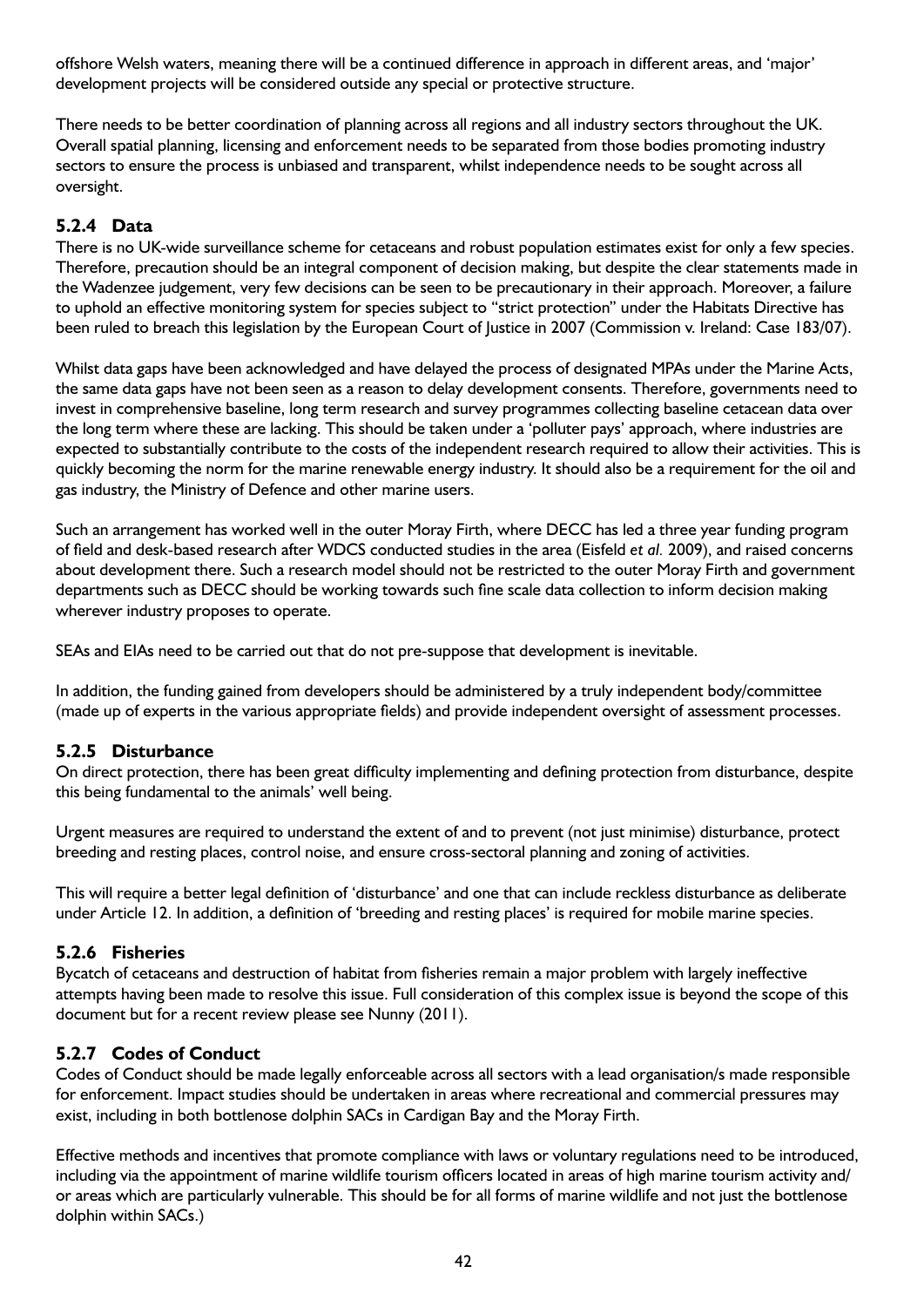Only when any process is reinforced with a basic underlying principle that embeds protection of cetaceans and their habitats into all decision-making processes will we be able to achieve favourable conservation status for our whales, dolphins and porpoises. Unless this happens and the principles on which we base our decision-making process are changed, then the environment will still be insufficiently protected $21$ .

What is ultimately required is a proper commitment from Government to protect cetaceans and their habitats, which is something that we found lacking as we investigated the recent development and implementation of current legislation during the production of this report.

## **5.3 Acknowledgements**

We are grateful to Peter Evans and many colleagues within WDCS and the wider UK conservation community for either comments on earlier draft manuscripts and ideas and insights incorporated here. The conclusions and recommendations are our own.

<sup>21.</sup> There has been a recent commitment from the UK government to review how the Habitats Directive is implemented and that this will be completed before the next budget (http://cdn.hm-treasury.gov.uk/autumn\_statement.pdf Page 34 and see http://www.defra.gov.uk/ news/2011/11/29/habitats-and-birds-directives/.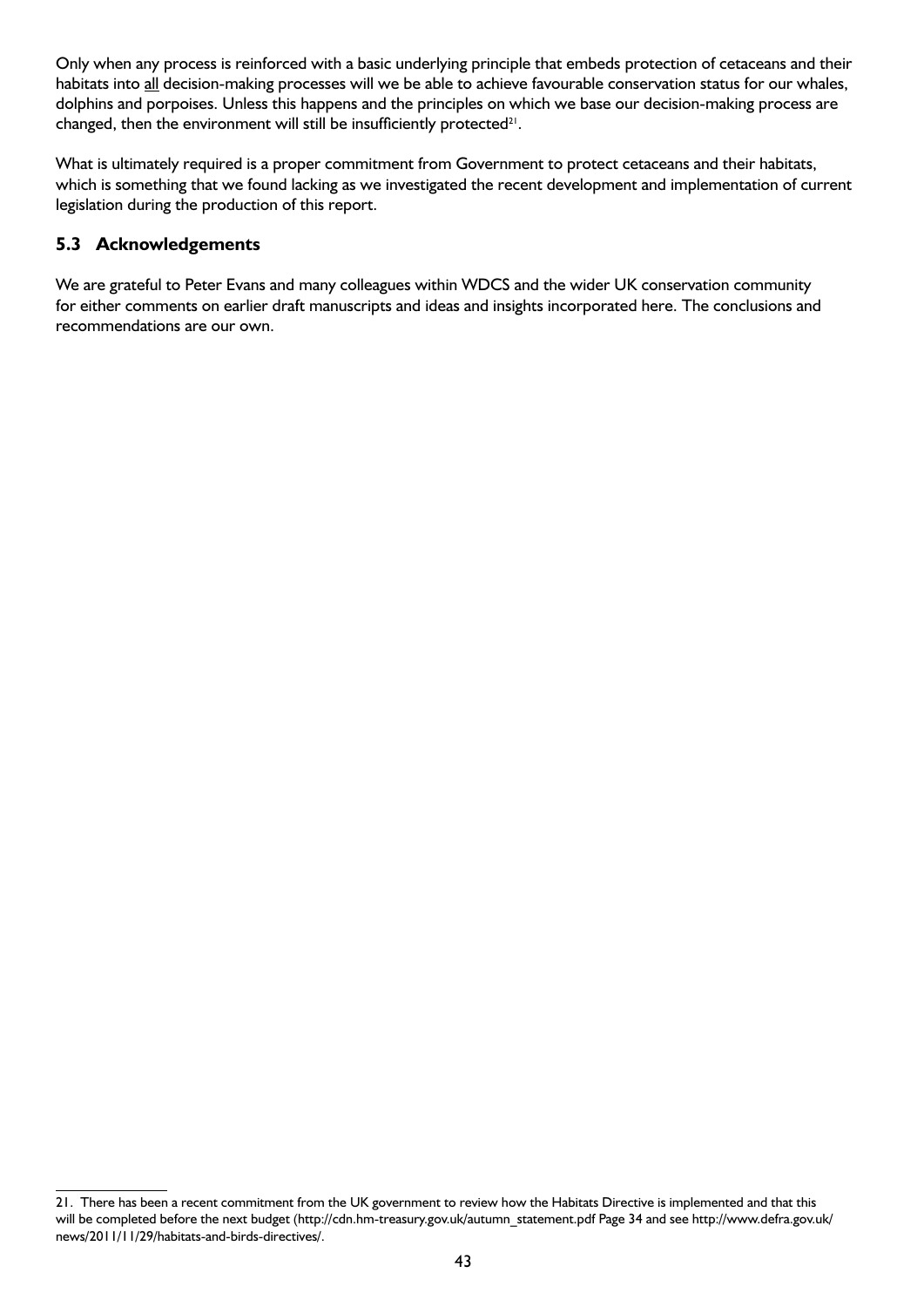## **6. REFERENCES**

Allan L, Green M and Kelsall K. 2010. Bottlenose dolphins and boat traffic on the Ceredigion Coast, West Wales, 2008 and 2009. Ceredigion County Council.

Anon. 2008. Cardigan Bay Special Area of Conservation (SAC) Management Plan. http://www.cardiganbaysac.org.uk/pdf%20files/Cardigan\_Bay\_SAC\_Management\_Scheme\_2008.pdf

ASCOBANS. 2011. Report of the Noise Working Group. Document AC18/Doc4-08 (WG) rev.1 presented at the 18th ASCOBANS Advisory Committee Meeting. UN Campus Bonn, Germany,.4 – 6 May 2011. 31 pp.

Bejder, L., Samuels, A., Whitehead, H., Gales, N., Mann, J., Connor, R., Heithaus, M., Watson-Capps, J. J., Flaherty, C. and Krützen, M. 2006. Decline in relative abundance of bottlenose dolphins (*Tursiops* sp) exposed to long-term disturbance. *Conservation Biology*. 20(6): 1791-1798.

Caddell, R. 2005. International Law and the Protection of Migratory Wildlife: An Appraisal of Twenty-Five Years of the Bonn Convention. *Colorado Journal of International Environmental Law and Policy* 16: 113-156.

Caddell, R. 2008. Biodiversity Loss and the Prospects for International Cooperation: EU Law and the Conservation of Migratory Species of Wild Animals. *Yearbook of European Environmental Law* 8: 218-264.

Caddell, R. 2012. The Maritime Application of the Habitats Directive: Past Challenges and Future Opportunities (in press)

Clark, J., Dolman, S., and Hoyt, E. 2010. Towards Marine Protected Areas for Cetaceans in England, Scotland and Wales. A scientific review identifying critical habitat with key recommendations. WDCS. Chippenham, UK. 178 pp.

Commission of the European Community (CEC). 2007. *Guidelines for the establishment of the Natura 2000 network in the marine environment*. European Commission DG Environment.

Dolman, S.J. and Simmonds, M.P. 2010. Towards best environmental practise for cetaceans in developing Scotland's marine renewable energy. *Marine Policy* 34, 1021-1027.

Donovan, C., Mackenzie, M. and Hastie, G. 2009. Analysis of at-sea distribution of vessels within the Moray Firth SAC. Report to SNH. 43 pages.

Dotinga H. and Trouwborst A. 2009. The Netherlands and the designation of marine protected areas in the North Sea. Implementing international and European law. *Utrecht Law Review.* 5: 23.

Eisfeld, S., Keith, S., Pope. A., Still, D., Dolman, S. and Simmonds, M. 2009. Outer Moray Firth Cetacean Research 2008. Project report for the BBC Wildlife Fund. February 2009. 23 pp.

Embling, C. B., Gillibrand, P.A., Gordon, J., Shrimpton, J., Stevick, P.T. and Hammond, P.S. 2009. Using habitat models to identify suitable sites for marine protected areas for harbour porpoises (Phocoena phocoena). *Biological Conservation* 143, 267–279.

Environmental Impact Assessment Centre. 2007. Quality review of environmental statements for offshore petroleum production and pipeline developments. Report to DTI. University of Manchester. 16 pp.

EU, 2005. Fisheries review.

Evans, P.G.H. (Compiler). 2008. Whales, porpoises and dolphins. Order Cetacea. Pp. 655-779. In: *Mammals of the British Isles*. S. Harris & D.W. Yalden, (eds.). Handbook. 4th Edition. The Mammal Society. Southampton. 800pp.

Evans PGH and Wang, J. 2003. Re-examination of distribution data for the harbour porpoise around Wales and the UK with a view to site selection for this species. *Report for the Countryside Council for Wales.* Countryside Council for Wales Contract Science Report No 634: 1-116.

Evans, P.G.H., Boyd, I.L., and MacLeod, C.D. 2010. Impacts of climate change on marine mammals. *Marine Climate Change Impacts Partnership (MCCIP) Annual Report Card 2009-2010 Scientific Review*: 1-14.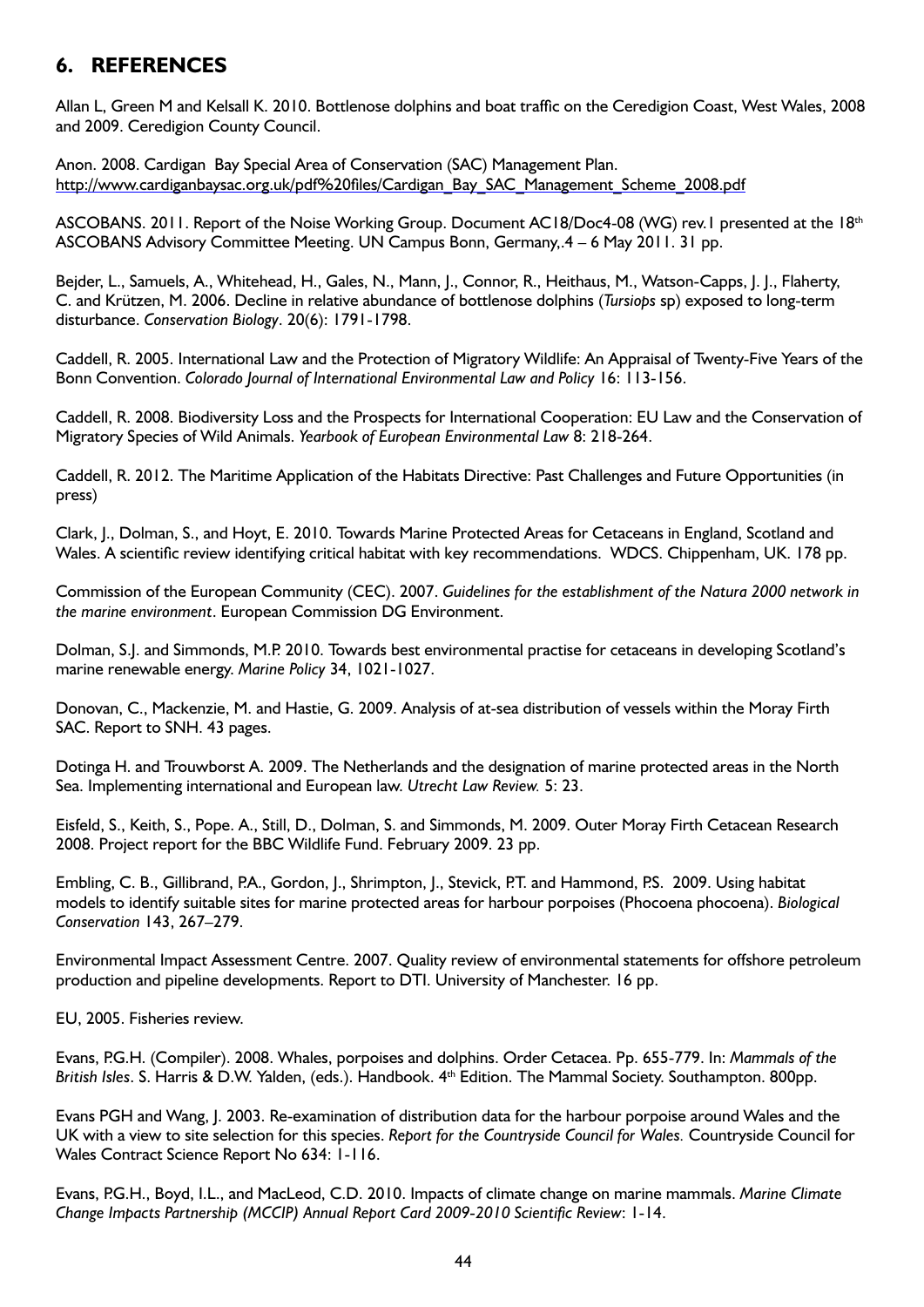Evans, P.G.H., Boyd, I.L. and MacLeod, C.D. 2010. Impacts of climate change on marine mammals. *Marine Climate Change Impacts Partnership (MCCIP) Annual Report Card 2009-2010.* Scientific Review: 1-14.

Evans, P.G.H., Andersen, L., Bjørge, A., Fontaine, M., Galatiu, A., Kinze, C.C., Lockyer, C., Luna, C. de, Pierce, G.J., Sveegaard, S., Teilmann, J., Tiedemann, R., and Walton, M. (2008) Section 8.2. Management Units for Harbour Porpoise *Phocoena phocoena*. Pp. 61-85. In: Evans, P.G.H. and Teilmann, J. (Editors) (2009) *Report of ASCOBANS/ HELCOM Small Cetacean Population Structure Workshop*. ASCOBANS/UNEP Secretariat, Bonn, Germany. 140pp.

Fry M (Ed). 2008 A Manual of Nature Conservation Law. 2<sup>nd</sup> Edition. NCWG Publishing Nottingham. 851pp.

Green, M (Ed). 1996. Polluting the Offshore Environment – the practices and environmental effects of Britain's offshore oil and gas industry. Joint Links Oil and Gas Environmental Consortium, Newtown. 15pp

Green, M. 2000. A review of Environmental Statements produced for offshore oil and gas developments. The Wildlife Trusts / WWF UK.

Green M. 2006. SACs of Promise? – Marine SAC protection. *ECOS* 27/2

Green M. and Simmonds M. 2008. Riding the Waves – Lessons from Campaigning on oil and gas. *ECOS* 29(3/4)

Hammond, P., Berggren, P., Benke, H., Borchers, D.L., Collet, A., Heide-Jørgensen, M.P., Heimlich, S., Hiby, A.R., Leopold, M.F. and Øien, N. 2002. Abundance of harbour porpoise (*Phocoena phocoena*) and other cetaceans in the North Sea and adjacent waters. *Journal of Applied Ecology* 39: 361-376.

Hoyt, E. 2005. Marine Protected Areas for Whales, Dolphins and Porpoises: A World Handbook for Cetacean Habitat Conservation. Earthscan, London, 516pp.

IEEM 2010. Ecological Impact Assessment Guidelines – Marine and Coastal. www.ieem.net.

IWC 2011. Report of the Workshop on Small Cetaceans and Climate Change, held at the Federal Ministry of Agriculture, Forestry, Environment and Water Management in Vienna, Austria, 28 November - 1 December 2010.

JNCC 2009. Threshold for designation of Special Areas of Conservation for harbour porpoises and other highly mobile, wide ranging marine species. Annex 1 to JNCC Committee paper P10 Sept08, amended 13 February 2009. www.jncc.gov.uk

Lieberknecht, L.M., Carwardine, J. Connor, Vincent, M.A., Atkins, S.M. and Lumb, C.M. 2004. Report on the identification of nationally important marine areas in the Irish Sea JNCC Peterborough

MacLeod, C.D. 2009. Global climate change, range changes and potential implications for the conservation of marine cetaceans: a review and synthesis. Endangered Species Research. 7: 125 – 136.

MacLeod, C.D., Bannon, S.M., Pierce, G.J., Schweder, C., Learmonth, J.A., Reid, R.J. and Herman J.S. 2005. Climate change and the cetacean community of north-west Scotland. *Biological Conservation* 124, 477–483.

MacLeod, C.D., Weir, C.R., Santos, M.B. & Dunn, T.E. 2008. Temperature-based summer habitat partitioning between white-beaked and common dolphins around the United Kingdom and Republic of Ireland. *Journal of the Marine Biological Association of the United Kingdom* 88, 1193–1198.

Marubini, F., Gimona, A., Evans, P.G.H., Wright, P.J. and Pierce, G.J. 2009. Habitat preferences and interannual variability in occurrence of the harbour porpoise *Phocoena phocoena* in the north-west of Scotland. *Marine Ecology Progress Series.* 381: 297-310.

MOD 2005. MOD Sustainable Development and Environment Manual. JSP 418 - Volume 1.

Nunny, L. 2011. The Price of Fish: A review of cetacean bycatch in fisheries in the north-east Atlantic. Report of the Whale and Dolphin Conservation Society. Chippenham, 61 pp.

OSPAR. 2010. Quality Status Report 2010. OSPAR Commission. London. 176 pp.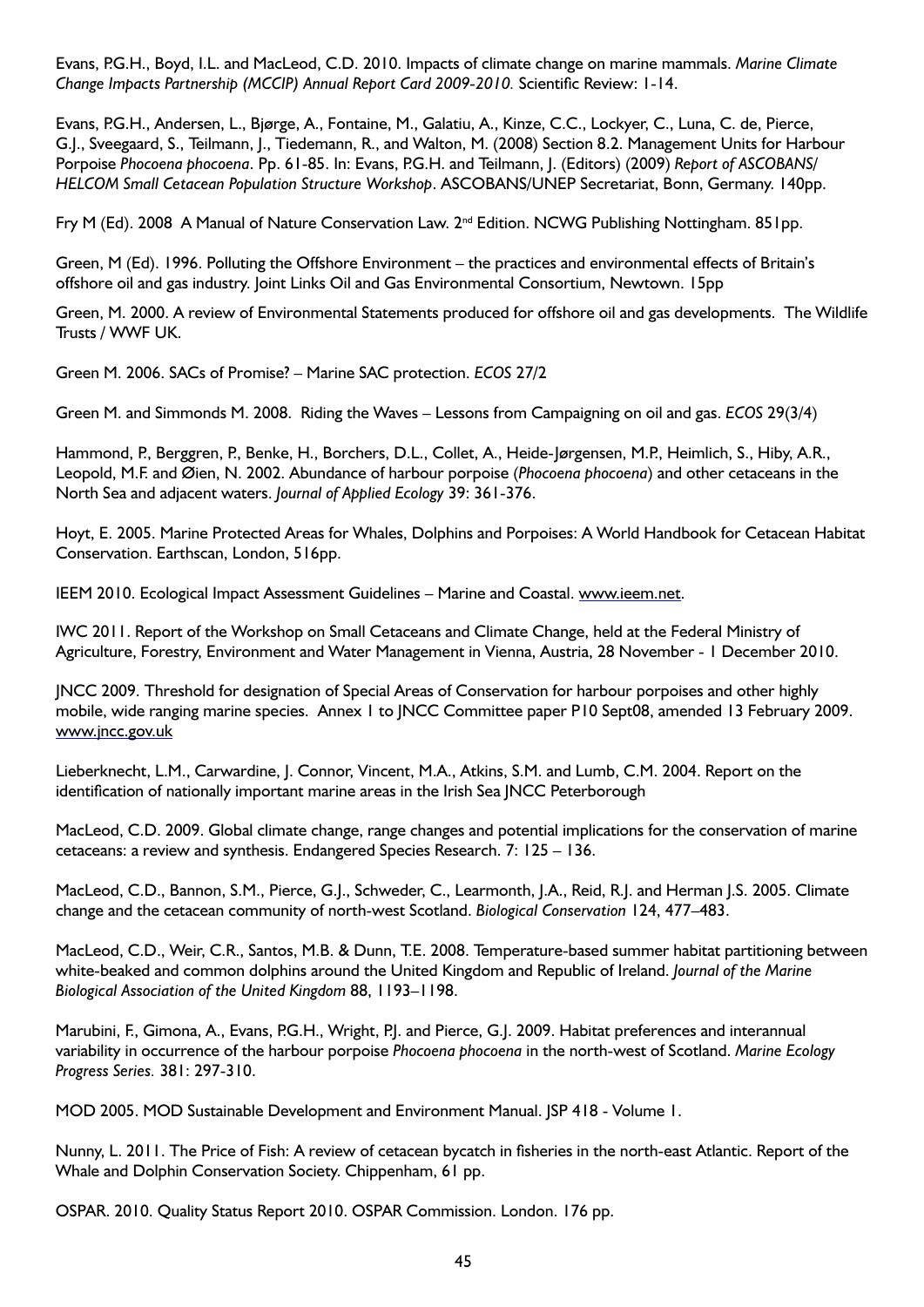Papanicopolou, I. 2010. Warships and Noise Regulation: The International Legal Framework *Marine Pollution Bulletin* 63: 35-39.

Parsons, E.C.M., Clark, J., Wharam J and Simmonds, M. P. 2010 a The Conservation of British Cetaceans: A Review of the Threats and Protection Afforded to Whales, Dolphins, and Porpoises in UK Waters, Part 1 *Journal of International Wildlife Law & Policy, 13:1–62, 2010*

Parsons, E. C. M. , Clark, J. and Simmonds, M. P. 2010 b The Conservation of British Cetaceans: A Review of the Threats and Protection Afforded to Whales, Dolphins, and Porpoises in UK Waters, Part 2, *Journal of International Wildlife Law & Policy*, 13: 2, 99 — 175

Pedersen, S.A., Fock, H., Krause, J., Pusch, C., Sell, A.L., Böttcher, U., Rogers, S. I., Sköld, M., Skøv, H., Podolska, M., Piet, G. J., and Rice, J.C. 2009. Natura 2000 sites and fisheries in German offshore waters. ICES Journal of Marine Science, 66: 155–169.

Pesante, G., Evans, P.G.H., Baines, M.E., and McMath, M. 2008a *Abundance and Life History Parameters of Bottlenose Dolphin in Cardigan Bay: Monitoring 2005-2007.* CCW Marine Monitoring Report No. 61: 1-75.

Pesante, G., Evans, P.G.H., Anderwald, P., Powell, D., and McMath, M. 2008b *Connectivity of bottlenose dolphins in Wales: North Wales photo-monitoring*. CCW Marine Monitoring Report No. 62: 1-42.

Roberts, C.M., Gell, F.R. and Hawkins, J.P.C. 2003. Protecting nationally important marine areas in the Irish Sea Pilot Project Region. Environment Department. University of York. UK. 133 pp.

Robinson K.P., Eisfeld S.M., Costa M. and Simmonds M.P. 2010. Short-beaked common dolphin (*Delphinus delphis*) occurrence in the Moray Firth, northeast Scotland. *Marine Biodiversity Records* 3: e55.

Reid J.B., Evans P.G.H. and Northridge S.P. 2003. Atlas of cetacean distribution in north-west European waters. Peterborough: Joint Nature Conservation Committee. 76pp.

SCANS II. 2006. SCANS II Final Report. LIFE04NAT/GB/000245. 55pp.

Scottish Environment Link 2010. Marine Protected Areas and the Marine (Scotland) Act - Briefing on Link's concerns on the draft MPA selection guidelines.

Simmonds, M.P., & Elliott, W.J. 2009. Climate change and cetaceans: concerns and recent developments. Journal of the Marine Biological Association of the United Kingdom. 89: 203 – 210.

Simmonds M.P and Eisfeld S.M. 2010. Where are all the UK's dolphins going? *Mammal News*, Autumn 2010: 16-17.

UKBAP. 2008. Evidence for the selection of priority species. Available from http://www.ukbap.org.uk/NewPriorityList. aspx

WAG (Welsh Assembly Government) 2010 Marine Conservation Zone Project – Wales. Site Selection Guidance. Consultation Document

WDCS 2007. Cardigan Bay Management Plan Consultation – A response from WDCS. Unpublished Document.

Weir C.R., MacLeod C.D. and Calderan S.V. (2009) Fine-scale habitat selection by white-beaked and common dolphins in the Minch (Scotland, UK): evidence for interspecific competition or coexistence? *Journal of the Marine Biological Association of the United Kingdom* 89, 951–960.

Wilson, B., Reid, R.J., Grellier, K., Thompson, P.M. and Hammond, P.S. (2004) Considering the temporal when managing the spatial: a population range expansion impacts protected areas based management for bottlenose dolphins. *Animal Conservation*, 7, 331-338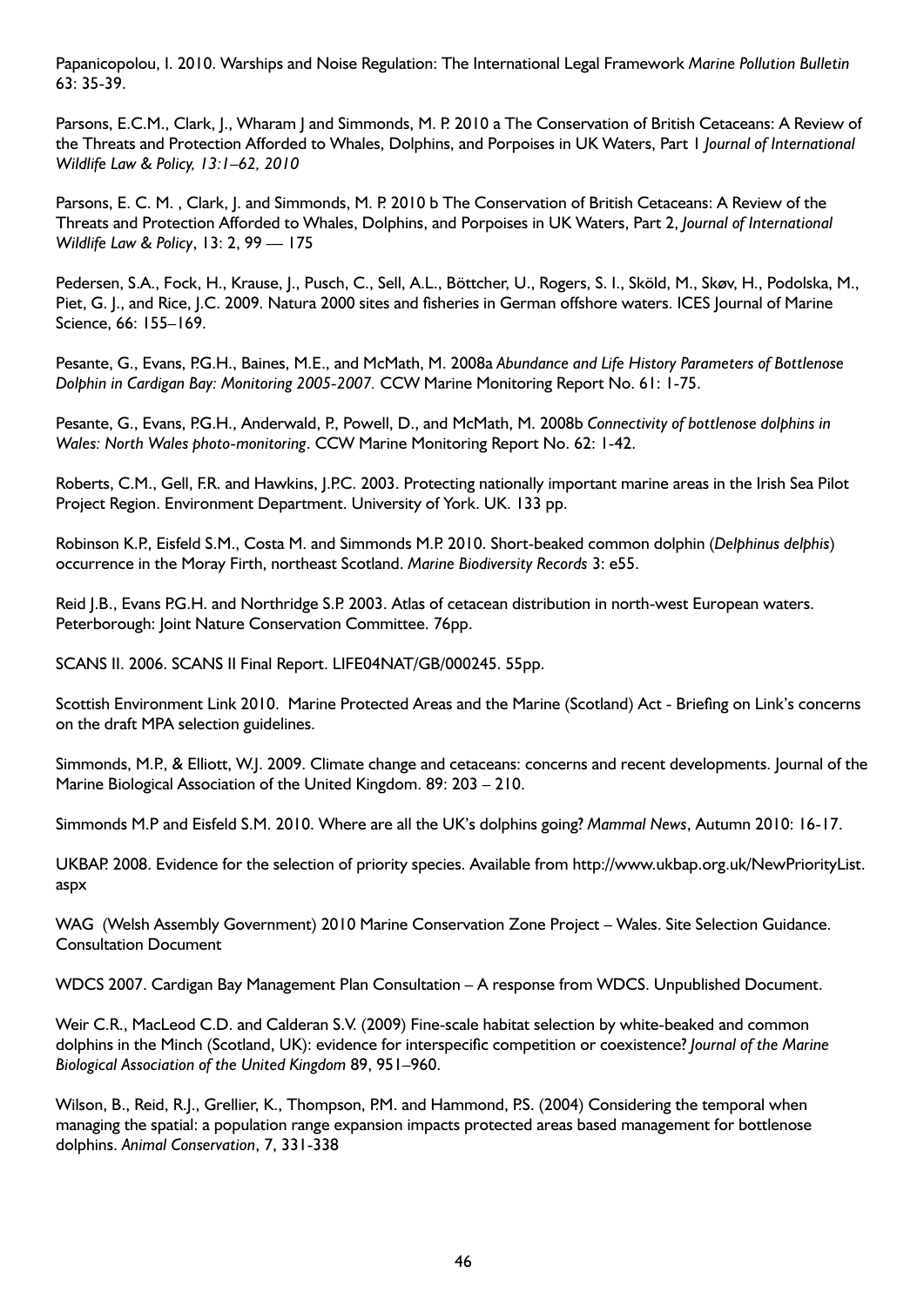## **7. APPENDIX 1**

#### **WDCS comments on JNCC Guidance on the deliberate disturbance of marine European Protected Species**

We welcome efforts to provide comprehensive guidance that allows industry to make informed decisions about marine species conservation. European Protected Species (EPS) include all species of cetaceans and turtles and the sturgeon, and so the guidance within the document should apply to all these species.

However, the guidance contains some considerable flaws and we do not believe that if it were finalised in its current form that it would offer EPS the protection from disturbance that they are required under the EU Habitats Directive. In general, much more detailed information about important habitats in UK waters is required. The UK government should undertake field studies to better understand the population distribution, abundance and trends in UK waters.

#### **SUMMARY**

- Firstly, we are extremely concerned about the apparent conflict between what is proposed by the JNCC as interpretation of the new laws (The Conservation (Natural Habitats, &c.) (Amendment) Regulations 2007 and The Offshore Marine Conservation (Natural Habitats, &c.) Regulations 2007) compared with what is already in practice within 12nm provided by the Wildlife and Countryside Act (WCA) 1981. The WCA 1981 (and its equivalent in Scotland – the Nature Conservation Act Scotland 2004) has become increasingly important in terms of preventing disturbance to cetaceans, including inter alia a recent court case concerning a solitary bottlenose dolphin. Because of its growing importance in terms of preventing disturbance, under no circumstances should the provisions of this law be diluted, but we fear that by having a second law relating to much the same issues in play in the same area (but which is interpreted in a far less precautionary manner), there will be undesirable consequences for the protection already in place.
- We note that it was relatively recently that the 1981 Act was amended (via the Countryside and Rights of Way Act) to include the clause 'reckless disturbance' and removed the requirement that the offence was tied to a site. In both cases these changes were made because experience has shown that 'deliberate' and 'site specific' disturbance were very difficult offences to prosecute. The government was convinced by this case and the law amended. WDCS was closely involved in these changes to law and as noted above we believe that the interpretation offered will provide significant unhelpful interpretive problems and push the current protection in an unhelpful direction.
- WDCS was not consulted on the changes made to the relevant UK laws last summer. If we had been, we would have raised concerns then. These would have included a concern related to changes to the definition of which species are covered by the WCA 1981. It appears to us that harbour porpoises have now been excluded from its provisions. As far as we are aware there has been no discussion or explanation for this – but, if we are correct, this down-grading of the protection afforded to this species is a serious matter.
- Data available on the distribution and abundance of marine EPS is not of a sufficient scientific standard to enable reasonable estimates of population size, population units or status. There simply are not enough data available on populations to be able to determine with reasonable confidence a percentage criterion. SCANS II survey blocks provide the best available estimates for those cetacean species in UK waters, predominantly occurring on the continental shelf (i.e. harbour porpoise, minke whale, white-beaked dolphin and bottlenose dolphin). But the SCANS surveys are only one seasonal snapshot in time, with a 10 year gap between collection of datasets. It is not therefore appropriate to extrapolate SCANS beyond the purpose for which it was developed. SCANS data are not appropriate to be used for estimates of density and finer-scale information are required where such data are not available.
- It's not clear how cumulative impacts of all disturbing activities that might affect a population are to be accounted for. This is a critical consideration.
- **The chosen percentages for significance seem to be somewhat arbitrary.** For many cetacean species around the UK there are no population estimates or only estimates for parts of their overall range and such an approach cannot be completed with any confidence – it is also not clear whether there are discrete subunits within wider populations as we might expect with such species. The general notion taken by JNCC that cetaceans should be treated as large, ocean-wide unified populations is not precautionary and not in the best interests of conservation. Whilst it is left open that where scientific data in the future shows there to be smaller 'conservation units' the approach may change we would urge that a different approach is taken.
- Disturbance guidance should apply equally to all intense noise sources and not just pile driving, explosions and seismic surveying, including naval activities.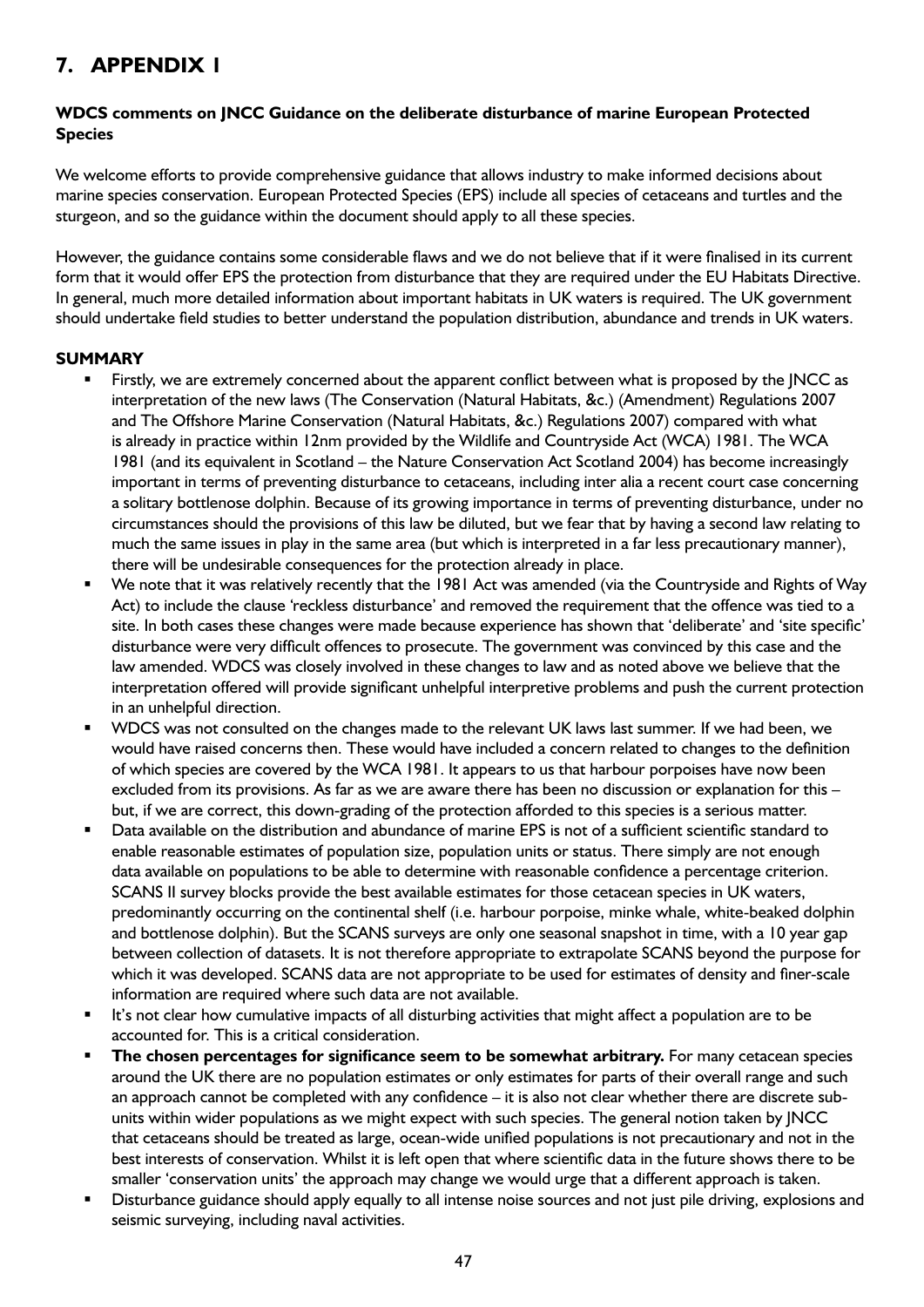- Guidance should be best practise and should be consistent for all sources.
- Guidance should be clear and easy for industry to understand and apply.
- Guidance should be available for Scotland also.
- Best practise measures are required for seals and other marine species that are not listed as European Protected Species. Seals have been shown to be vulnerable to noise impacts and all measures should apply to them.

Under Section 1. Disturbance Offence:

On page 4, an interpretation of 'significant group' is given which would include disturbance of a single animal, but only where that would significantly affect the ability of a significant group of animals to survive, breed or rear or nurture their young. JNCC says it seems 'unlikely that disturbance of an individual would significantly affect the local distribution or abundance of a species'. This is certainly not the case for small, sociable populations including that of the bottlenose dolphin, where the population in the Moray Firth for example, is around 130 animals.

Under Section 2. Assessing the likelihood of a disturbance offence:

- We welcome the activity-specific approach (single act may fall below the threshold of 'significant disturbance', but a repetition of the same act may result in the threshold being reached'). Where activities repeatedly occur in a region broader consideration of their potential impacts should be required through Environmental Impact Assessment (EIA) as required under the EU EIA Directive. Activities can not effectively be considered on an individual activity by activity basis. To begin to understand and mitigate for disturbance, this should be undertaken at the same scale as the population is affected - on a cumulative and region by region ecosystem scale. Strategic Environmental Assessment (SEA) is also required so that a variety of sources can be considered in a regional context. Whilst a number of activities are listed in the guidance document, populations (and particularly in coastal waters) are likely to encounter a number of them, routinely.
- We welcome the species-specific approach ('different species may have different sensitivities or reactions to the same type of disturbance'. 'The sensitivity of a species to disturbance may also be different depending on the season or on stages in its life cycle'), but disagree with the statement 'Also, for cetaceans, currently there is no evidence to support the perceived idea that mothers and newborn calves will be more vulnerable to disturbance than say, for example, mature females and juveniles'. For example, cow/calf pairs are in the author's experience more likely to exhibit an avoidance response to man-made sounds they are unaccustomed to. Thus any management issues relating to seismic surveys should consider the cow/calf responses as the defining limits (McCauley et al., 2000).
- Under 2.2.: What happens where there is no best population abundance estimate and genetic structuring available, as is the case for the majority of cetacean species in UK waters? As a prominent example, how can beaked whales or blue whales be effectively protected from the combined effects of ongoing seismic surveys and naval activities occurring in the Atlantic Frontier, when we do not have realistic estimates of population sizes?
- We do not agree with the statement that 'harbour porpoise, the most abundant marine mammal species in UK and adjacent waters, are known to form large populations whose individuals may range over very large distances (e.g. the whole of the British North Sea)'. Whilst harbour porpoises may be one of the UK's more abundant species, we have limited knowledge of their population structure and trends. Population level impacts are known to be occurring in the south-west of the UK. It is not clear to WDCS how the disturbance guidance will lead to better protection for these animals.
- This document is very contradicting and is likely to be confusing for industry that are expected to apply it: JNCC say: 'Cetacean species, by contrast, form groups of various sizes, depending on the species, their behaviour, the time of the year and the region. (…). The gregarious behaviour of cetaceans therefore makes them more vulnerable to disturbance, since significant groups of animals could potentially be affected by shorter-term activities with smaller ranges of impact'. Whereas earlier JNCC state that is seems unlikely that disturbance of an individual would significantly affect the local distribution or abundance of a species.
- We welcome the consideration of a distinction between species for which the FCS was assessed as favourable and those for which the FCS was assessed as unknown or unfavourable (even though the reasoning for giving one population favourable conservation status and another unfavourable is unclear). However, since the bottlenose dolphin was assessed to be favourable in 2006, the latest statistical analysis is reporting that the bottlenose dolphins in the Moray Firth shows that the population is more likely to be in decline than increasing (Corkrey et al., in press).
- The articles referenced for the annual, potential cetacean population rate of increase (estimated, using models, to be in the order of 4%) are from 1991 and 1998. These are old and insufficient to use for all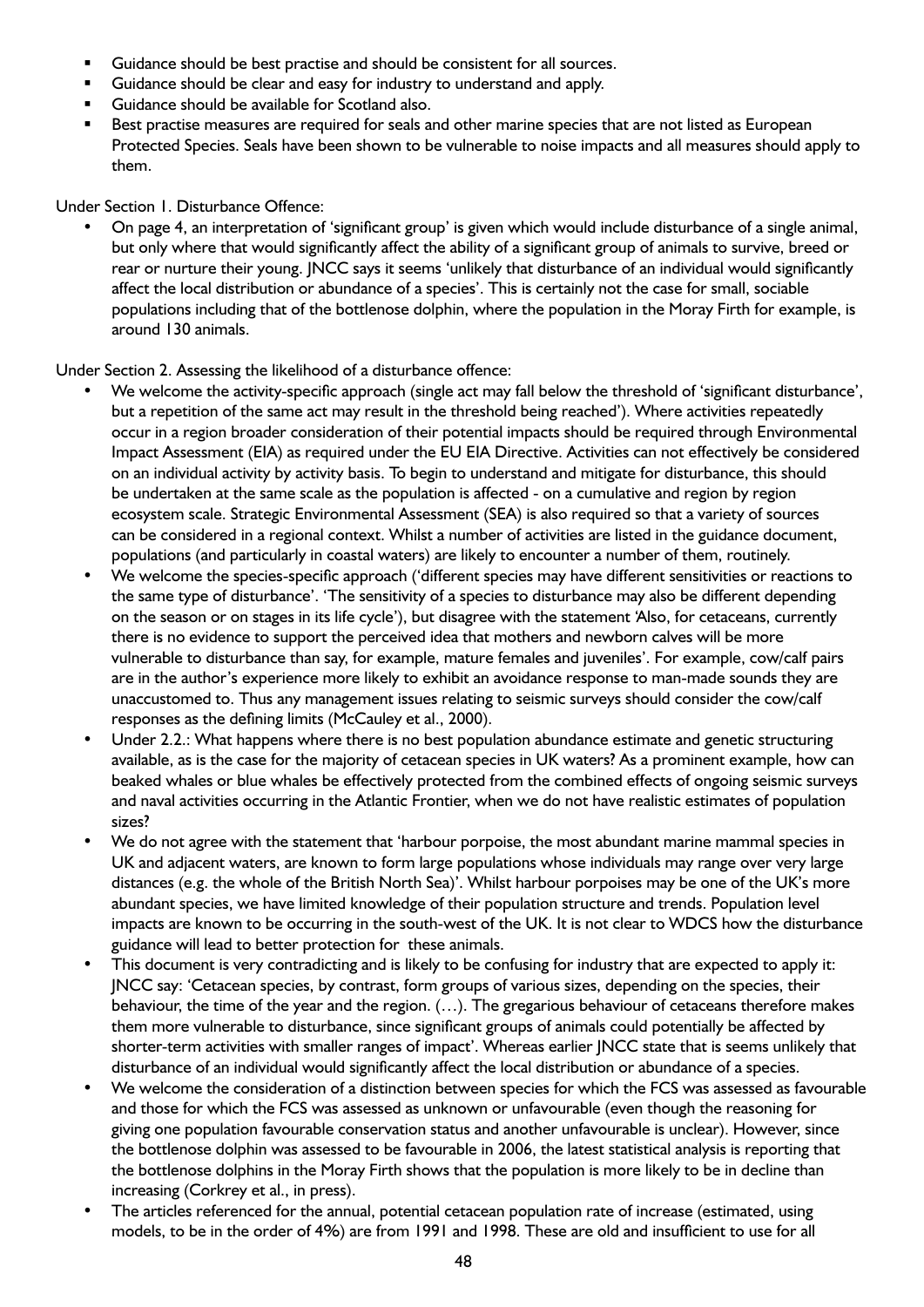different species of cetaceans. All data sets available are surrounded by considerable uncertainty and they are not reliable enough to base such big management decisions on. Where low statistical power is demonstrated, considerable uncertainty in accuracy prevails. As an example, annual abundance estimates for bottlenose dolphins have a high coefficient of variation, and the statistical power to detect trends is low (Gerrodette, 1987). As shown in Wilson et al. (1999) and further developed in Thompson et al. (2000), this means that it would take around 20 years to have a high ( $>95%$ ) probability of detecting a 2% annual decline in the population. Consequently, the lack of a clear trend in annual abundance estimates as presented in Thompson et al. (2006) cannot be taken as certain evidence of no change in population size.

JNCC welcomes views on thresholds to help determine what would constitute a significant group – their suggestion for cetacean species with unfavourable or unknown FCS (favourable conservation status) should be either 1 or 2% of best available population estimate, for cetacean species where the FCS is favourable, the threshold should be either 2 or 4%. **The chosen percentages seem to be totally arbitrary.** For many cetacean species around the UK there are no population estimates or only estimates for parts of their overall range. Furthermore, these estimates are generated infrequently and are associated with considerable uncertainty. For all the reasons described above, we do not believe that it is possible or appropriate to use this method to determine significance.

#### Under Section 3. The activities:

- We welcome the consideration of cumulative effects of activities. This is critical to beginning to understand the longer term and multiplicative effects of disturbance.
- Sea fishing is exempt from disturbance as 'all activities related to sea fishing are regulated within the framework of the Common Fisheries Policy' ("the defendant shall not be taken deliberately to have caused 'significant disturbance' where he did not intend that disturbance to occur and had taken reasonable steps to comply with requirements of relevant Community instruments"  $\Rightarrow$  This approach does not take the high bycatch of common dolphins in the English Channel into account. Fishermen fish there knowing well that the risk of bycatch is high. For a cumulative approach to be successful, all known threats have to be considered.

#### 3.24. Construction works:

"In order to obtain a license it may be necessary to carry out an EIA".  $\Rightarrow$  Unless it can be demonstrated that no impact will occur, there should always be an EIA before marine construction work. Clear and precautionary guidance is required from JNCC.

#### *Pile driving:*

• "Mitigation should be (and is usually) included in the project proposal by the developer, and further developed as part of the EIA process"  $\Rightarrow$  Mitigation measures cannot be relied upon to protect animals from harm. Other than the complete exclusion of activities from an area, there are no mitigation measures that have been scientifically proven to protect animals from short term observable behavioural effects of a number of activities that occur in the marine environment. Site selection is key in best environmental practice and should be the first tier of decision making. More emphasis should be placed on the use of alternative and more benign sources as a means of protecting populations. Mitigation measures should then be used as a second tier of responsible action, once suitable siting of activities has been demonstrated.

![](_page_48_Figure_9.jpeg)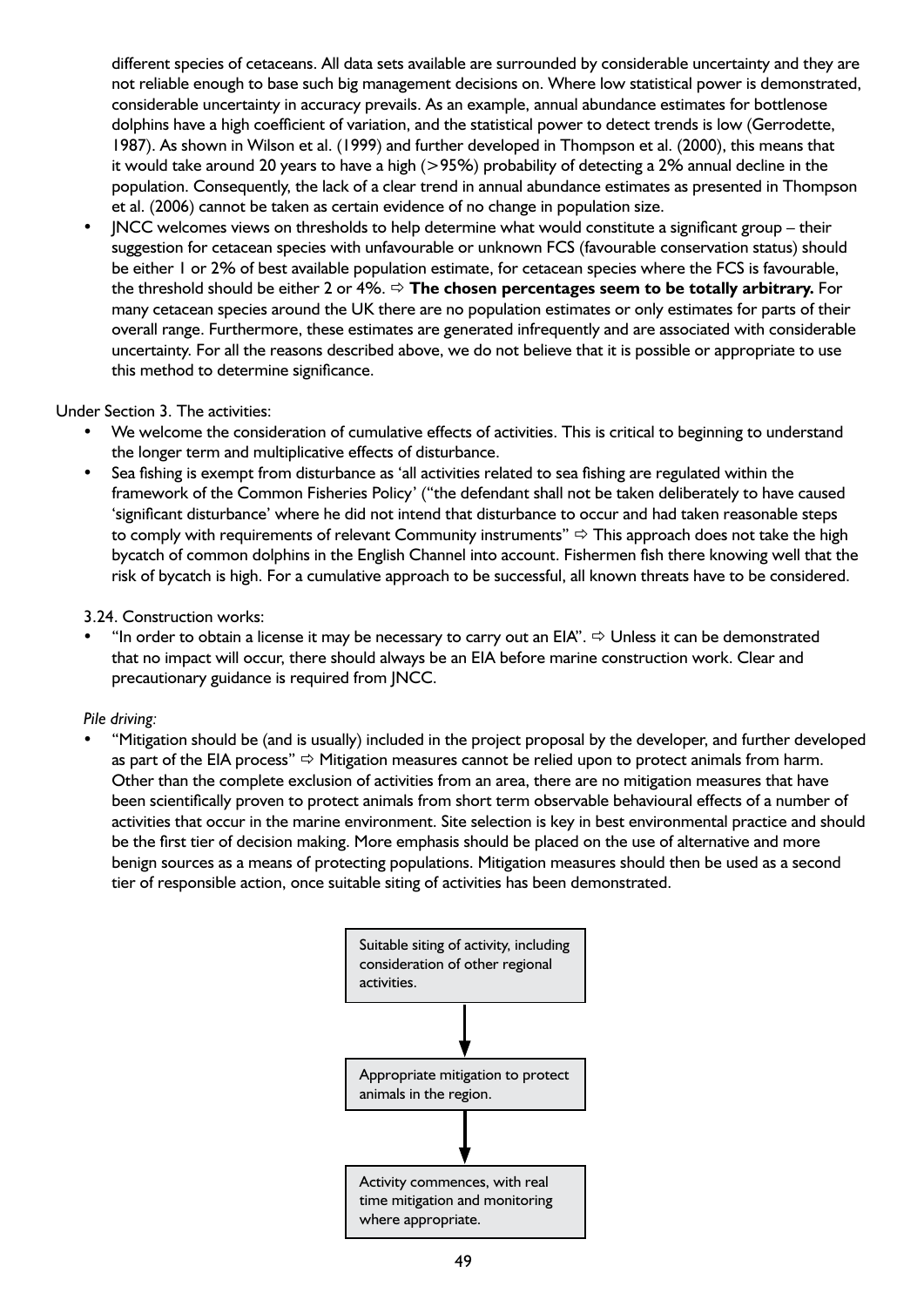#### *Rock dumping:*

"No data are available on what the noise levels generated by rock dumping might be, however this will typically be of short duration, and has low likelihood of a potential impact on cetaceans from the generation of noise".  $\Rightarrow$  Lack of data is interpreted as lack of harm and this is not sufficient to protect marine animals from disturbance.

#### 3.2.5. Decommissioning, including well abandonment

Mitigation by "simply having a member of the ship's crew making sure the area is clear of cetaceans before starting the explosions, to more sophisticated mitigation measures"  $\Rightarrow$  Explosions have a fast rise time and can kill marine mammals. Decommissioning can have considerable environmental impacts and there are a number of requirements that need to be fulfilled before explosive use is allowed to go ahead. Not least of all, consideration of the requirement for explosives in the future should be accounted for in the planning stages of a development and should not be allowed in particularly sensitive habitats where a suitable level of mitigation can not be obtained. There should be a requirement for trained and independent MMOs, plus passive acoustic monitoring (PAM). However mitigation can not ensure protection of European Protected Species. See comments on Annex B for more detailed requirements.

#### 3.2.7. Electromagnetic surveys

"Not much is known about the potential effects of this technique on cetaceans". Surveys are carried out already, even though "no guidelines exist on good practice during the use of this technique". Efforts to investigate and understand potential impacts of electromagnetic species on European Protected Species are clearly a requirement. Until demonstrated otherwise, guidance should be required as with other activities that have the potential to disturb, injure or kill EPS.

#### 3.2.8. Explosive use

'It is considered that there would be a low likelihood of disturbance occurring that would constitute an offence under the HR and OMR if suitable mitigation was in place for activities that make use of explosives for a relatively short period of time'  $\Rightarrow$  Guidance should provide straight forward guidance as to what constitutes a 'relatively short period of time'. Once again we reiterate that mitigation measures cannot be relied upon to protect animals from harm.

#### 3.2.14. Seismic and other geophysical surveys

*Seismic surveys:*

- JNCC guidance admits that "most species of cetacean may be exposed to sounds produced during seismic surveys", and they say that "evidence of avoidance or short-term behavioural responses is contradictory and might vary depending on the species"  $\Rightarrow$  this does not mean that there might not be an impact on the species. The guidance also says that "using appropriate mitigation measures the potential for injury and disturbance should be much reduced"  $\Rightarrow$  "should be" as mitigation measures remain largely unproven (Weir & Dolman, 2007). Whilst cause and effect are difficult to prove, the EU Habitats Directive requires strict protection (92/43/EEC). Applying avoidance measures first is a logical and precautionary way to prevent disturbance. Applying mitigation and best practice guidelines are worthy of consideration, however only in the capacity that they have been shown to be effective. The majority of mitigation methods are as yet untested, and so whilst they may be 'common sense' we do not believe that this is adequate to meet the required standard of the EU Habitats Directive. We refer you to Weir & Dolman (2007) and other similar publications, which document in detail the limitations of on board mitigation measures for the protection of marine species during seismic surveys. For the most part, these limitations are extended to both the use of pile driving and explosives, in that many of the monitoring and mitigation measures are the same. For intense noise sources where mitigation methods can not prevent significant disturbance, broader measures are required to protect marine European Protected Species (EPS), including through spatio-temporal restrictions.
- For seismic surveys, companies do not apply for a wildlife license, but rather for consent from BERR with consultation of JNCC. We need a unified system for licensing to enable the consideration of cumulative impacts.

#### *Side scan sonar surveys*

"The potential impacts of side scan sonar on marine mammals are not well understood", but JNCC guidance concludes that "the risk of any potential impact will be extremely localised" which means there remains a risk. Therefore guidance is required.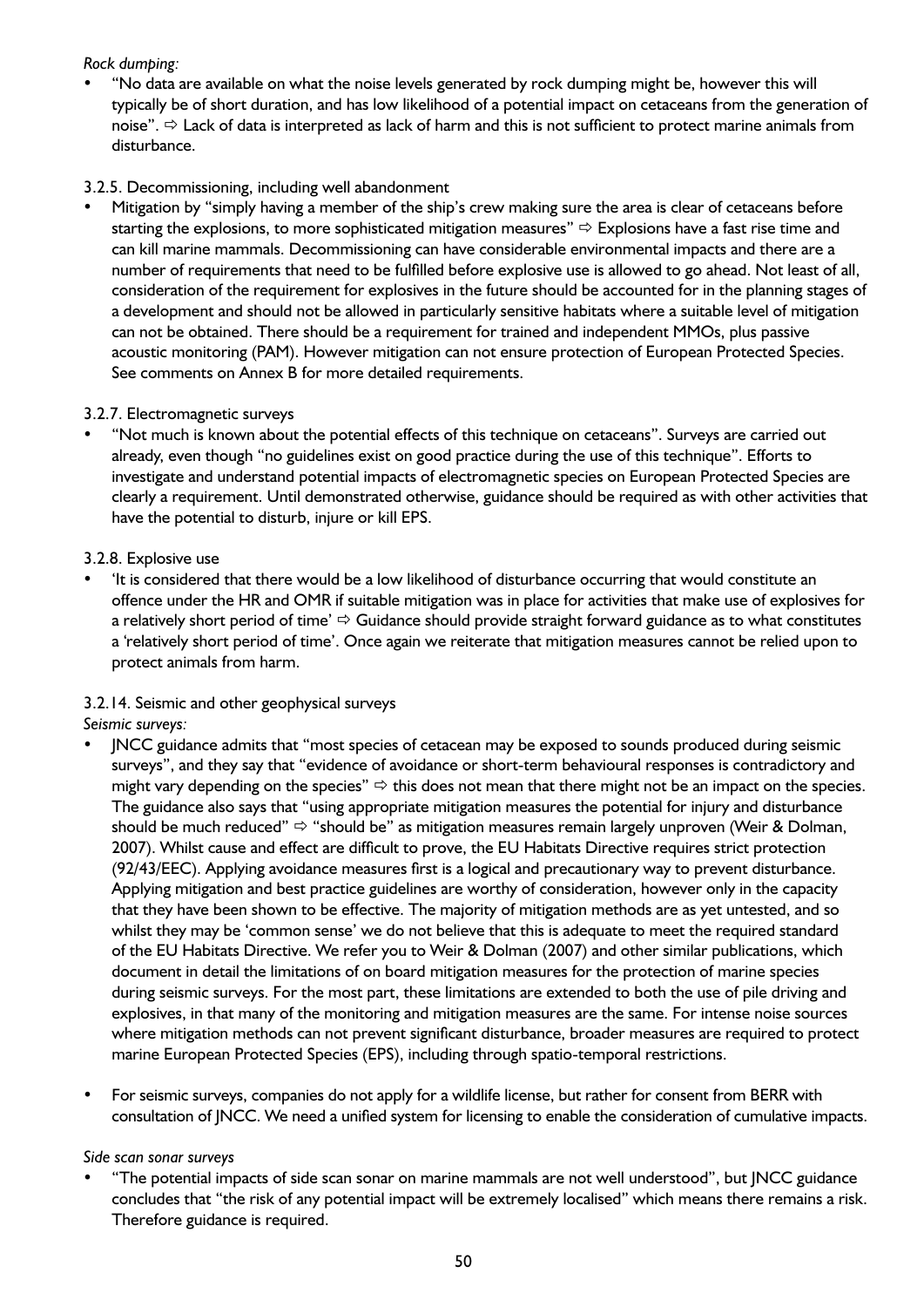#### *Sub-bottom profiling (pingers, boomers, sparkers and chirp systems)*

There is very little published information on the sound pressure levels generated from sub-bottom profiling equipment. No guidelines are in existence for the use of sub-bottom profiling equipment in the UK and "the need for these will be re-assessed if further evidence of the effects generated by sub-bottom profiling equipment comes to light"  $\Rightarrow$  This is not applying the precautionary approach as is required under the EU Habitats Directive. Efforts should be undertaken to investigate sound pressure levels and to set guidance in a precautionary manner in the meantime.

#### 3.2.15. Shipping and vessel movements

No good practice guidelines for minimisation of disturbance by shipping currently in the UK  $\Rightarrow$  Again, these are required and should be consulted upon. Boat disturbance is a considerable issue for some populations of coastal species in some regions and/or during particular seasons and efforts need to be made, beyond Wildlife Watching Codes, to protect coastal populations from the long term and cumulative impacts that may result.

#### Under Section 4. Marine EPSs – Species specific guidance

- 4.1. Cetaceans (dolphins, porpoises and whales)
- "...there is insufficient data linking human activities to disturbance and to its long-term effects at the species, population or even individual levels"  $\Rightarrow$  Yet, on p.24 JNCC list direct responses of cetaceans to disturbance which include: "moving away from an area for a period of time, diving behaviour changes (e.g. reduced surfacing time), vocalisation changes and separation of mothers and calves". Also, in Section 2, p.2 JNCC say "also, for cetaceans, currently there is no evidence to support the perceived idea that mothers and newborn calves will be more vulnerable to disturbance than say, for example, mature females and juveniles." Contradictions and inconsistencies will not help industry to make sound decisions. Guidance needs to be clear and straightforward.
- The data provided in the guidance document was mostly collected in the summer months and only gives a snapshot in time.

#### *Common species in UK waters (FCS is favourable):*

- There is no explanation in this guidance document on how JNCC choose which populations have a favourable conservation status and which do not. It is still not apparent how the choice of favourable, unfavourable or unknown conservation status is made. This should be clear.
- Data available on the distribution and abundance of marine EPS is not of a sufficient scientific standard to enable reasonable estimates of population size or status. If we consider the bottlenose dolphin, a species that has been studied the most extensively in UK waters over the last 15 years, there are still considerable uncertainty about the population size, extent of range and the population trend. Whilst previous population estimates have shown an increase in size, the latest study shows that the population is more likely to be declining. If our understanding of basic population parameters is not clear for our most studied cetacean species, we can not have confidence given the available data for all other cetacean species. We have nowhere near the required level of data for any other cetacean species. Population estimates that have been generated from infrequent surveys have considerable uncertainty surrounding them.
- Legislated boundaries are arbitrary to marine EPS. That guidance for Scotland is to be different to guidance for English, Welsh and the UK offshore marine area will be challenging and required ongoing communication and collaboration between relevant government departments.
- For most cetaceans around the UK, there is insufficient data about population boundaries (again, the lack of evidence of subdivisions in populations does not mean that there are no subdivisions in existence). Although some data on genetic structure exist for some species that suggest some spatial population subdivisions, this data should not be considered the only tool to define a population. The International Whaling Commission considered an appropriate unit for management for humpback whales was that of the feeding sub-stock, in other words groups of animals returning to the same feeding location. This concept, based on long term studies, might well be applied to other species if more data becomes available. JNCC should initiate a long term research programme to begin to answer these basic questions.

#### *Bottlenose dolphin*

- It is not clear if the offshore population in the north Atlantic and the resident populations in the Moray Firth and Cardigan Bay are going to be considered as separate entities or not. Clearly they should be.
- It is not clear what figures were used to conclude that  $2 4$  animals could be considered a significant group for coastal populations. As an example for the Moray Firth estimate of 129 animals, then it should be  $3 - 4$ animals as 2% of 129 is 2.58 which rounds up to 3.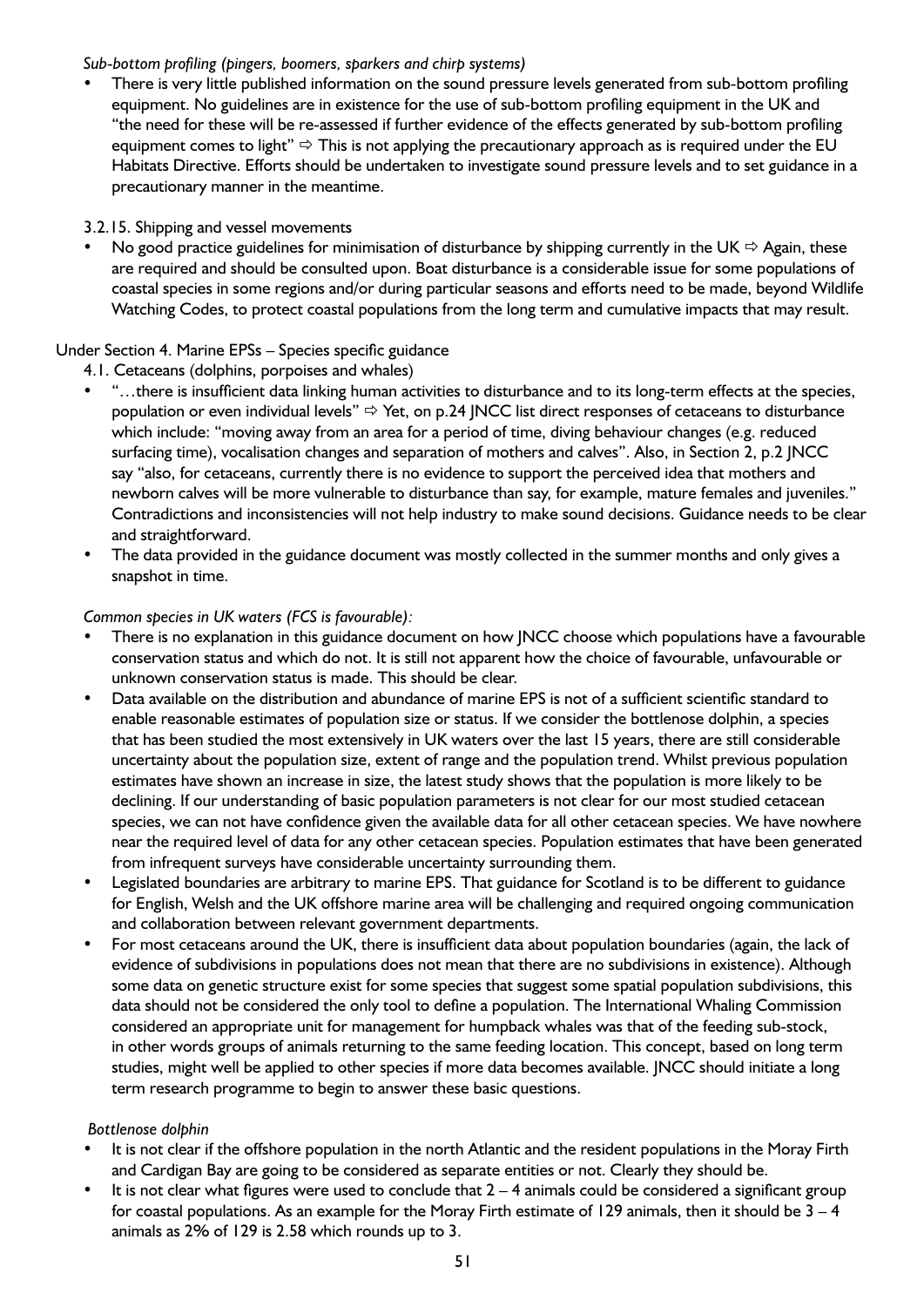In terms of findings by Eisfeld et al. (in prep.) for the Moray Firth and Magileviciute (http://www.wildlifeextra. com/go/news/cardigan-dolphins734.html) for Cardigan Bay, there are sentinel or satellite dolphins that connect distinct groups of animals with each other, if these animals are removed for whatever reason, the connection between the groups is disrupted and communication fails and potential breeding links might be lost.

#### Application of percentage criterion in general

We disagree with the approach taken by JNCC. It's impractical, because it will not be possible to prove that such high numbers as JNCC propose (e.g. for harbour porpoise: 4,600 porpoise in the North Sea or 1,900 animals in the Irish and Celtic Sea) are disturbed or in any way affected, especially as harbour porpoise are mostly seen in very small groups. This holds true for all the other species JNCC is considering in this guidance, even for the species with unknown or unfavourable FCS, as most of them occur in small groups. In addition, to apply a percentage criterion, recent data on local abundance within an area are required, rather than knowledge that a particular area was used by cetaceans and in most cases this kind of data do not exist.

#### **Other species requiring protection**

Best practise measures are required for seals and other marine species that are not listed as European Protected Species. Seals have been shown to be vulnerable to noise impacts and all measures should apply to them.

#### **Annexes**

Generally, guidance on piling, explosives and seismic surveys have some common components. These should include:

- 1) Consideration of EPS in the planning stages and suitable siting of activities;
- 2) areas of exclusion where mitigation is not sufficient to minimise disturbance;
- 3) comparable monitoring measures including adequate numbers of MMOs and PAM operators to conduct a full survey;
- 4) no activities at night or in adverse weather conditions;
- 5) exclusion zones including shut down when an animals enters that EZ; and,
- 6) adequate reporting back in a timely manner.

JNCC should endeavour to monitor and review guidance regularly to inform adaptive management. In addition, efforts to investigate the effectiveness of a number of the mitigation measures specified are required and should be undertaken.

#### **Annex A – Statutory nature conservation agency protocol for mitigation of wind farm piling noise at sea – March 2008**

WDCS support appropriately sited marine renewable developments. We refer you to Dolman et al. 2007 and Simmonds & Dolman, 2008.

Co-ordination between developments in UK and Scottish waters is required.

Guidance should apply to all European Protected Species, and should also include seals. The guidance is confusing in some places in that it specifies cetaceans, and marine mammals in others, we suggest changing cetaceans to marine mammals throughout.

Considering that mitigation measures are largely untested and that they are limited in their effectiveness (see Weir & Dolman, 2007 for fuller discussion), we concur that additional measures should be required in areas where EIAs suggest high abundances or sensitivities. However, firstly, it should not be a given that developments will be allowed to occur in such areas where impacts are likely to be significant to populations. Secondly, when conditions can be met, additional measures should be specified in this guidance.

Sufficient reporting back of mitigation and monitoring should be required and within a reasonable timeframe. Assessment of measures should be undertaken on a regular basis, as stated in the guidance, and not more than every 5 years, and amendments made as appropriate and subject to public consultation and scrutiny.

Under the section entitled 'Risk management and the precautionary principle' it should be specified that activities do not necessarily have to occur within an SAC to impact upon them (as stated in the European Commission, 2000).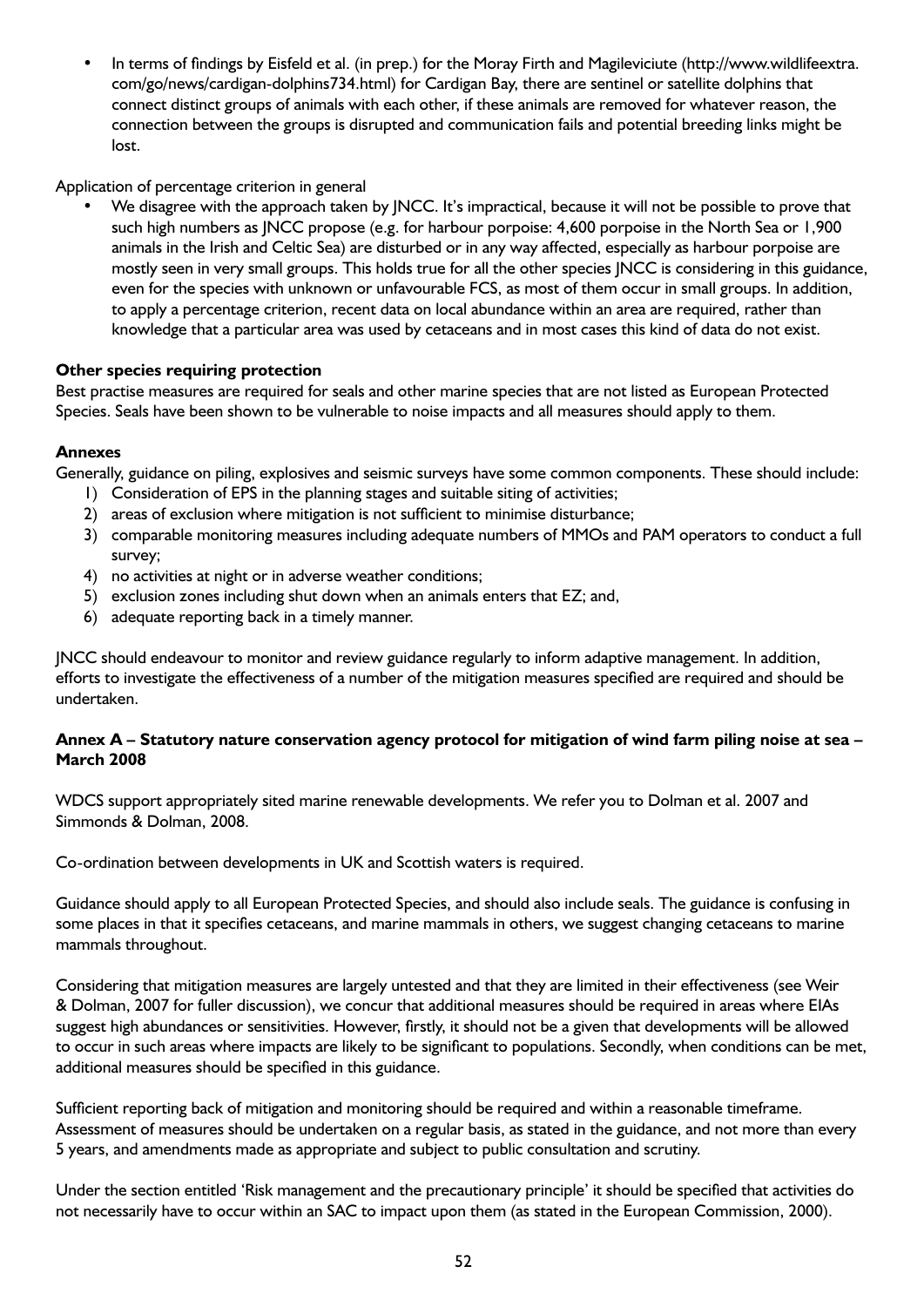Marine Mammal Observers (MMOs) and Passive Acoustic Monitoring (PAM) operators should be trained and available in sufficient numbers to monitor effectively throughout the work period.

Piling should be shut down if marine mammals enter the specified Exclusion Zone (EZ). If guidance on this point is not authoritative, it will not occur. It should be a requirement.

It should be specified that when seasonal restrictions aren't suitable (because animals are present all year for example) that more stringent measures will be required or alternative techniques.

Guidance is also required for marine wave and tidal devices.

#### **Annex B – JNCC Guidelines for Minimising Acoustic Disturbance to Marine Mammals whilst using explosives – March 2008**

Guidance provided during the planning stages are logical and well considered. However, given the impulsive nature of explosives and the potential for damage and injury at considerable distances from the source, the use of MMOs and PAM should be a requirement to ensure disturbance impacts to European Protected Species are minimised. The language needs revising so that it reflects that this is a standard requirement rather than a 'consideration' as it currently stands. It will not be possible to provide an MMO report and to monitor implementation and effectiveness of monitoring and mitigation measures if MMOs are not used.

In addition, guidance should be provided on activities proposed in or adjacent to Special Areas of Conservation (SACs) and other areas where aggregations of EPS are found.

As with pile driving and with seismic surveys, guidance is required for limitation of operations in adverse weather conditions and at night.

**Annex C – Draft guidelines for minimising acoustic disturbance to marine mammals from seismic surveys** To begin with, we refer you to Weir & Dolman (2007) and other similar publications, all of which document in detail the limitations of on board mitigation measures for the protection of marine species during seismic surveys.

Use of PAM should be encouraged but its limitations should be specified. For example, it has almost no utility for the protection of minke whales, a species regularly encountered in UK and Scottish waters.

The date and location of survey should be provided to a sufficient level of detail to be useful for analysis purposes.

MMOs should receive regular training and should be dedicated and available in sufficient numbers to conduct a comprehensive survey. PAM operators should be available in addition to visual MMOs.

#### **References**

Corkrey, R. Brooks, S., Lusseau, D., Parsons, K., Durban, J. W., Hammond, P. S. and Thompson, P. M. (in press). A Bayesian capture-recapture population model with simultaneous estimation of heterogeneity. *Journal of the American Statistical Association.*

Dolman, S.J., Green, M., Simmonds, M.P. (2007). Marine renewable energy and cetaceans. Paper SC/59/E10 submitted to the Scientific Committee of the International Whaling Commission (unpublished).

Eisfeld, S.M., Robinson, K.P., de Masi, G. (in prep.). The group characteristics and social fidelity of bottlenose dolphins (*Tursiops truncatus*) using the outer southern Moray Firth, NE Scotland.

European Commission. (2000). Managing Natura 2000 Sites. The provisions of Article 6 of the Habitats Directive (92/43/EEC).

Gerrodette, T. (1987). A power analysis for detecting trends. Ecology, 68, 1364-1372.

McCauley, R.D., Fretwell, J., Duncan, A.J., Jenner, C., Jenner, M-N., Penrose, J.D., Prince, R.I.T., Adhitya, A., Murdich, J. & K. McCabe. (2000). Marine seismic surveys – a study of environmental implications. APPEA Journal: 692-798. http://www.cwr.org.au/publications/appea2000.pdf